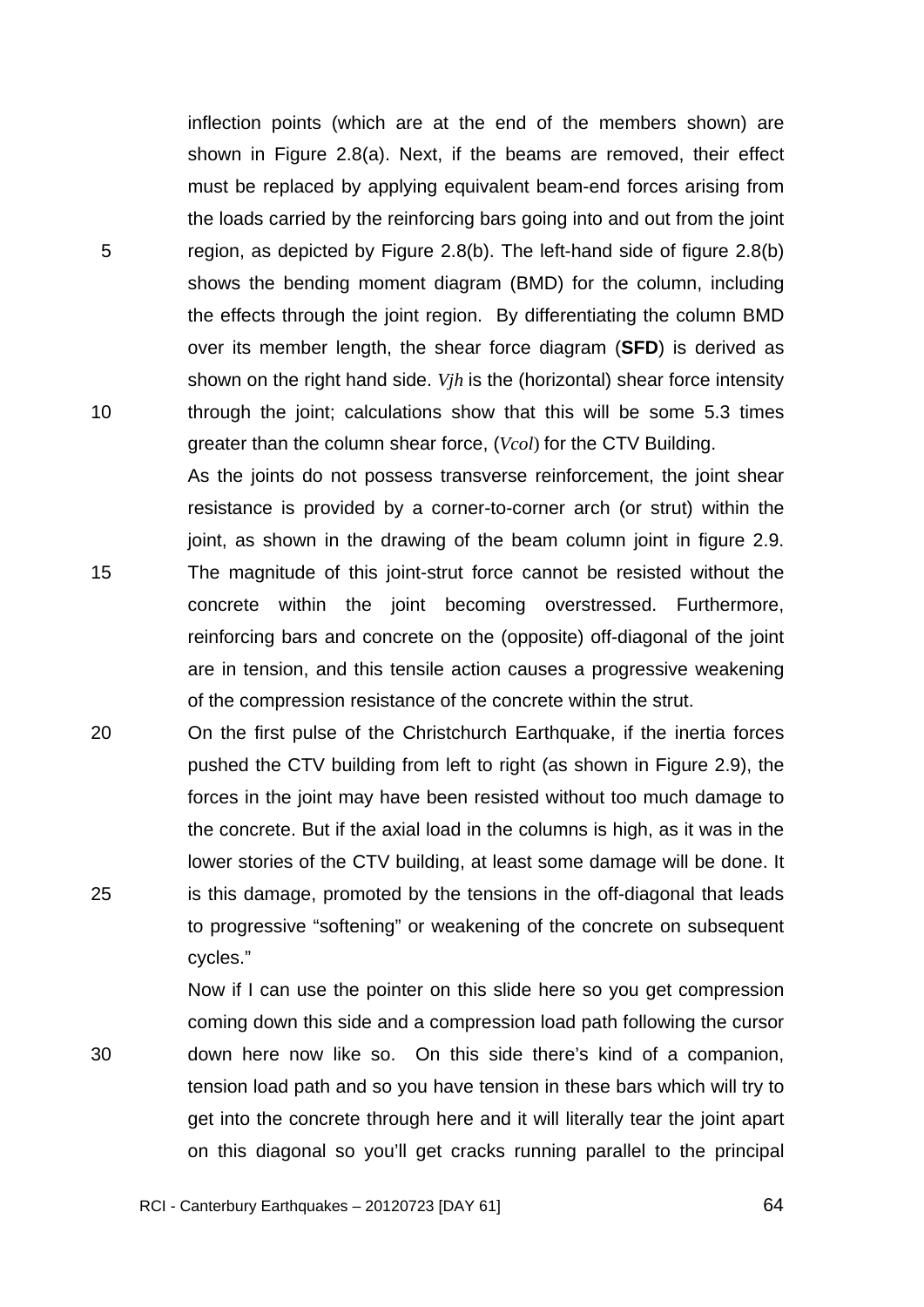compression meridians running through the joints this way and they'll run parallel and then this, the tensions in here weaken the concrete. Now to add insult to injury on the columns when everything reverses in the opposite direction, pretty much in the direction that Dr Fenwick has drawn his sketch then you'll have compression down this side and then you'll get cracks on this diagonal so you end up with these X shape looking cracks in the beam column joints and they really, really struggle to provide the loads that are demanded on them without the concrete in that joint zone deteriorating.

5

20

25

10 15 So on the first pulse of the Christchurch earthquake if the inertia force has pushed the CTV building from the left to the right the forces may, I have read this, but if the axial load in the columns is high as in the lower storeys in the CTV building at least some damage will be done. It is this damage promoted by the tensions in the off diagonal that leads to progressive softening or weakening of the concrete on subsequent cycles.

> Calculations have been performed that show that the overall joint forces will restrict the potential input forces from the columns to about 70% of the potential maximum of that shown in figure 2.7. Therefore the columns, apart from during the initial cycle, will remain mostly undamaged. Yet the condition of the beam-column joints will continue to deteriorate as the cycling progresses.

The weaker joints in the CTV Building were a mixed blessing. The weaker joints actually will have acted like a fuse and therefore protected the columns from any further damage. However, over time the concrete will have worn down to the point where it could no longer sustain the axial load passing from the storey above through the joint to the storey below.

30 In spite of the deterioration in the beam-column joint zones, if the structure remains well tied together by the floor diaphragm, and also tied back to the shear wall system, the columns remain "trapped" and unable to fail due to a sideways action. Of course the joints must continue to be capable of transmitting the vertical load. Providing the axial load path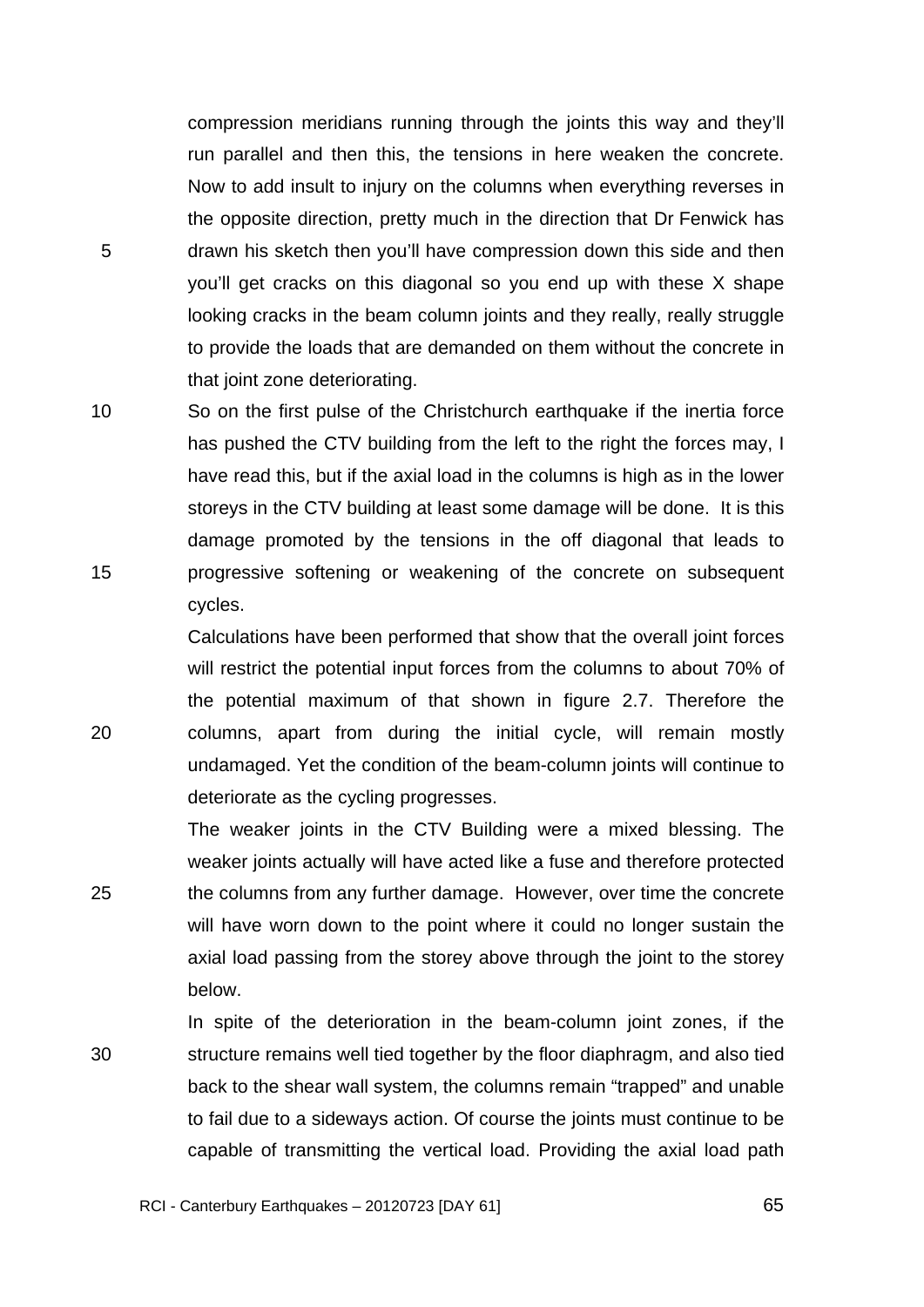can be maintained and the joint concrete does not crush excessively, the joints continue to function as a fuse. This initial phase of the partial failure, where the joint system acts as a fuse, is shown in figure 2.10." So remember the previous slide that we had we had a displaced structure like this and we had plastic hinges at the ends of the columns, well I maintain that may have happened momentarily on the initial cycle but then beyond that what's going to happen is that it gets into the joint and all the damage is going to take place there because this is relatively weaker than the columns and so this in a sense acts as a fuse. You still have an axial path down to the ground.

10

5

1255

## **WITNESS CONTINUES READING BRIEF OF EVIDENCE**

15 20 A. Based on an examination of all the beam-column joints in Figure 2.10, it may be noted that the exterior beam-column joints may have "failed"." I'm not saying that they have and that's because the demand on those exterior ones are not as high. "Failure of these connections is considered to be one of the primary triggers that "releases" the neighbouring columns, giving them room to move laterally (sideways) at one floor level with respect to the floors above and below. It is hypothesized that this is the "trigger mechanism" that eventually led to the collapse of the CTV Building. But it should be noted that for such a failure to occur after the "trigger mechanism" has released the beam, no further external loads need be applied, instead the gravity load alone is sufficient to collapse the structure.

25

## **HEARING ADJOURNS: 1.02 PM**

**HEARING RESUMES: 2.15 PM** 

RCI - Canterbury Earthquakes – 20120723 [DAY 61]

 $\overline{66}$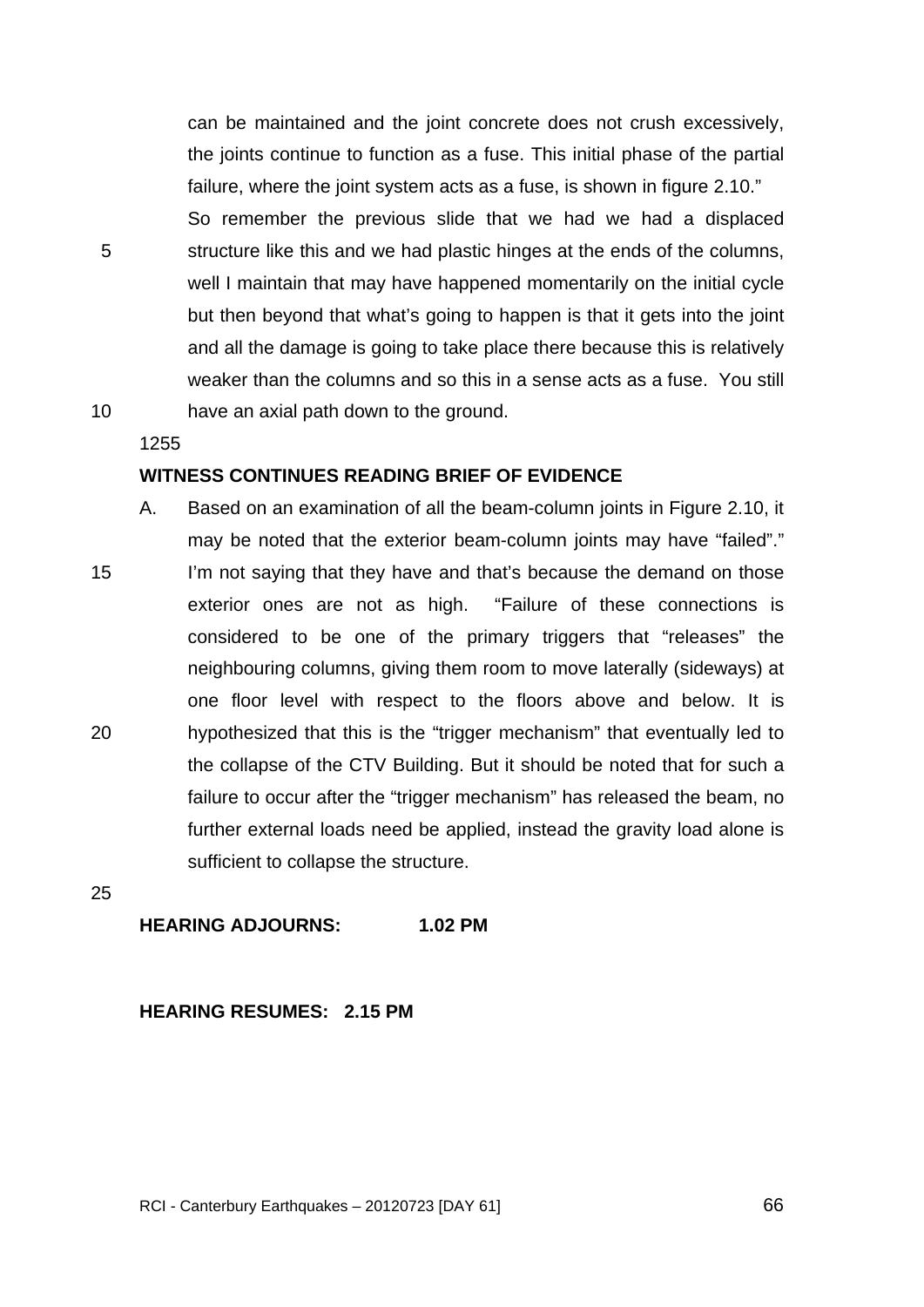### **EXAMINATION CONTINUES: MR RENNIE**

- Q. Professor, we were at page 35 of your evidence, section 2.6, "expected seismic performance of an exemplar structure in the Christchurch earthquake," and we have slide 29 on the screen.
- 5 A. Thank you Mr Rennie.

One might wonder how other buildings built in accordance with contemporary codes of practice perform in the Christchurch earthquake. This topic has been investigated and recently reported at the 2012 New Zealand Society of Earthquake Engineering, Mander and Huang, 2012.

10 And I might add that the actual work for this, for the most part was done going back over some time, well before the earthquakes actually took place and basically we've put it into a context that is relevant to Canterbury.

15 20 For many years senior undergraduate civil engineering students at the University of Canterbury have been taught the principles of design of multi-storey reinforced concrete buildings, with a particular emphasis on seismic loading effects and the detailing of reinforcement for ductility. The exemplar structure used as part of the educational process is the so-called "Redbook" building. This is a 10 storey precast concrete structure, it could perhaps be considered a modern rendition of the CTV building. It's taller of course, it's 10 storeys.

25 30 A comprehensive computational analysis was undertaken for 20 different strong earthquake ground motions whereby incremental dynamic analyses were performed at increasing levels of seismic intensity until the structure collapsed. Now the slide here shows the results of such an analysis for the Redbook building and that was done, Dr Bradley actually worked on this particular project a number of years ago, and also incremental dynamic analysis is really the most advanced and contemporary way of doing such an analysis. It's not for the faint hearted. It takes a long time to do, largely because just to create that graph there are some 400 runs of analyses that are done and then the results collated and plotted accordingly. The results were then characterised in a probabilistic sense so that the median response and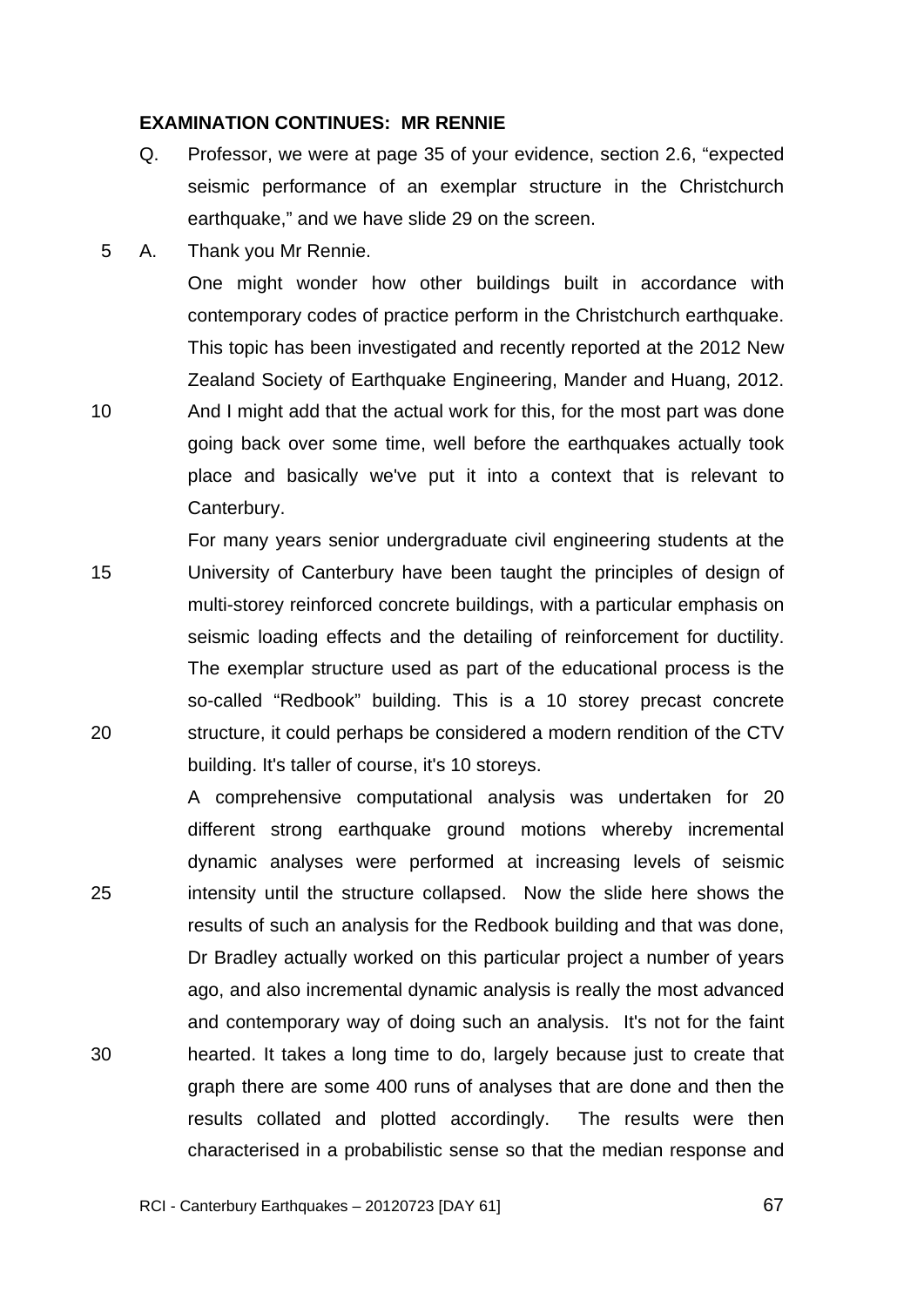the dispersion of the outcomes identified in a risk-based format similar to that described in one of our recent papers in 2012. The computational analysis results of the general ability of the exemplar Redbook structure to strong earthquakes were then compared to the seismic demands imposed to similar structures in the Christchurch region. The outcomes were characterised in terms of a damage ratio with respect to the distance to the epicentre of the Christchurch earthquake, that is the cost of repairs or replacement to that of a similar structure constructed under stable economic conditions prior to the earthquake.

The analysis was also expanded to investigate the ramifications of the likelihood of fatalities arising from a collapse and the expected downtime due to the earthquake-induced damage. Additionally, several swing analyses were conducted to examine the sensitivity of the structural strength and reinforcing details on the general seismic performance. A summary of certain key findings from the investigation are described below, full details may be found in the attached paper that was submitted by Mander and Huang.

Q. Go to slide 30 please.

5

10

15

25 30 20 A. Figure 2.11 presents a so-called damage attenuation relationship for the Redbook class of building to the Christchurch earthquake. The results from the advanced computational simulations are presented in a probabilistic fashion, so that an idea of the spread of potential outcomes can be viewed. It should be noted that one cannot be emphatic about a certain outcome as the results contain the uncertainties in the structural response, the uncertainties in the distribution of ground motions due to soil variability and the difference of the as measured earthquake signatures at different sites based on actual Geonet data from the Christchurch earthquake. Also, the volatility in the cost of contracting and reconstruction after an earthquake is accounted for in the modelling. Therefore, there is considerable variation in the outcomes. Now those looking at this who may have seen this sort of thing before, I need to point out why there's this dog-leg in here. On the lower curve

RCI - Canterbury Earthquakes – 20120723 [DAY 61]

**68**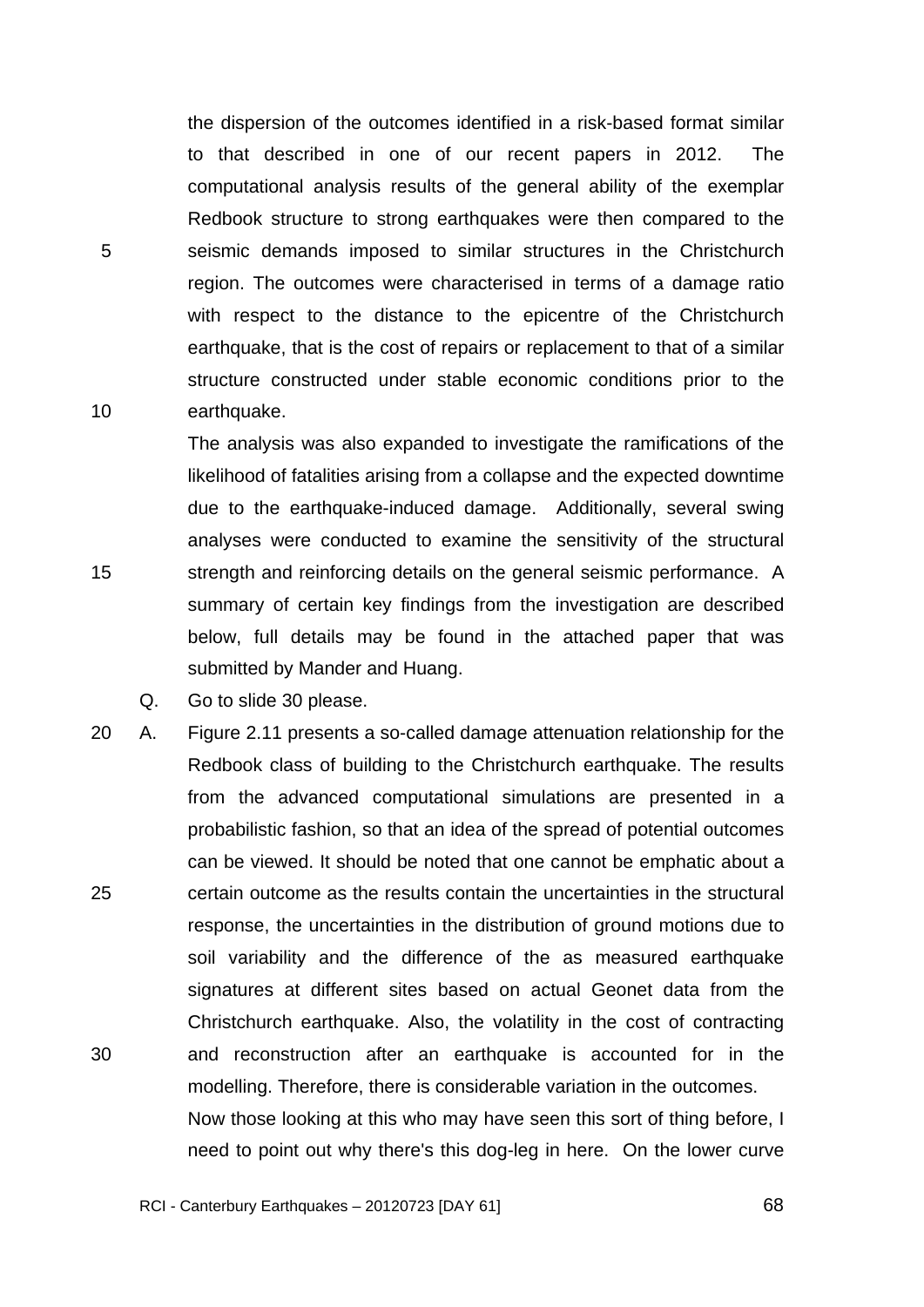down in here, this is essentially where the structure is in general damage and if you were aggregating the damage over the entire structure you might just take an average. The upper portion however up on the higher plateau, different criteria need to be used simply because whether a building is capable of surviving really is dependent upon the weakest link in the chain, so you may have one storey that's severely damaged that could lead to collapse or it's not possible to repair so if this is irreparable damage then the structure would be essentially written off and it's worth pointing out again that the average of this cost is going to be bigger than one or 100 percent of the static condition costs like before the earthquake and that's due to price surge. We all know that Fletchers charge a lot of money these days for labour, and it's not that high before the earthquake but it's a lot higher now and a lot of work is done on essentially penal rates and which inflates the price and the cost. It is possible to have – some buildings may end up being a little cheaper to build simply because from before the earthquake not all the structure is damaged so for example a given structure may be damaged but the foundations can be redeemed and the new structure built on what was previously there so that would be some cost saving. Now there's considerable spread this way in the damage and the cost outcome, but there's – and that you might say comes from the structural effects and the cost of contracting and so forth. In this direction though the variabilities are more to do with the ground motion and how the earthquakes changes the radial distance increases out from the epicentre. The point to note here however is that the CBD is somewhere less than about eight or 10 kilometres where a lot of the concern is, and you can see in this region here that there's, well if we take this beam line here right on one, then there's an 84 percent chance that the building is going to be not redeemable after an earthquake, so it is for that reason it's not surprising buildings that were held up as being exemplars after the earthquake, such as the IRD building, are actually now going to come down as a consequence. Now this doesn't necessarily mean that there's going to be collapse and people will get

5

10

15

20

25

30

**69**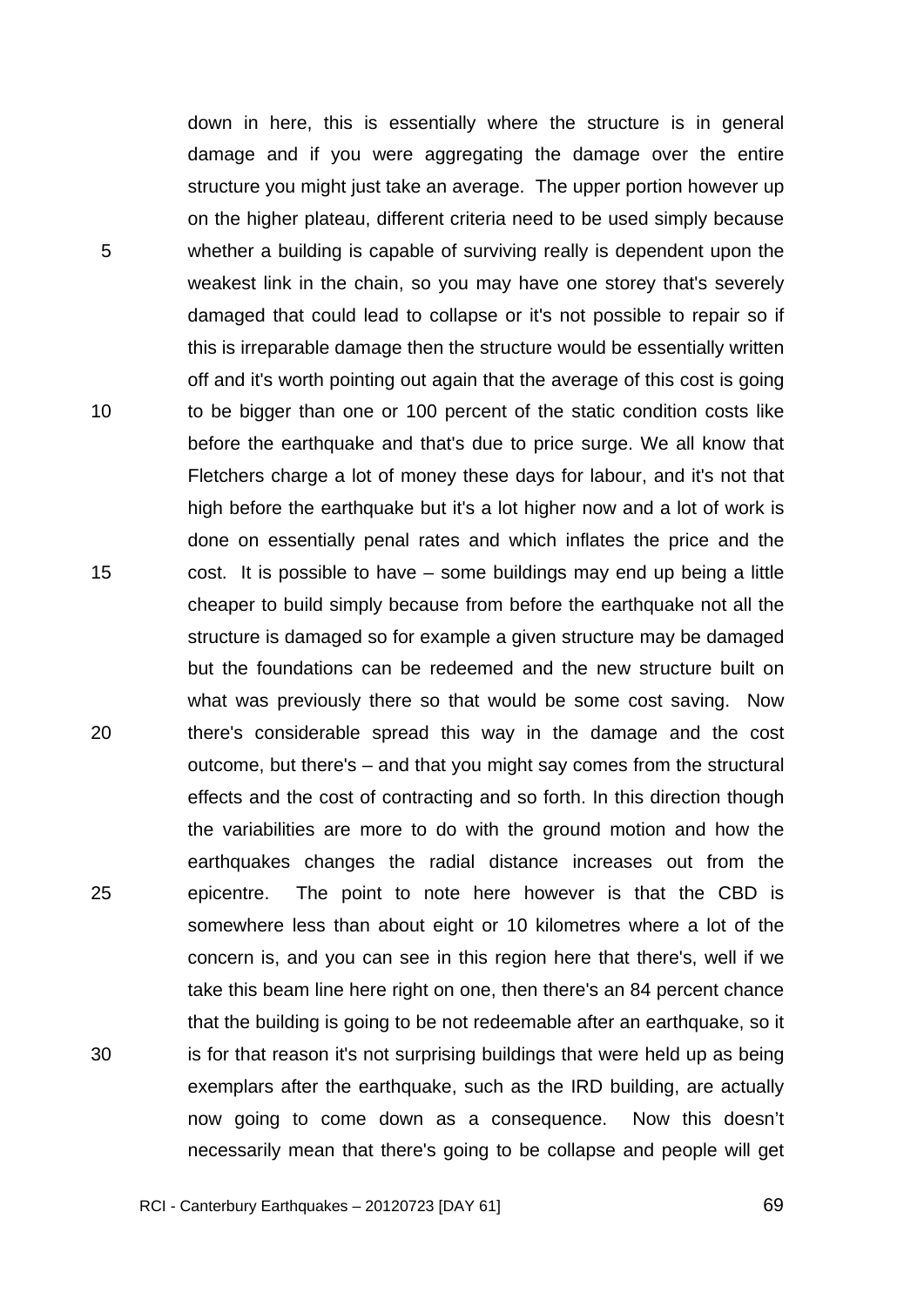killed, it just means that the building is irreparable and it needs to be taken down. Now one can also draw similar graphs for the probability of fatality and also the outage times, in other words the down time necessary to invoke repairs. Where did I get to Sir?

5

15

# **JUSTICE COOPER:**

- Q. I think you had summarised the balance of page 36 and go to page 37.
- A. Thank you.

# **EXAMINATION CONTINUES: MR RENNIE**

#### 10 **WITNESS CONTINUES READING BRIEF**

- A. "The extent of the CBD ranges from some five to nine kilometres from the epicentre. From an examination of figure 2.11, it is evident that most structures, at least some 70 percent, particularly those closer than 10 kilometres to the epicentre would not theoretically survive, and would require demolition and reconstruction. In fact there is already sufficient anecdotal evidence to support this analytical result. Thus in spite of modern buildings being constructed to textbook standards, they could not have been expected *a priori* to survive the Christchurch earthquake.
- 20 25 Another question arising from this work is could one expect to see fatalities as a consequence of the damage arising from the ground shaking? Analysis results show in Mander and Huang, 2012, that deaths are not likely providing the structure conforms to the present day code based design. However loss of life and limb cannot be ruled out and the modelling results show there is about a 10 percent chance that if a structure collapsed occupants could be killed."

1425

# **EXAMINATION CONTINUES: MR RENNIE**

- Q. Now Professor we're now going to go from page 37 of your first brief to your second brief. Do you have that available?
- 30 A. Yes.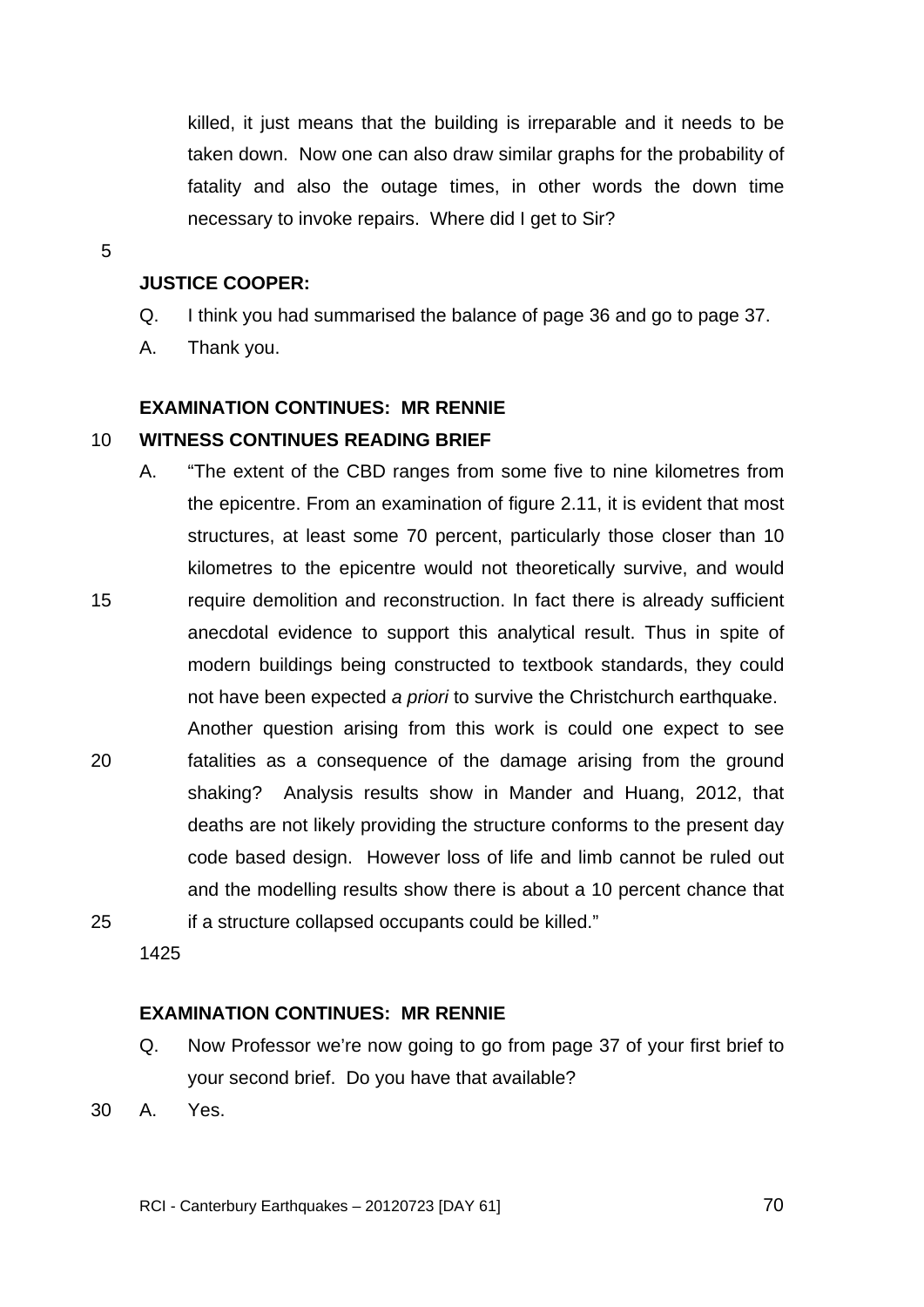Q. And if you turn to page 1 of that there's firstly confirmation of your identity and a reference back to your qualifications and we can move on from those to paragraph 3. Do you have that? "I am providing this.....

#### 5 **WITNESS READS FROM SECOND BRIEF OF EVIDENCE AT PARAGRAPH 3**

- 10 A. "I am providing this second statement of evidence to introduce the results of further investigation and analyses I have been completing. As far as my other commitments have allowed, I have followed the first two weeks of the Royal Commission hearing via the online live stream and archive. These further investigations and analyses have been prompted primarily as a result of evidence I have seen presented by other witnesses, in particular Dr Heywood and Dr Kehoe.
- 15 20 In carrying out my further analyses, I have worked closely with my former mechanical engineering PhD student, Dr Geoffrey Rodgers, currently a Post Doctoral Research Fellow at the University of Otago Medical School and an adjunct to the Department of Mechanical Engineering at the University of Canterbury. Dr Rodgers has primarily assisted with retrieving and collating the records from the four recording devices around the CBD that are referenced in my report and running the computational model to generate the fatigue spectra.
- 25 The new evidence presented in my report helps supplement evidence presented in my first statement regarding side-sway as to why structures fail. The methodology and reasoning I present are not well known or widely understood. Much more work could be completed to further advance the analyses but time has not permitted this. The project should, however, be considered a work in progress.

30

#### My report is annexed.

Supplementing the information in my annexed report, further details of the timing, peak accelerations and locations of the significant

RCI - Canterbury Earthquakes – 20120723 [DAY 61]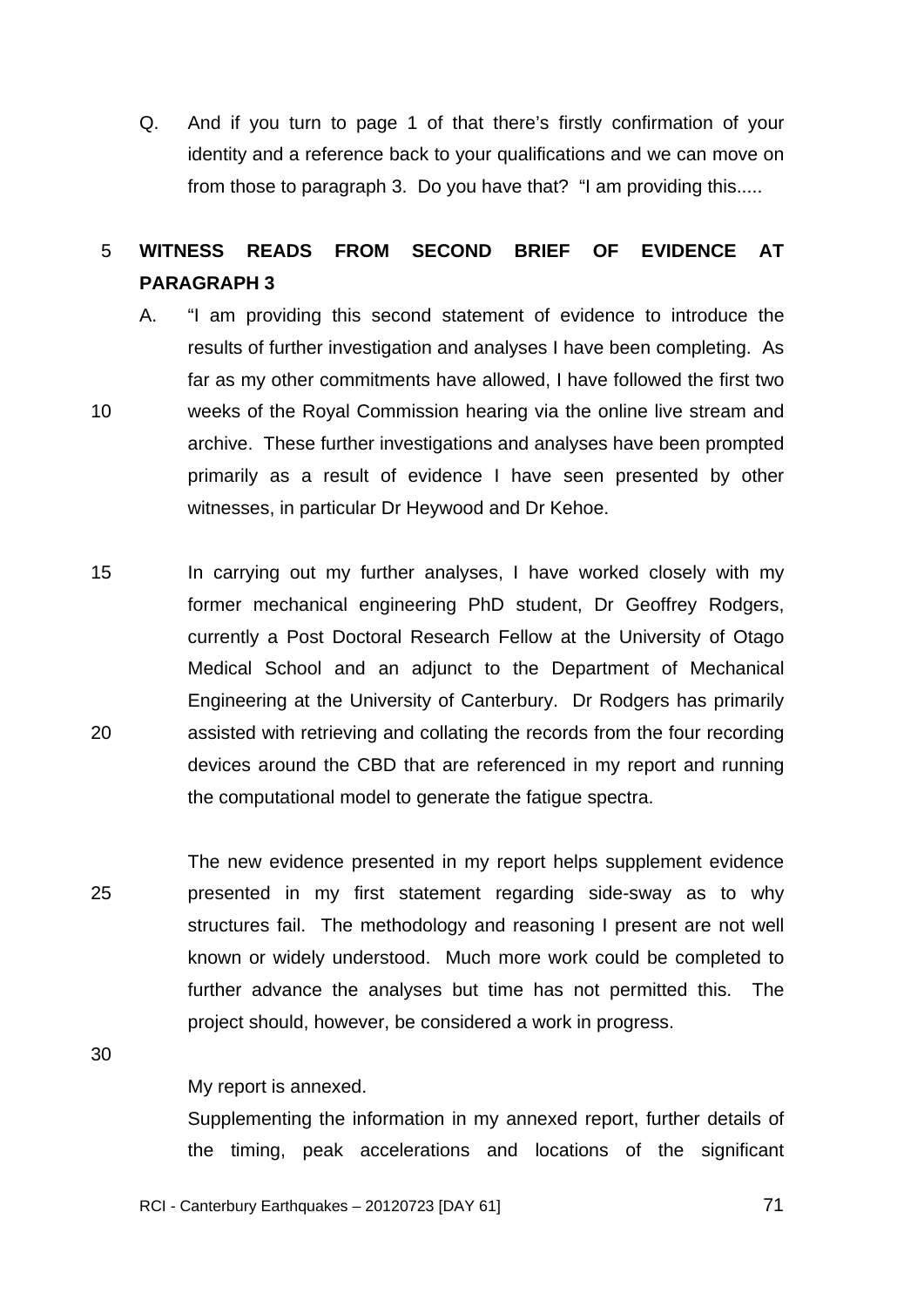earthquake events from  $4<sup>th</sup>$  of September 2010 and up to and including 22 February 2011 are given reference there.

- Q. If you next turn to your document "Progressive Damage Accumulation in Earthquakes within the Context of the CTV Building Collapse". Do you have that?
- A. Yes I do.
- Q. Can we have Slide 1 and we now go to Slide 2. "Contextual Background" – Can you read from there.
- 10 A. "There are two key factors that lead to the overall damage effects on structures in earthquakes. The first is the maximum response displacement or drift that arrives from side-sway effects during shaking. The second, and often neglected effect, is the duration of the earthquake and the cumulative damage effects caused by the repeated cyclic loading.

15

20

25

30

5

Cyclic loading demands and their effects can lead to fracture or failure of key structural elements, and thus act as a trigger that will either lead to a lack of serviceability (such as, for example, excessively high floor vibrations) or a general collapse condition. Such phenomena come under the general category of fatigue loading. Fatigue can be considered in a disciplined way by separating the phenomena into fatigue capacity versus fatigue demand. This report focuses on the latter aspect in an earthquake engineering context. There are two types of fatigue demands that plague structures, high-cycle fatigue and low cycle fatigue.

High-cycle fatigue is the most well-known class of fatigue. (Slide 3 displayed) It occurs under normal day-to-day operational conditions and is a common problem in aircraft and other mechanical structures that are prone to vibration effects. The number of cycles to failure for this class of mechanically engineered system is generally in excess of one million cycles.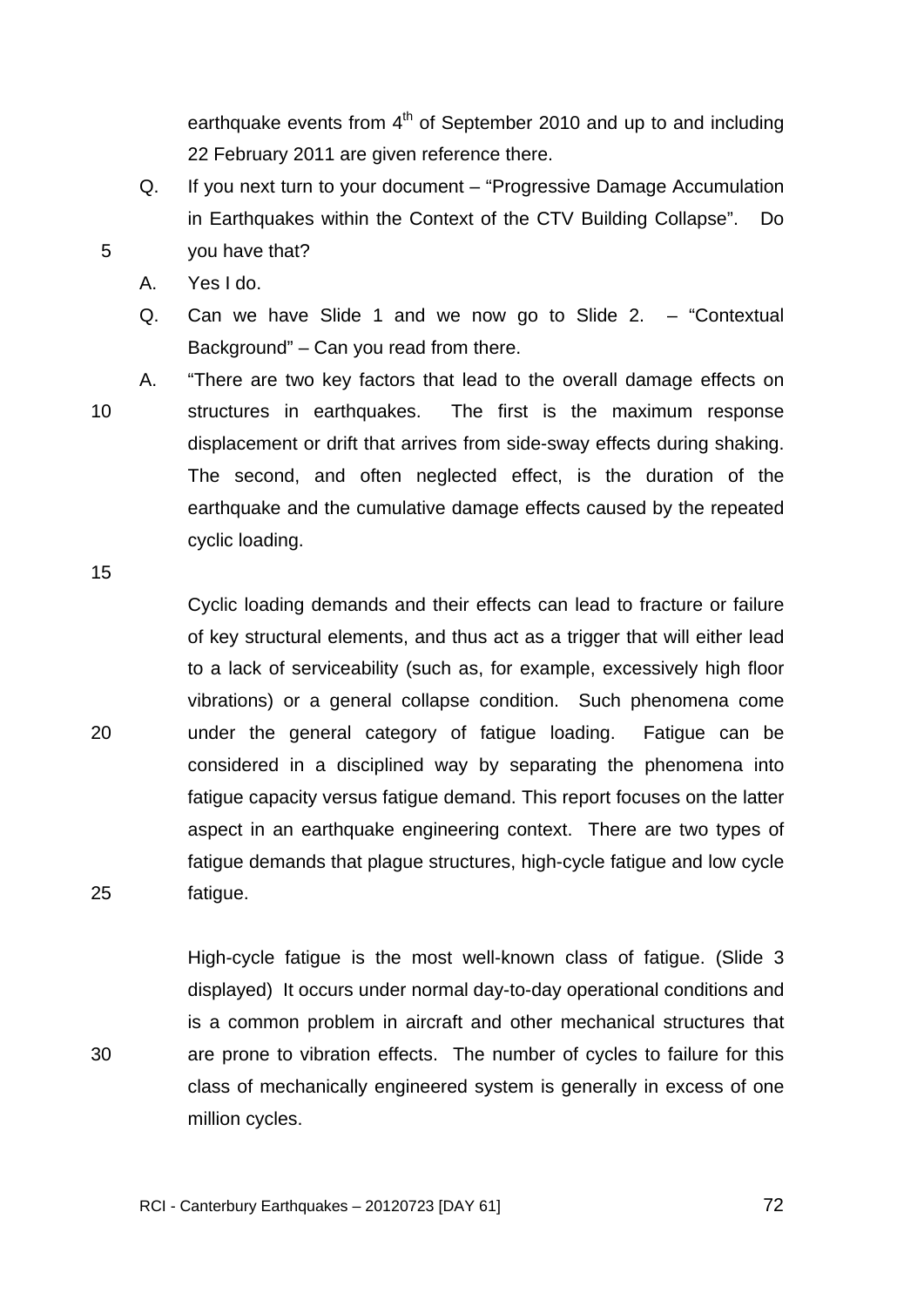Civil structures, such as steel bridges, can also suffer from high cycle fatigue. To provide fatigue resistance, civil engineers strive to keep the double amplitude stress reversals below a so-called fatigue-limit threshold. For steel, this can be in the order of 150 MPa. High cycle fatigue generally occurs where the stresses remain in the elastic condition.

Low cycle fatigue can also plague structures such as buildings aand bridges under extreme loading cases such as in earthquakes. The number of cycles to failure is referred to as "low-cycle" because the material is commonly expected to be taken well beyond the yield stress or strain limits into the inelastic range of behaviour. Much work has been done in this area by the authors and others. See, for example, my list of three key references there.

15

10

5

Q. If we just go to slide 4.

20 25 30 A. Now we're entering into a number of slides that is off the script a little bit so I'm going to talk through these and when we get to slide 12 I believe, we go back to the manuscript again. So this is something that came up last week obviously quite a lot and what I would like to do is to address this. Dr Reay made some comments about strain hardening and I do tend to agree with Professor Fenwick here. There's a little bit of misconception surrounding this. I pose this as a question – Is strain hardening a surrogate for low-cycle fatigue? Well, what is strain hardening? So if we take a piece of reinforcing steel tested in tension so this one here, R13, is a normal reinforcing bar tested from zero strain out to its fracture, well almost beyond its fracture strain, out to just beyond the maximum peak stress. It goes up here linear elastically. This has always got the same slope of about 200 GPa and then it reaches a yield plateau. So this little straight horizontal line here is generally referred to as the yield plateau. So that's yield but it's not strain hardening. The strain hardening strain is right where the cursor is show at the moment and then –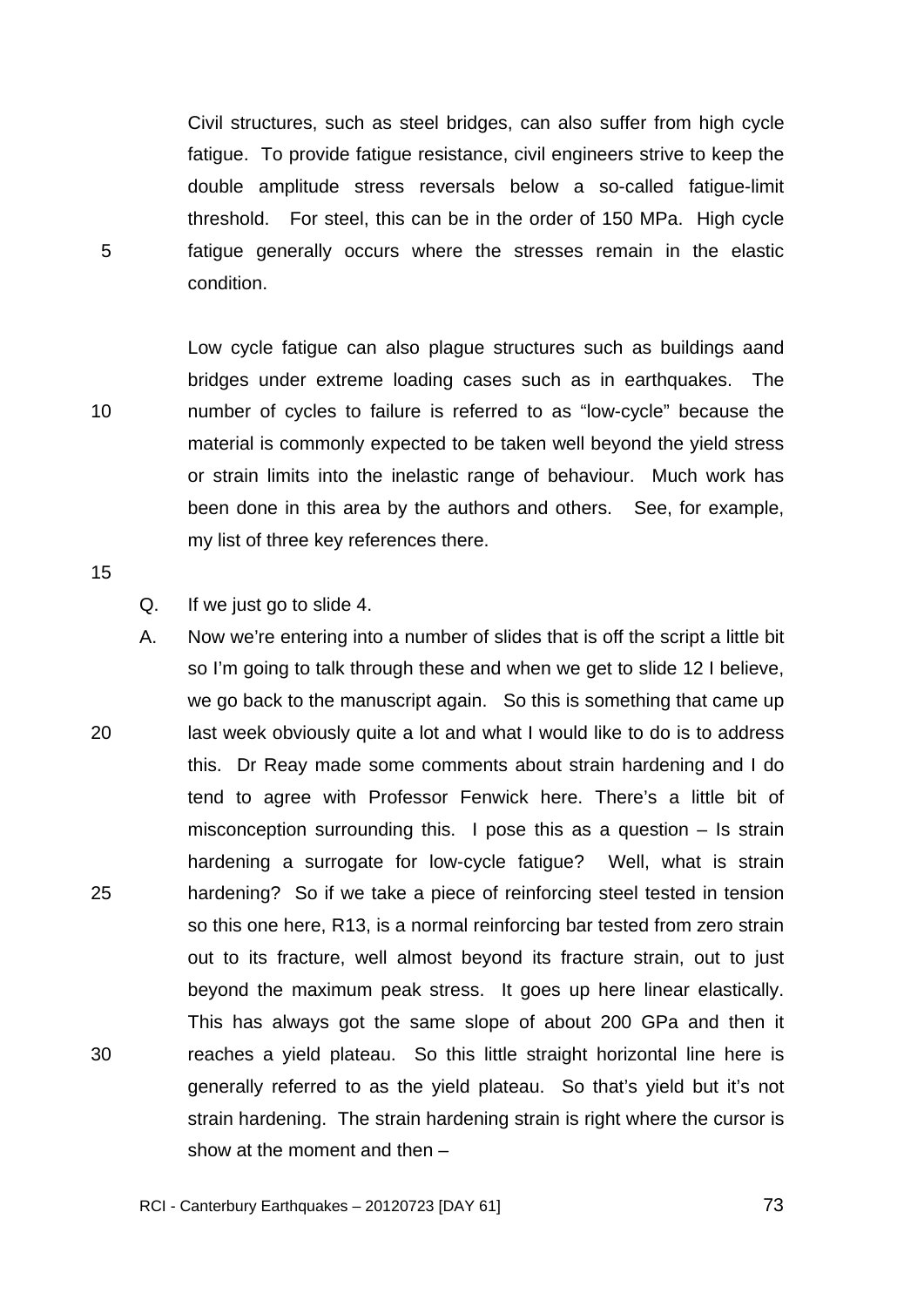#### **JUSTICE COOPER:**

You'll have to use words so that when we read the text we'll know where the cursor was. So you can identify it by reference to the two axes presumably.

5

15

20

- A. Yes, so at about 330 MPa stress and a strain of about 1% or .01 on the graph that's the onset of strain hardening. So what you'll notice here is this curve starts to rise up and then it follows up around here and it gets up to the top.
- 10 Q. That's the R13 curve.

A. R13 and this top point had a strain of about 0.13 and stress of about 570 MPa is defined as the peak stress or the ultimate stress and the associated ultimate strain. Don't confuse that with fracture strain. That typically comes later at about .18 or .2. Now this whole region from here right through is called strain hardening and what typically will happen with members that have fairly light levels of axial load you will go up into this region well up into here and so often strain hardening can be used as an indirect, and I must emphasise this is an indirect measure of damage done in terms of the remaining life in terms of fatigue of the material.

25 30 The corresponding companion graph there, R2, this is the same type of steel cut from the same bar but tested in compression and what happens in compression is if the bar is transversely supported at a spacing of less than about or equal to about six longitudinal bar diameters, so for example this was done on a 16mm bar and so if we're about, you know, whatever six times 16 is, out here we get out to a 5% strain. That becomes the maximum compression stress at about 5% strain but it should be noted that there are often in the field tell tale signs where this happens. Typically what one will notice is that the cover is spalled off and the longitudinal bar will have buckled and it'll be quite noticeable and there is an example of that we can show from Mr Frost's evidence.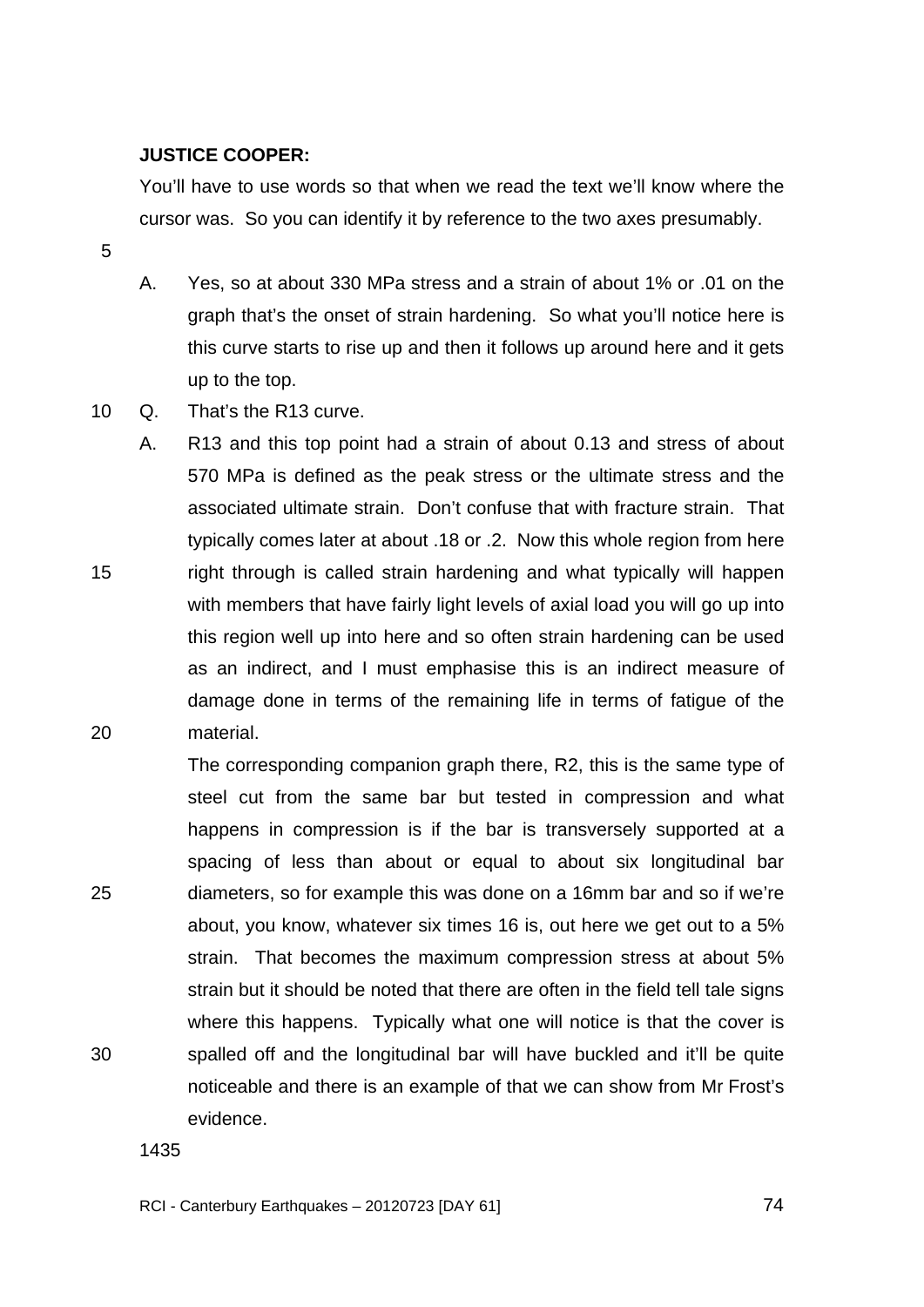- Q. Do you want to go to that now or later?
- A. I think bring it up when it comes up more naturally perhaps.

5 10 15 Now those tests that were shown I've just discussed (Slide 5) were called monotonic tests. They are monotonic because they just go in one direction. If we now move on to cyclic loading tests the first graph here is where what we've done is cycled between a constant strain amplitude of plus or minus .008. So the point to emphasise here is if this steel is embedded in concrete the concrete is probably going to start crushing on the cover if it's contained in a well confined cage and it's going to perform pretty nicely and it's going to go out and in this case the test went out to about 152 cycles as given on the right-hand graph before it started to reduce its strength. Now what's happening at that point is that there will be some sort of microflaw or crack will appear in the metal then under repeated cyclic loading that crack propagates, grows until it finally fractures. Now the example here is where you have cyclic loading and fatigue but without strain hardening okay.

20 25 30 Now the next three graphs are kind of the opposite to that. They are cyclic loading with strain hardening and the three graphs across the top of the page show you might say mild, medium and large strain amplitudes. The first graph is cycle between plus or minus 2% strain. It gets out to 9.2 cycles. The next graph is cycled between plus or minus 3% strain and it only gets to 4.1 cycles and then finally the third graph gets to plus two minus 6% strain. It's very heavy in compression but it gets to two and a half cycles so as we can see in general simple terms as the strain amplitude increases the fatigue life or in other words the number of cycles of earthquake excitations, that the structure can survive through decreases or more still you might say the bigger the earthquake the less the fatigue life so the duration effects do very much affect the fatigue life of structures and the intensity of the earthquake of course as well. So just returning to that slide the question was is strain hardening a good surrogate for low cycle fatigue – my answer is possibly yes but the phenomena should strictly be referred to as low cycle fatigue. Now we can algorithmize all of this and there are a

RCI - Canterbury Earthquakes – 20120723 [DAY 61]

<u>25 and 2012 and 2013 and 2014 and 2014 and 2014 and 2014 and 2014 and 2014 and 2014 and 2014 and 2014 and 201</u>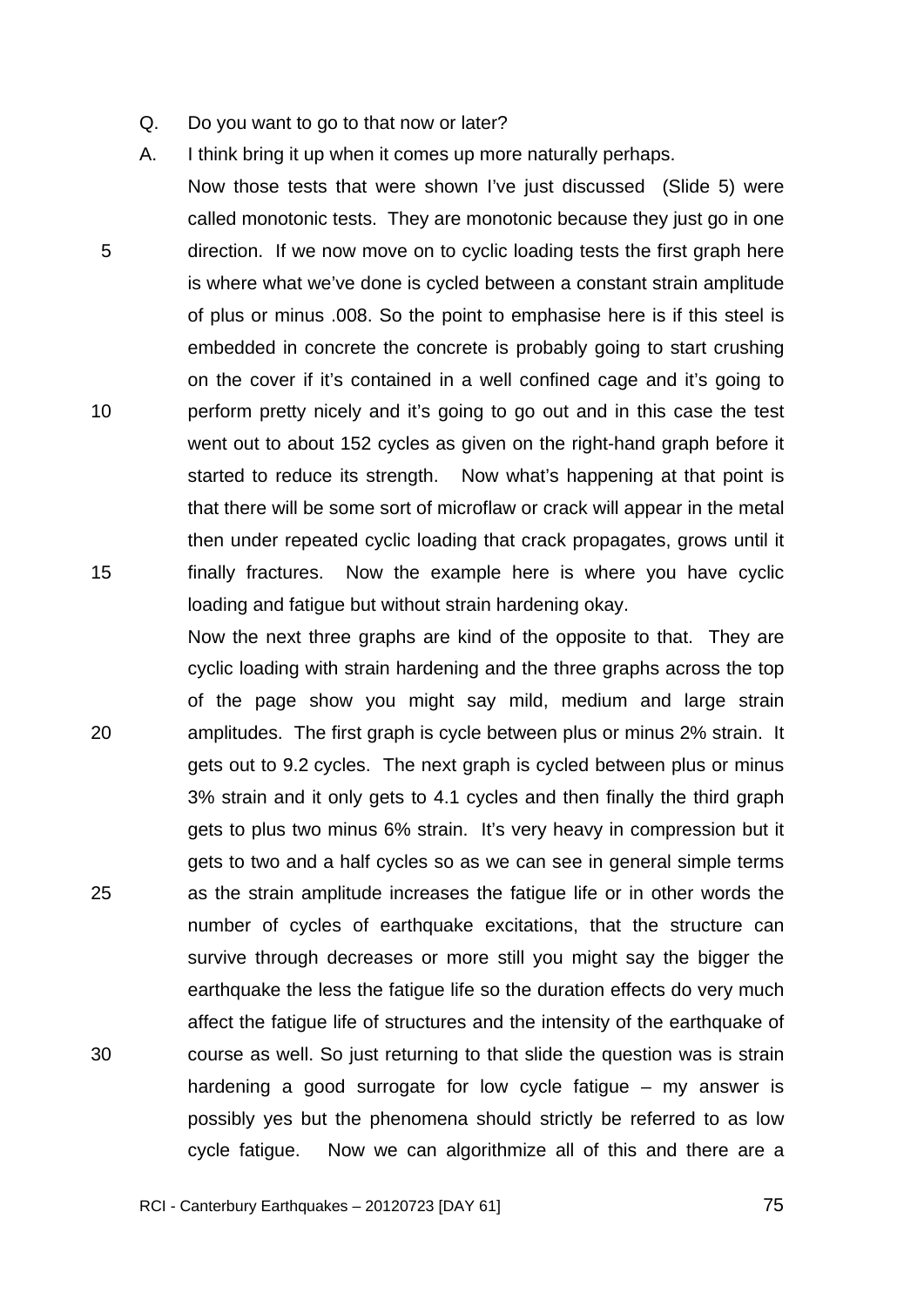number of equations that one can go through and this relates to the second of the references that are listed at the back of this where the fatigue capacity can be related to the first equation there is a general fatigue capacity and is essentially characterised by two parameters. This exponent here becomes significant C=1 or -.5 in this case. This is a lower case strength and then this parameter Theta hoop is really just a scaler that one can relate to this quantity on the left which is plastic curvature. Okay now this can be applicable for both concrete and steel under the number of cycles of loading and both will fail differently and independently actually so if we look at this all these equations can be best explored through this next graph on figure 9.

The flatter of the two slopes this broad band through here, and in fact it's done as a broad band because there is quite a bit of uncertainty with fatigue life and that's drawn accordingly to represent that, is the low cycle fatigue of the longitudinal reinforcing steel. This type of failure mode by the way is essentially non negotiable. You can't change this by design because we are, we have to live with a type of steel that we receive and different steels, are fairly consistent with these results. What you can do though is you can change the position of this steeper line of the two and if you put tightly spaced transverse reinforcing into the structure then this curve will move up which means that there's less chance of getting a concrete failure indirectly by a heat fracture of the transverse reinforcement but there is a point where that's not going to be of particular use to you. If you have basically no transverse reinforcement such as the case in CTV this curve here would move way down so that it's most probably below the flatter curve of the two.

Now I just want to point out that my following remarks are going to relate to this form of the equation up above so we can characterise these curves in here by this simple equation that the number of cycles until you get a fatigue failure is related to sum coefficient times either the strain, the plastic curvature or the rotation in a member raised to the power of C, and that value of C if it was the concrete failure that would be one and if it was for the reinforcing steel failure on this line here that

RCI - Canterbury Earthquakes – 20120723 [DAY 61]

25

20

5

10

15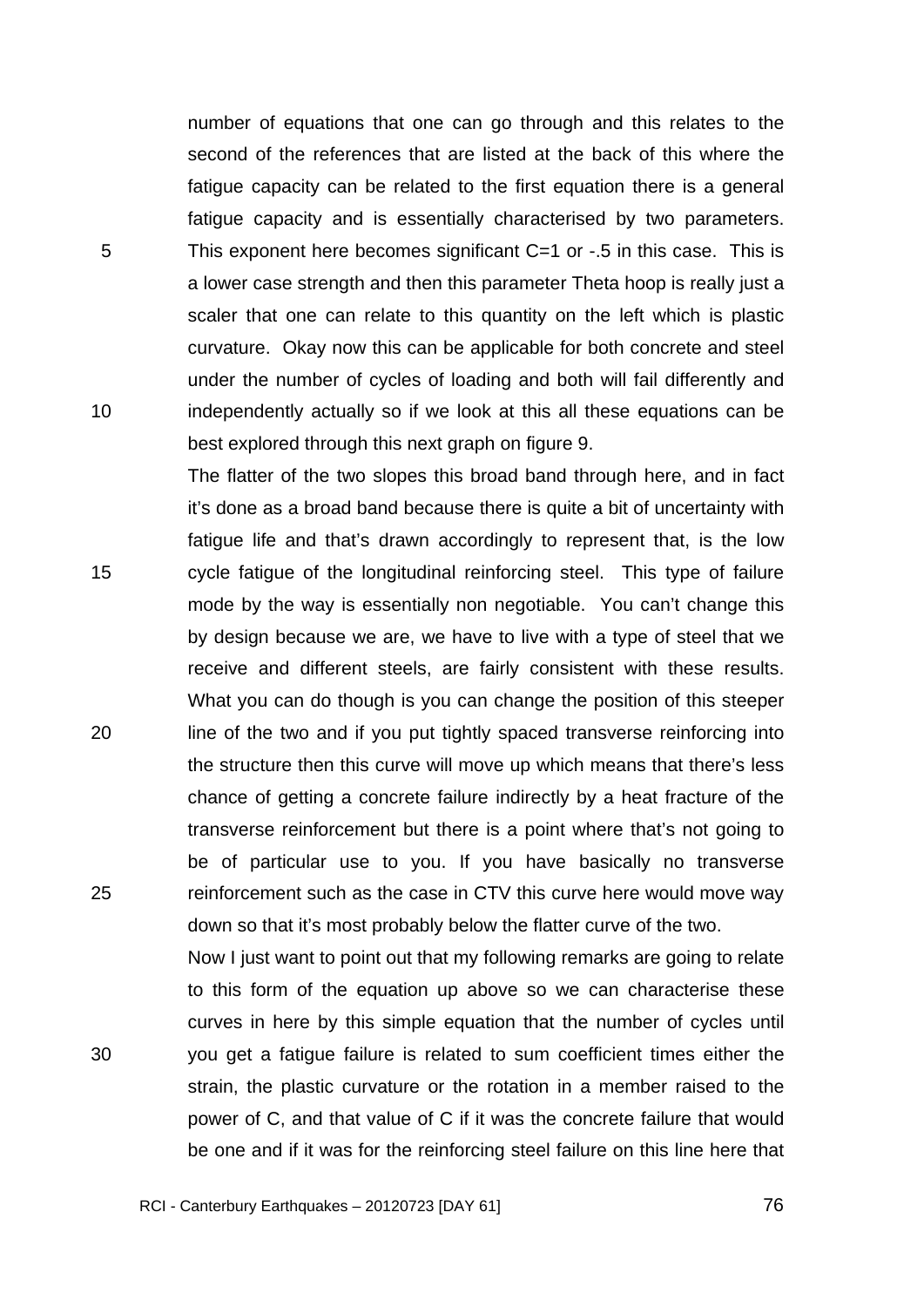would two. So that's some more of the theory and what I would like – this is the third paper and we did a study in 1999 (Dutta et al) on the retrofit for control and repair of the linear damage and that was done through some quasi earthquake displacement techniques method of full scale testing. It was all related back to the theory and we found much to our surprise that things weren't all as they seemed. So what was different? Well in the experiment we were also mimicking the vertical load effect and the vertical load effect made quite a marked difference and so we modified the theory to cope with that so that's equation 13 here on the slide and if one was to put in there Delta T which is the fluctuation in the axial load as was the case for the CTV building then one would note that the fatigue life is only going to be about one third of the normal case so this really brings things to a more sudden and dramatic halt and you will have a lot of potential for fatigue fractures and again this is not surprising that many buildings in Christchurch have been condemned because of these fatigue effects. Vertical motion makes the significant difference.

20 25 Now what I've talked about up until here is really the capacity side of the equation. Now we need to move into fatigue demand and then starting back some 20 years ago I had some students work on this particular problem and then we repeated some of the work as more earthquakes came to hand and I might mention like back then there were very few earthquakes that one can use and so this particular graph – I'm sorry it's a very poor reproduction from the ASC paper but two curves do stand out quite well. One is the envelope around here which is we were going to incorporate this in design this would be like an upper bound that would be worth taking note of and then this heavy black line through here which is a bit of a wiggly line –

Q. Line marked Pacoima?

5

10

15

30 A. No I'm sorry Mr Rennie this is not the Coiler Dam this is actually the heavy line for El Centro. Now El Centro has been mentioned already in these proceedings by Professor Shepherd I believe was really the benchmark ground motion. That's all we had back in the day to concoct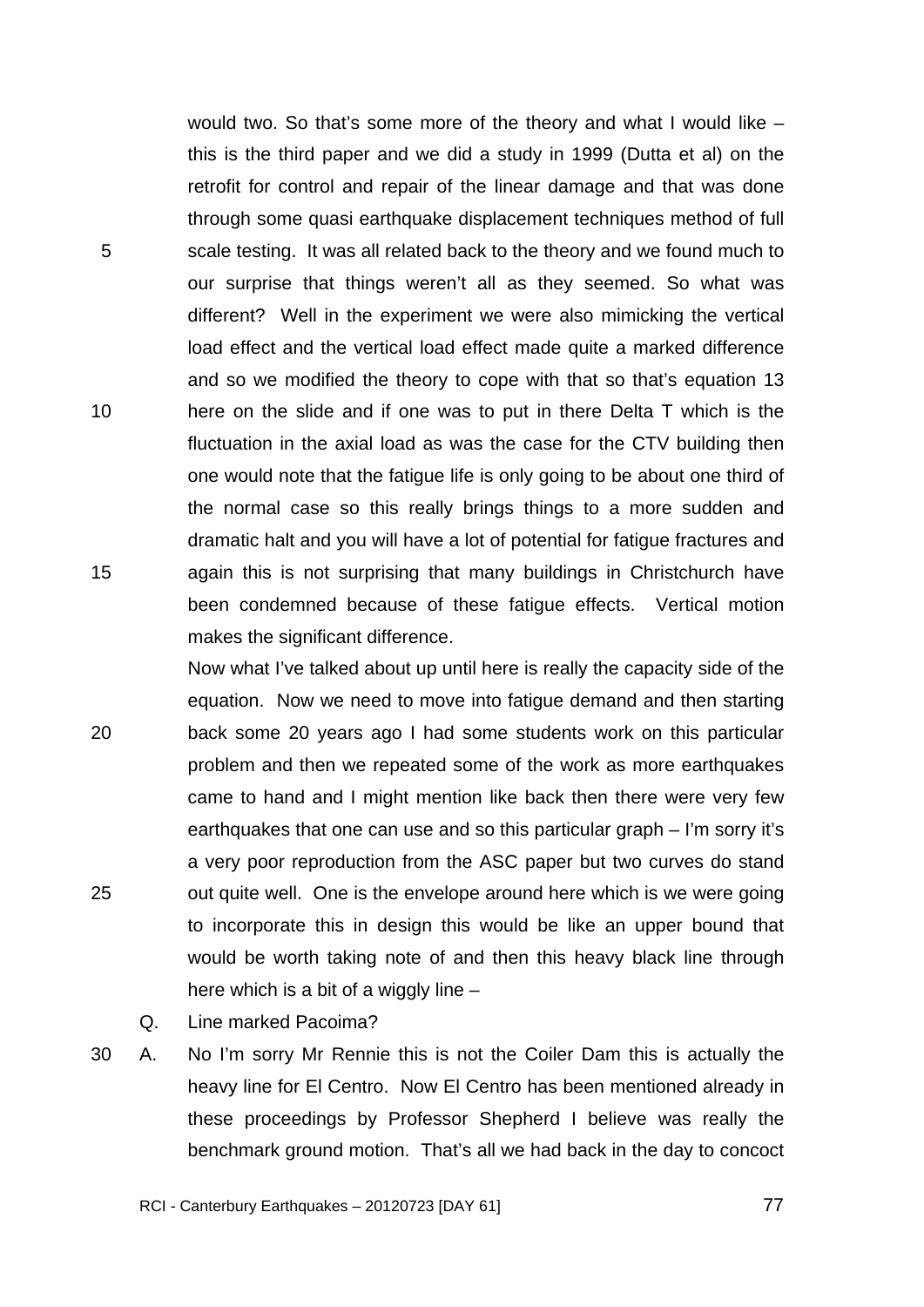a design spectra with and indeed the New Zealand spectra basically along with other world codes such as in the United States essentially used this as developing the code and so this will follow on in some of my remarks.

- 5 10 So the cycling demands of earthquakes this has been qualitatively appreciated since the 1970s. Not well quantified due to lack of ground motion records prior to 1989, but one thing that we were all aware of and I was certainly aware of it back in the seventies and the early eighties when I was a graduate student at Canterbury University was this: the clause C 3.2 of NZS3101.
	- Q. Should that in fact be 4203?
	- A. Yes I'm sorry Mr Rennie. It sure should've been NZS 4203.
	- Q. We will correct that clause 3.2 of NZS4203 on slide 11.
- 15 20 25 A. The structure should be capable of sustaining four fully reverse cycles of loading without losing more than 20% of its strength capacity and when we used to do testing in the labs down the road we often used this as a bit of a gold standard as to whether the cumulative ductility factor was about 32 or not and so indirectly we were taking this into consideration. Is this a realistic measure? Well the part of the difficulty here is we have to be careful as to how, how it is measured. A real earthquake is like shown in the top slide, it's a very random motion, in fact that's one for the Kobe earthquake, one second period, and if we were to transform that into equivalent constant amplitude number of cycles of loading then the middle graph with the green curves show that there is some 5.4 effective cycles of loading that would've caused the same damage. So the same damage between the black curves at the top and the green curves beneath.

1445

#### 30 **JUSTICE COOPER:**

- Q. Shall we call that the dark green?
- A. The dark green yes, because there is a light one below yes.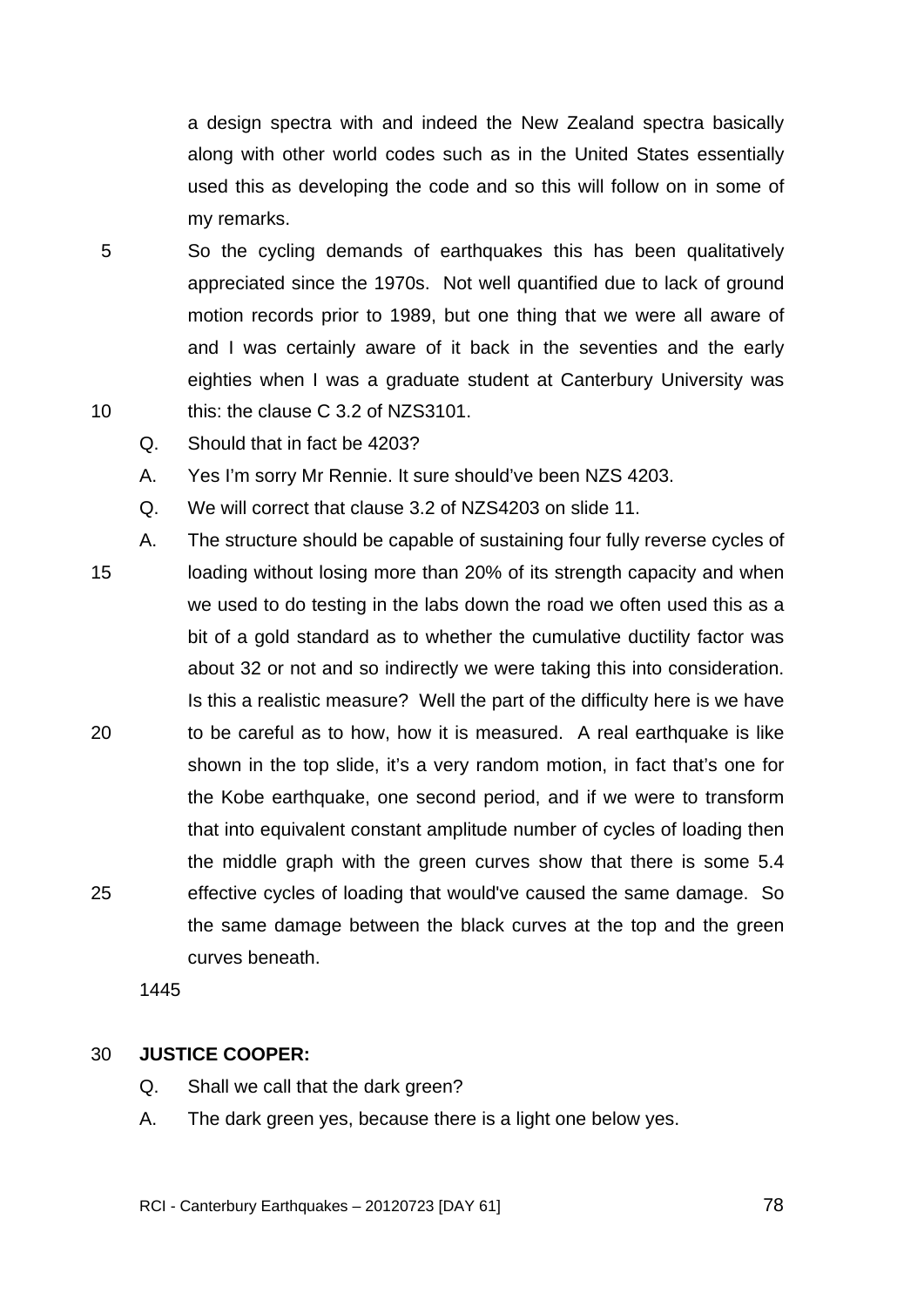#### **EXAMINATION CONTINUES: MR RENNIE**

5 10 15 20 25 30 A. So this is for when the coefficient  $C = 1$  which really is representative of concrete damage. If on the other hand we're concerned about steel damage and we were trying to exert the same number of cycles that would leave the same damage to the steel, then the right middle graph with the red, the big red saw tooth curves, this would show that there are roughly 2.5 cycles for this particular black motion up here. Now this, in both cases this is normed back to the peak. Notice that the peak on the black curve up here is 0.25. Both of these are 0.25. Okay, now most people will be aware who, who have studied earthquake engineering that the Kobe earthquake in January  $17<sup>th</sup>$  1995 was a pretty massive and violent earthquake and bigger than what we indeed got here in some aspects of it. But if we were to norm that back to what was a New Zealand, say, design standard in Christchurch of the day then the spectral amplitude as by design would be what we discussed earlier this morning. It would be a 0.38 g spectral acceleration and then once you convert that into a spectral displacement that comes out to be 94.4 millimetres, you can see that's pretty close to a hundred on the plot there, and so this would be the equivalent number of cycles, if you, so if you transfer from the dark green graph where everything's normed to 250 millimetres, down to the light green graph, then the number of cycles would increase from five to 14.2. The point to make here is that both, both greens are giving the same amount of damage. Okay, it's just to do with how you reference it. Now onto the right-hand side, then, similarly for the steel. The differences here are more pronounced because remember that coefficient C is 0.2 so you go from 2.5 cycles to 17 cycles will give you the similar amount of damage. So I don't want to go over the next slide because it'll probably have everybody asleep. This is the mathematics that supports all what I've just presented. And we did check this, that we were doing this correctly because there is some, quite a bit of data processing, so one of the methods we used is a signal processing technique based in RMS counting and then we used an area equivalent that Professor Pacer's group and including Dr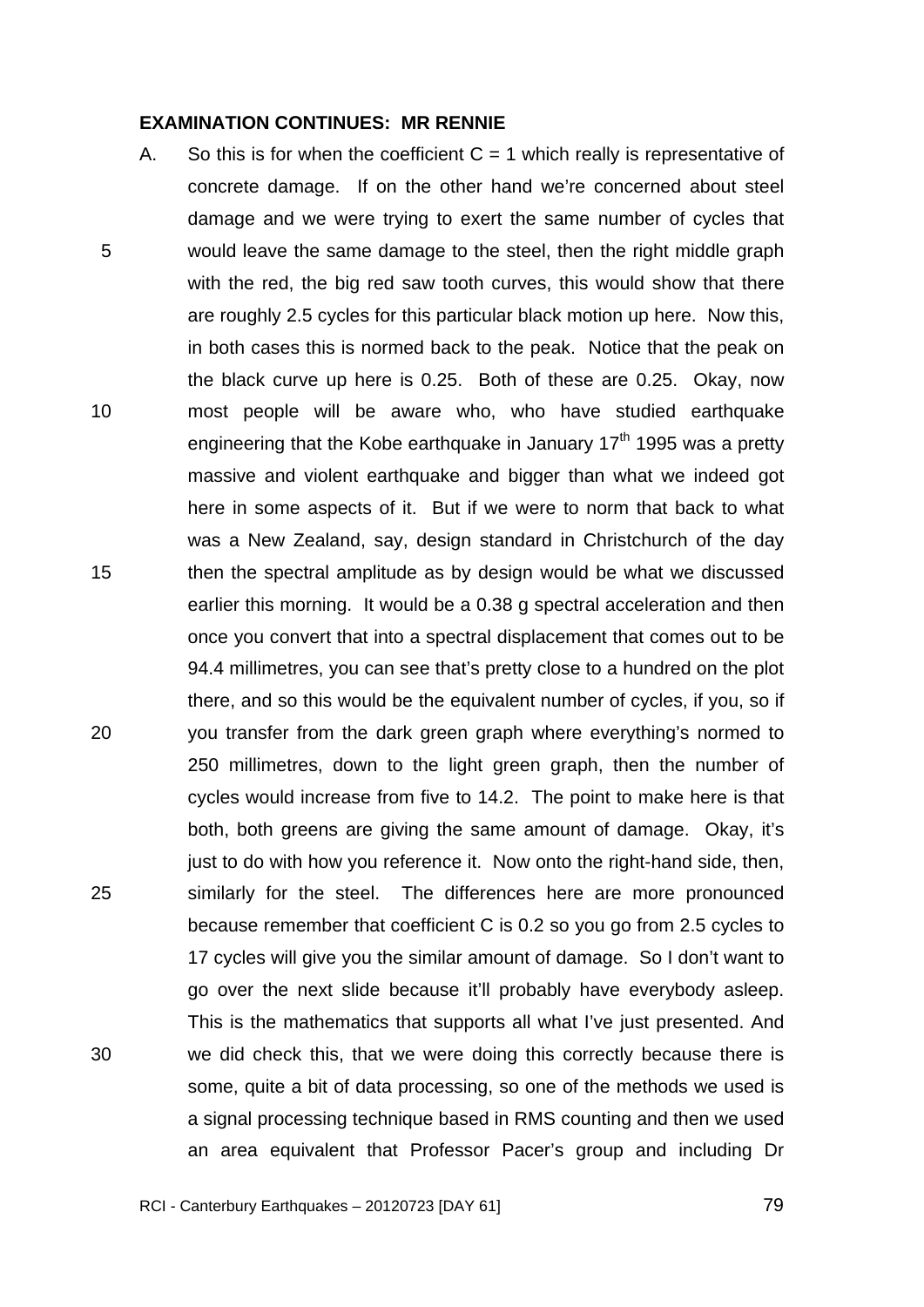Rodgers at Canterbury University have used a lot in their signal processing. So we basically got good agreement between the two so we're confident in these results. If we move on to the earthquakes and I probably should start reading again.

- 5 Q. Now I'll just pause you for a moment because there's one matter you wanted to come to which was the photograph of Mr Frost's evidence that you said you'd come to at a convenient time?
	- A. Oh, yes that would be quite convenient now thank you.
	- Q. Quite convenient now? And the reference is WIT.FROST.0001.32

10 **WITNESS REFERRED TO SLIDE** 

- Q. Do you have that?
- 15 20 25 30 A. Thank you, that's what I wanted to see. Now this I believe is the south wall. I think you know this because you can see Les Mills in the background over here and the south wall basically would've rocked backwards and forwards in plane on a strong axis of bending, and then when the building collapsed it folded in. So I think the folding in of the wall and the cracks that you see running longitudinally down the righthand side of the photograph here are perhaps an artefact of the collapse of the wall. However, one part I'm quite positive is not part of the collapse, and that's right down the bottom near the toe of the wall here you'll notice that there in the middle, so this is where it's not going to be bending much anyway, but in the middle you'll notice this piece of, little piece of reinforcing bar. And what this has done as the strains in this region would've been quite high and you can see the hoops that have confined it, and they are all working nicely, in fact you'll see sufficient evidence in my mind that these are straining quite hard because they're bulging. And then the longitudinal bar itself is buckled. So if you recall back to the slide I showed earlier where I mentioned about buckling of steel and six longitudinal bar diameters, this more or less is exactly what we're seeing here. So had the earthquake continued on longer, and we don't know, like sometimes these fractures take place behind what you see, they could be behind the hoop, there's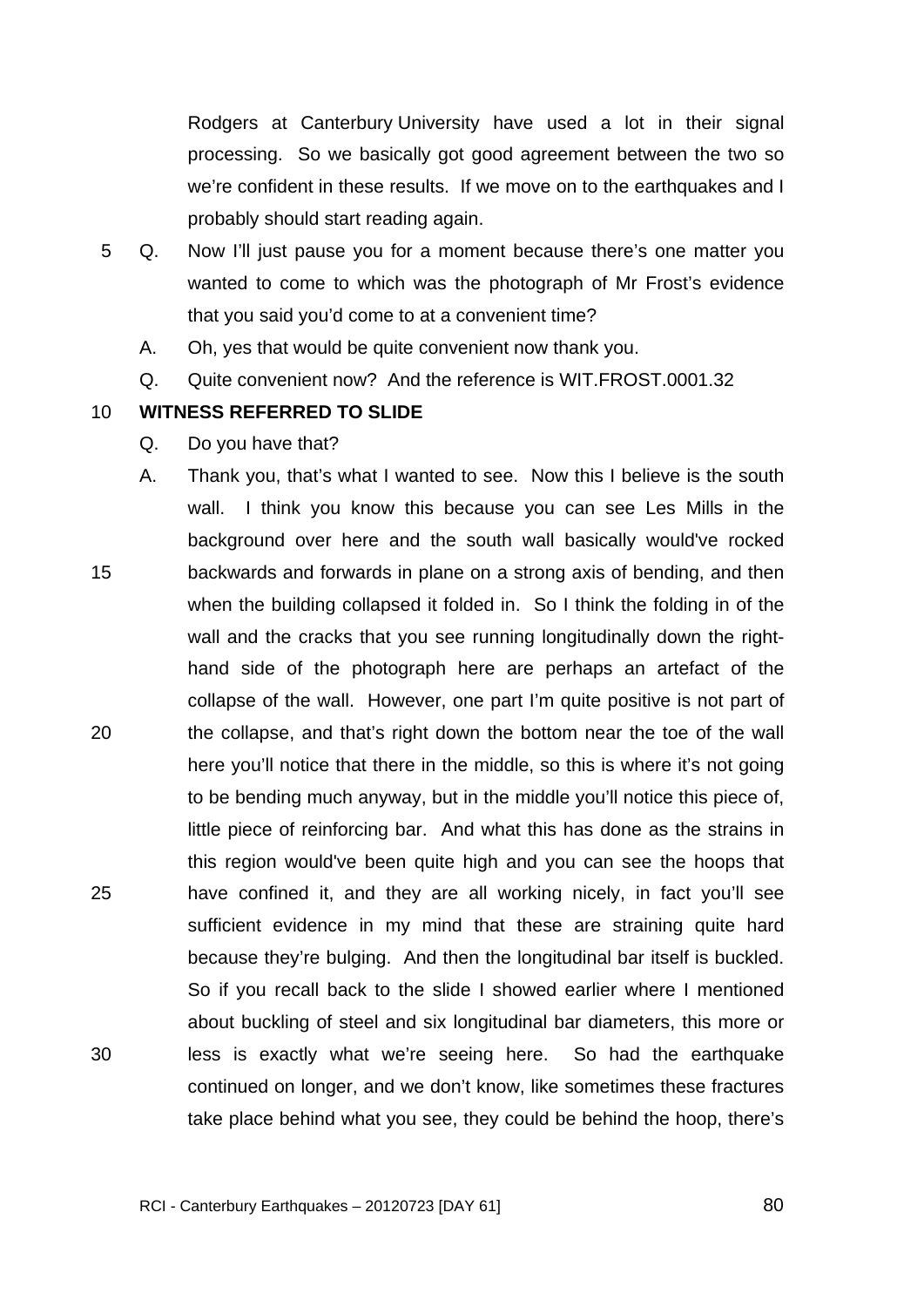likely to be fractures if not now then a few more cycles you would definitely see it.

- Q. And by "fractures" you're referring to fractures in the steel reinforcing bar?
- 5 A. Yes and a fracture is in this context is more or less literally severed all the way across. It's very visible to the eyes.
	- Q. Thank you Professor. Now if you go to the top of the page which the reference in the Commission system is 2.5, "Although structural engineers are not explicitly required…" Do you have that?
- 10 A. Yes I do.
	- Q. Now to some extent you've discussed those three paragraphs when you were referring to the graphs. Can you just scan them and see if there's anything there that you haven't covered?
	- A. No I think I probably should start at the next section.
- 15 Q. Yes, let's suggest that, so we go to, "Fatigue demand analysis of the Canterbury earthquake sequence…" and we're on to slide 16.

# **WITNESS REFERRED TO SLIDE 16**

- A. This report seeks to quantify the degree of cyclic loading damage imposed on structures in the Canterbury earthquake sequence and to
- 20 draw conclusions as to how the cumulative effects compare with the cyclic loading demands implied by the code NZS4203.

There were 15 earthquakes greater than or equal to magnitude 5 from 4<sup>th</sup> of September 2010 through 22 February 2011. A summary of these records in terms of their location and peak ground acceleration, shaking intensity, are given in table 1, that's on the screen now, and I might highlight that the red ones are all, are the earthquakes where the ones we've taken into consideration specifically as being high. And these are the five, well the  $-$ 

- Q. The five you've taken into consideration are the 4 September one on line 1?
- A. Yes, yes.
- Q. The 8 September one?
- A. Yes.

25

30

RCI - Canterbury Earthquakes – 20120723 [DAY 61]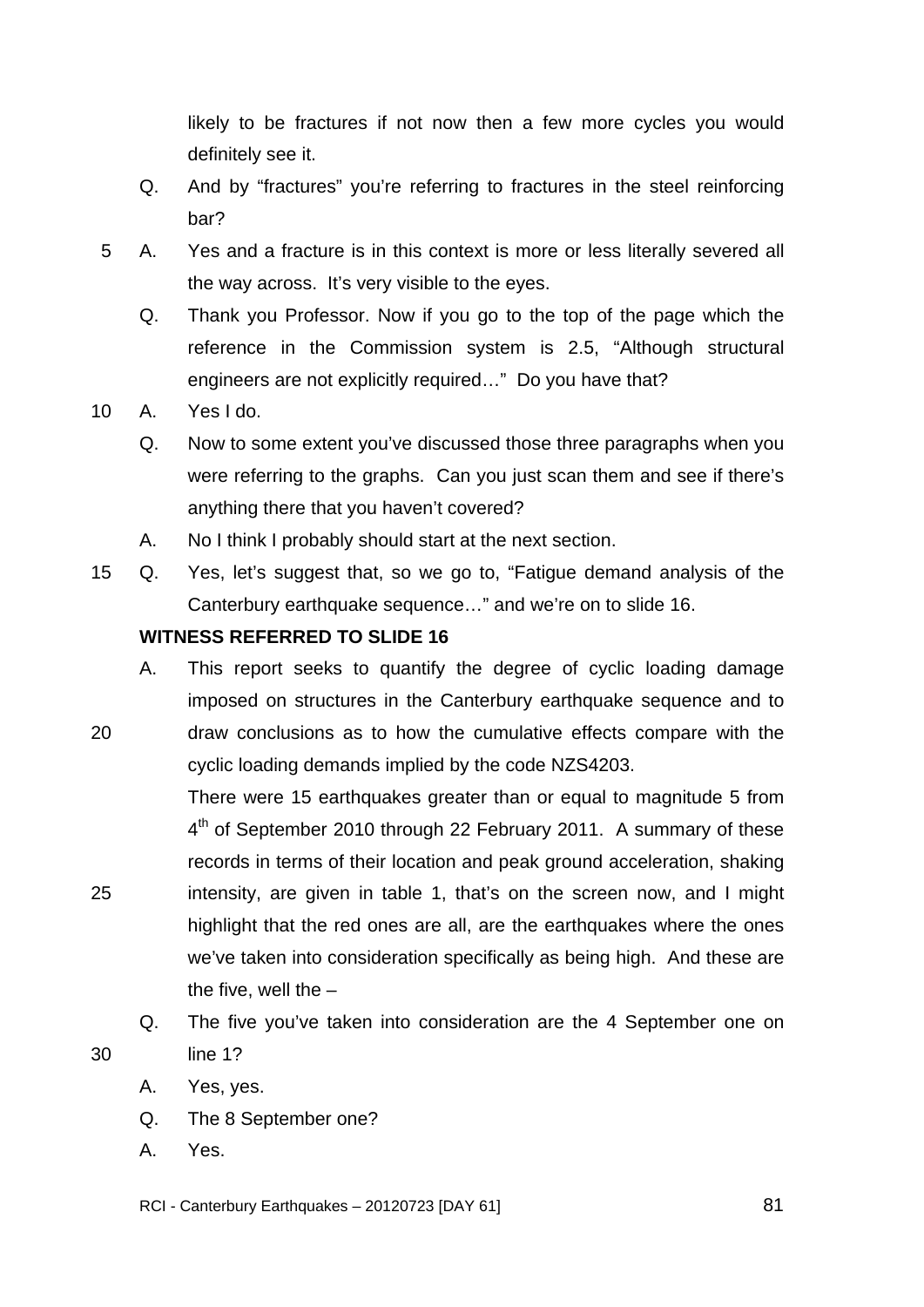- Q. The, what has been called the 19 October one?
- A. Yes.
- Q. What has been called the Boxing Day earthquake?
- A. Boxing Day.
- 5 Q. And finally the 22 February earthquake?
	- A. That's right. Now we did analyse all of those but we've got, we're presenting some of the graphical results for each of these. The Boxing Day 2010 earthquake, although less than magnitude 5, is also included because of its proximity and effect as I mentioned this morning,
- 10 it was more or less directly beneath the CTV site.
	- Q. Go to slide 17?

# **WITNESS REFERRED TO SLIDE 17**

- A. The response spectra for the five earthquake events with the highest recorded peak ground accelerations between those dates are shown in
- 15 figure 1. Figure 1 shows that while all of these five major events have notably high PGAs, the spectral response that equals zero – which is at the peak ground acceleration, I'll just refer to this, is what you read right in here on the left-hand side, so it's the, where it cuts the vertical axis.
	- Q. So close to the vertical axis in the second graph on the slide?
- 25 20 A. Yes. However all of these five events have notable spectral response in the  $T =$  one second period range which will produce ongoing cumulative demand on a structure with periods in the range of one to two seconds. Figure 2 presents the spectra of the effective number of cycles of three different fatigue exponents. I think these should be on the next slide here.
	- 1455
	- Q. That's slide, logically it should be slide 18, but we don't actually have a reference to that, 26, slide 26.
- 30 A. Thank you, and there're actually three graphs and there are only two on the screen, the two that are more relevant for this piece of work which is the C=1 which is for the concrete critical fatigue and C=2 for the reinforcing steel fatigue. These fatigue exponents correspond to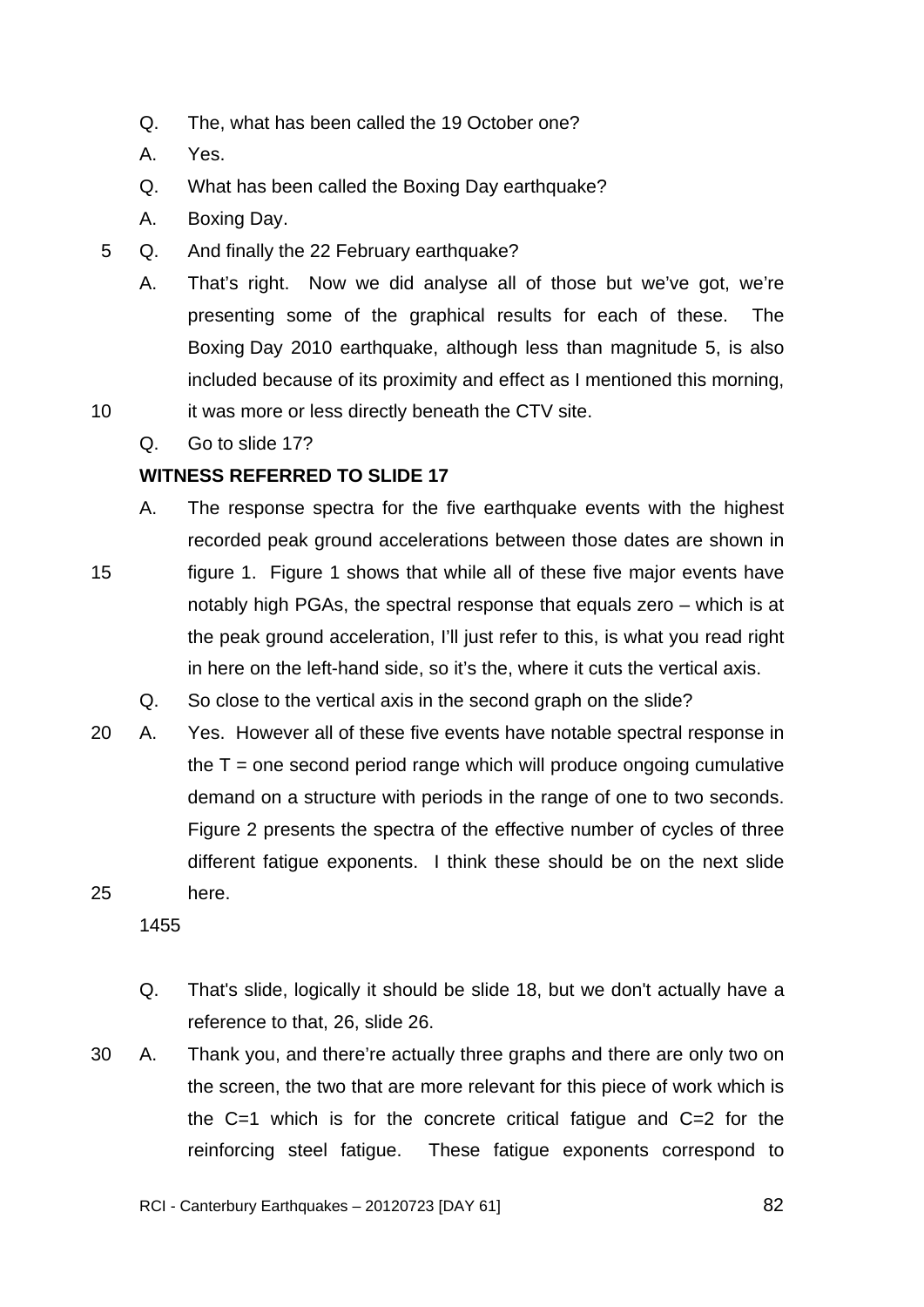different material classifications. I don't think I need to go through all these equations again.

Q. No.

- A. Thank you.
- 5 Q. Where would you like to pass through to?
	- A. I think we probably should go back to slide number 13.
	- Q. Yes slide 13, that would be on the next page, for the results of figure 2  $on -$
	- A. Oh no, I think we've done that, let's go up to slide, sorry we have talked about that, slide 26.
	- Q. Yes. So to be clear you're now in the paragraph beginning with the results of figure 2 and you're going on to discuss the position –
	- A. Yes I'll read that paragraph because that's quite relevant to this slide.
	- Q. Thank you.
- 20 15 A. For the results of figure 2, each orthogonal ground motion record for every available record recording station from CBDS, CCCC, CHHC AND REHS were simulated and normalised to the reference amplitude, that is the spectral displacement for that specific record. Therefore the results of figure 2 present the record to record variability in terms of record duration and distribution of response cycle magnitude.
	- Q. And just go to slide 27.
- 25 30 A. The results of figure 2 are plotted on a log log scale, the normal mean and plus or minus one log normal standard deviation, that is the sixteenth and eighty-fourth percentiles are presented on the graph as red lines. The black lines represent the fitted trend lines to these lines, therefore these results give an indication of the record to record variability indicating the range of equivalent fatigue cycles relative to the peak response for that record. Now the slide that's on here under slide 27, basically what we're doing on the left-hand side under C=2 is comparing the reinforcing steel fatigue for the Canterbury earthquake sequence along with what was recorded or computed should I say back in the late 1990s and you'll notice that the two graphs are plotted to the same vertical and same horizontal scale. Now of particular note I might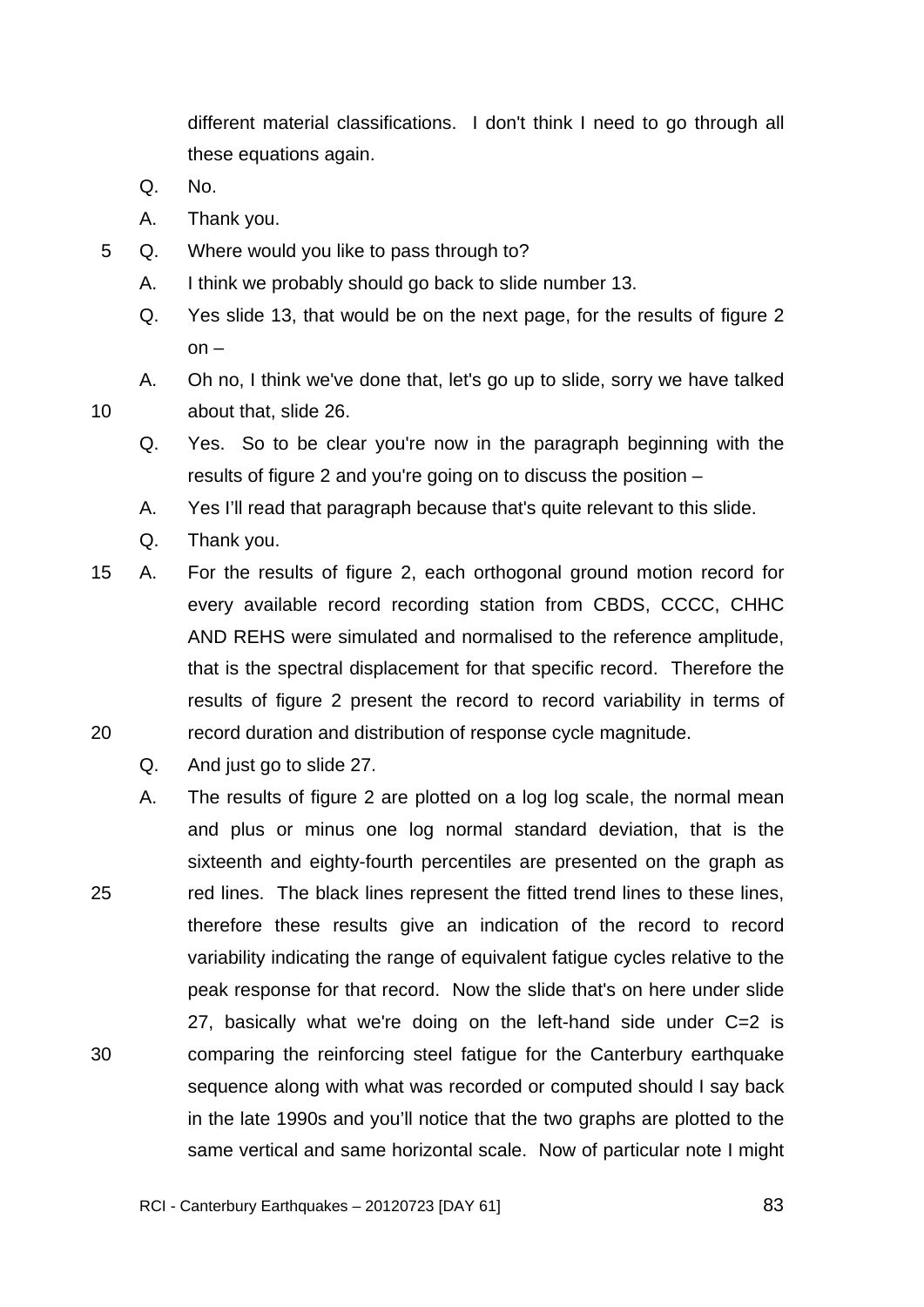say is if we consider one cycle, sorry one second period, where the cursor is on the right-hand side on the black, the El Centro line crosses over here at about four cycles and so perhaps that's where the four cycles come from, that are mentioned in the code NZS 4203 and if we look at what we get here for the Canterbury earthquakes it's a little less but quite similar, about three and a half cycles. So in many respects there are no surprises in these earthquakes, one cannot say that they are quirky and different just because they happened in New Zealand. They are the same as geology in other parts of the world, both, there's earthquakes listed in there from Mexico, the United States, Japan and also in Bucharest, and now all are showing similar trends.

Q. Just pause there for a moment professor.

#### **MR RENNIE ADDRESSES JUSTICE COOPER:**

15 Your Honour just for the record there is this sequence of slides a slide 15 and I mention it only to dispose of it. It's there by error, it should not have been part of this presentation.

#### **JUSTICE COOPER:**

20 Headed 'Fatigue – area equivalent.'

#### **MR RENNIE**

5

10

30

That's my understanding, that's right. It should just be struck through Sir, apologise for that.

#### 25 **EXAMINATION CONTINUES: MR RENNIE**

- Q. Now we go to, "Significance in the context of NZS4203."
- A. It was considered to be of particular importance to compare the cumulative fatigue demand to the design code requirements as in NZS4203. Therefore in the subsequent analysis the reference amplitude used for the cyclic counting is the spectral displacement amplitude from NZS4203. In spectral displacement from the code based on zone B, soft soil for Christchurch with a ductility factor of mju =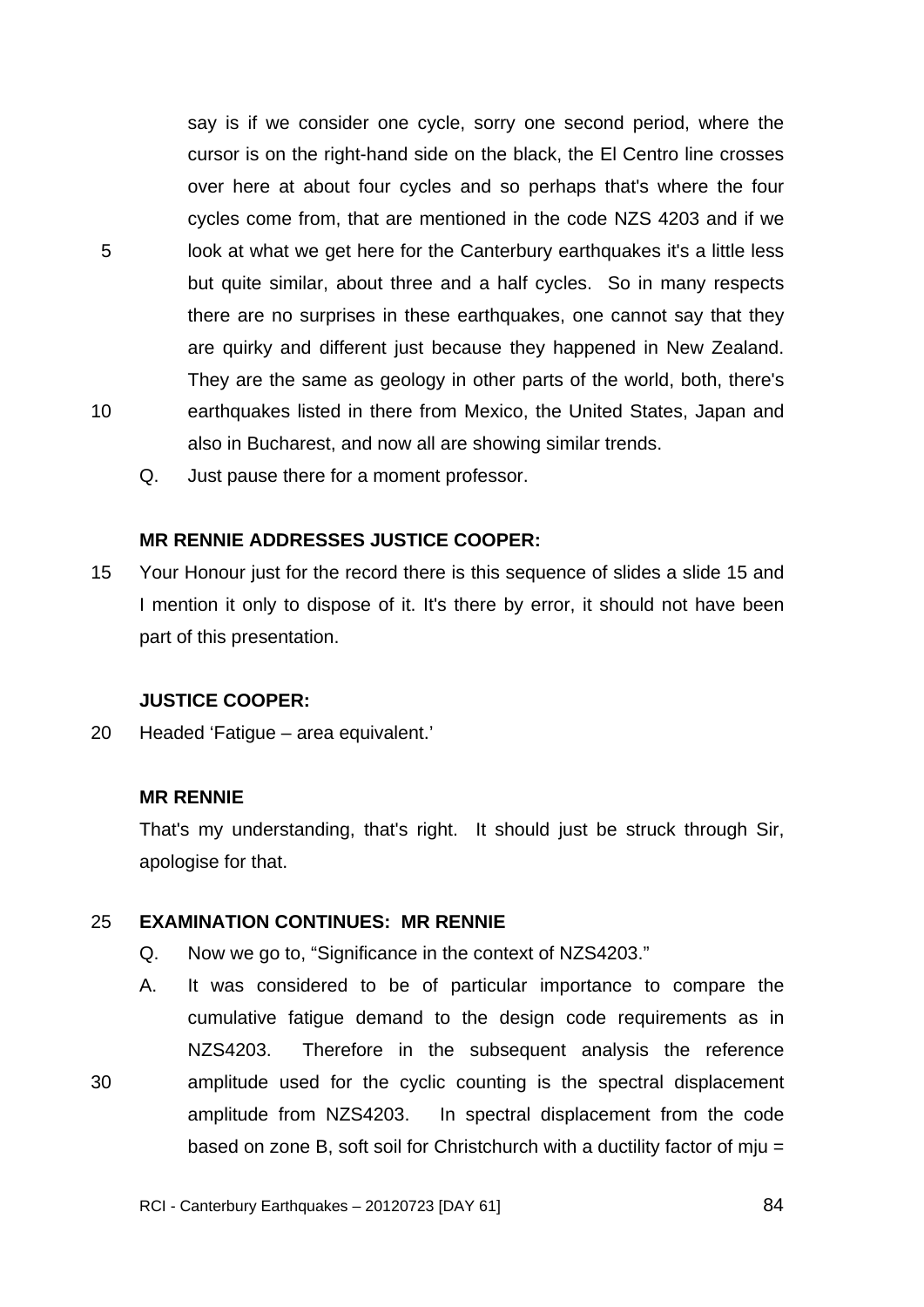4 from figure 3 of NZS4203 that should read, and a uniform force reduction factor of R=, that's the force reduction factor equals the ductility fact equals 4, as per Newmark's well known equal displacement factor. Taking peak maxima it only yields some equations and we've managed to do this across the spectrum and that's how the next set of graphs have been normalised so I think we are going to talk about –

Q. We now go to slide 19.

5

- A. Slide 19 thank you. So just a reminder, we saw this slide this morning. This is the Darfield earthquake first of all, showing the –
- 10 Q. Did you want to go to 18 first?
	- A. No, this one's fine. Oh yes, 18 should be okay thank you. Well this is the Christchurch earthquake and the next one that – or the one that we've just looked at, slide 19 is the Darfield earthquake. Now all of those, what we've done is analysed and aggregated the results all the way through, and if we go onto the next one which will be 20 I think. Okay, this is the same again, it's just all drawn on the same scale so we can pass by that thank you.
		- Q. Twenty-one.
- 20 25 A. So the next few slides are a review of recent evidence from Heywood and Frost focusing on the beam column and beam slab failures. I just wanted to put this is in as an interlude here basically to stress the importance on the vertical motion effects that the floor slabs generate onto the rest of the structure. The hypothesis here is that the very high vertical motions greater than 1G left the slab beam connections broken. That word was raised, it is my word, I chose it, I guess engineers are entitled to coin phrases. The Canterbury term which is probably the more formal one we should use here is that they're just munted. Note that the slabs in the vertical motion in the general, in general had higher vibration frequency of about a quarter of a second.
- 30 Q. Twenty-two.
	- A. Now Mr Heyward, this is his diagram, it is not mine. He took, extracted from the construction drawings provided by ARCL, this piece and then he drew the red line on here showing the typical failure surface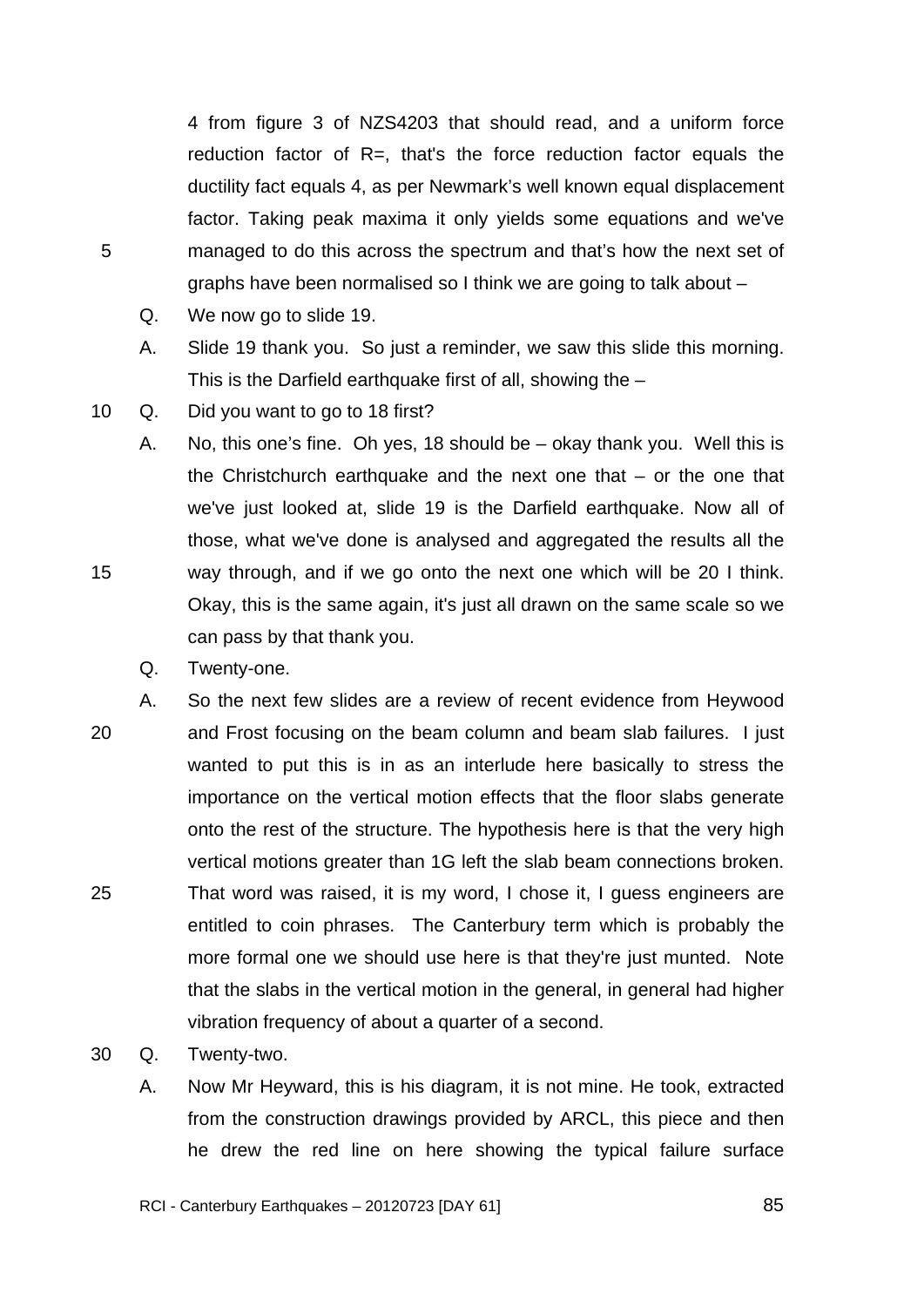observed as indicated and it is my view that the vertical excitation and hence the fatigue effects are particularly critical along that red line. The stresses so generated would be quite high but repeated loading will eventually cause delamination at that red line location. Most probably prior to the February earthquake and then most certainly in the February earthquake because of that pre-damage done would have most likely made the slab become airborne with respect to the columns. Next slide please.

- Q. Twenty-two.
- 10 A. And we can see this clear failure plane –

1505

5

# **JUSTICE COOPER:**

This is slide 23 Mr Rennie I think.

# **EXAMINATION CONTINUES: MR RENNIE**

15 Q. I'm sorry Sir.

# **WITNESS REFERRED TO SLIDE 23**

- 20 25 A. Yes and we can see the, in this figure here we can see the, the broken nature of the connection in here. It's very rough concrete which means that the aggregate is broken from a tensile fracture and disengaged the slab from the beam supporting it beneath. Beams and T beams such as this would normally rely on a measure of composite action between the slab and the beam. With this brokenness, if we call it that, we're going to sever that integrity and the two will start operating independently, and that is one of the reasons I believe that there was sufficient eyewitness evidence to show and continually comment on the fact of the liveliness of the building, and it was notably worse after the Boxing Day event, again stressing that the Boxing Day event was probably had a much larger verticals and horizontals directly beneath Cashel Street.
	- Q. Thank you, next one?

#### 30 **WITNESS REFERRED TO SLIDE**

A. This is a slide from Mr Frost who basically says the same thing. This is another beam here. You'll notice that he's showing the wings that have

RCI - Canterbury Earthquakes – 20120723 [DAY 61]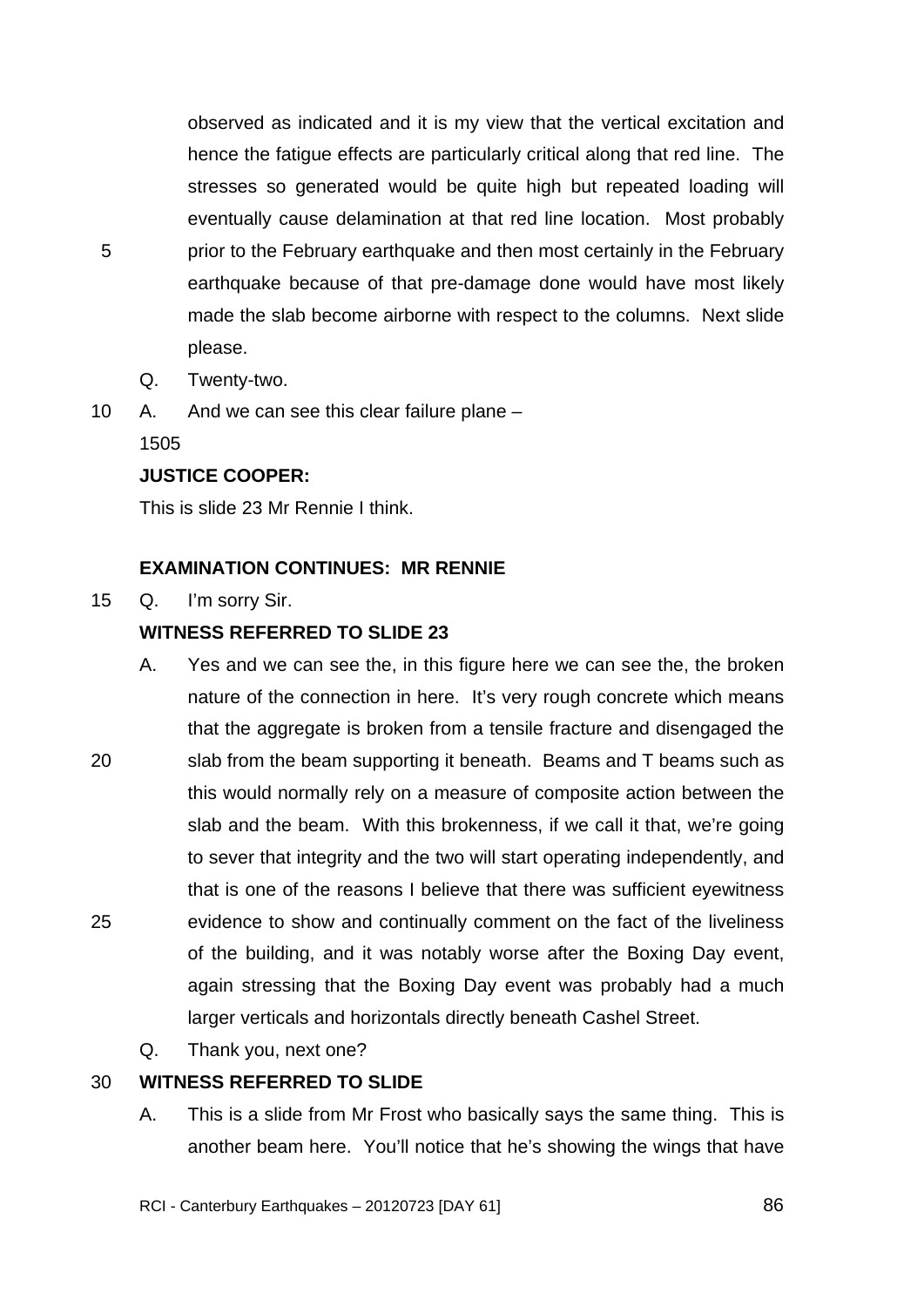been clipped on the end of the beam. The bars have been bent out. I don't think we can say that those bars got like that necessarily from the earthquake but rather from the fall. But it's very clear if that landed on its side as you see there, then the wings probably broke when they were in place rather than because of the fall. Next slide please?

# **WITNESS REFERRED TO SLIDE**

5

10

15

- A. And a final one here looking at the top, you can see that his concrete is you wouldn't exactly call it polished but there's a lot of dust and fine aggregate there which typically is evidence that this has been working pretty hard, and when you have concrete operating like that it tends to grind itself down into a powder, and so you get this very powdery surface due to the damage that's largely due to continual and repetitive cyclic loading. Next slide?
	- Q. Now I think in that point you, it's 25 isn't it you just had. You want to go

to Mr Frost's notes, WIT.FROST.0001.23?

# **WITNESS REFERRED TO SLIDE**

20 25 30 A. Thank you, the comment here was when I first read through all this, all the material on the website I basically read everything but I did, the significance of this page did not sort of hit me until about a week ago when I reviewed it after he had given his evidence, and I thought this was worth bringing up again to emphasise a very important point here, because it seems that maybe Mr Frost and myself perhaps more than others have, we're not out on a limb I don't believe, but we're out there saying that there is significant effects from the vertical motion and what we've done is looked at the empirical evidence on the ground and noticed some things. Now you have to look at the very top here, that Mr Frost noticed this Sunday the  $22^{nd}$  of February. Okay, this is fresh in his mind and it's worth mentioning that Mr Frost is a construction engineer. He's a man with, very used to having boots on the ground and dirt under his fingernails and he would not be afraid in going into a situation like this and analysing it from what he saw. That's the natural thing that that class of engineer does. And so he gives his impression, and it's probably worth mentioning what this says. "My impression, "

<u>**87 (1992)**</u>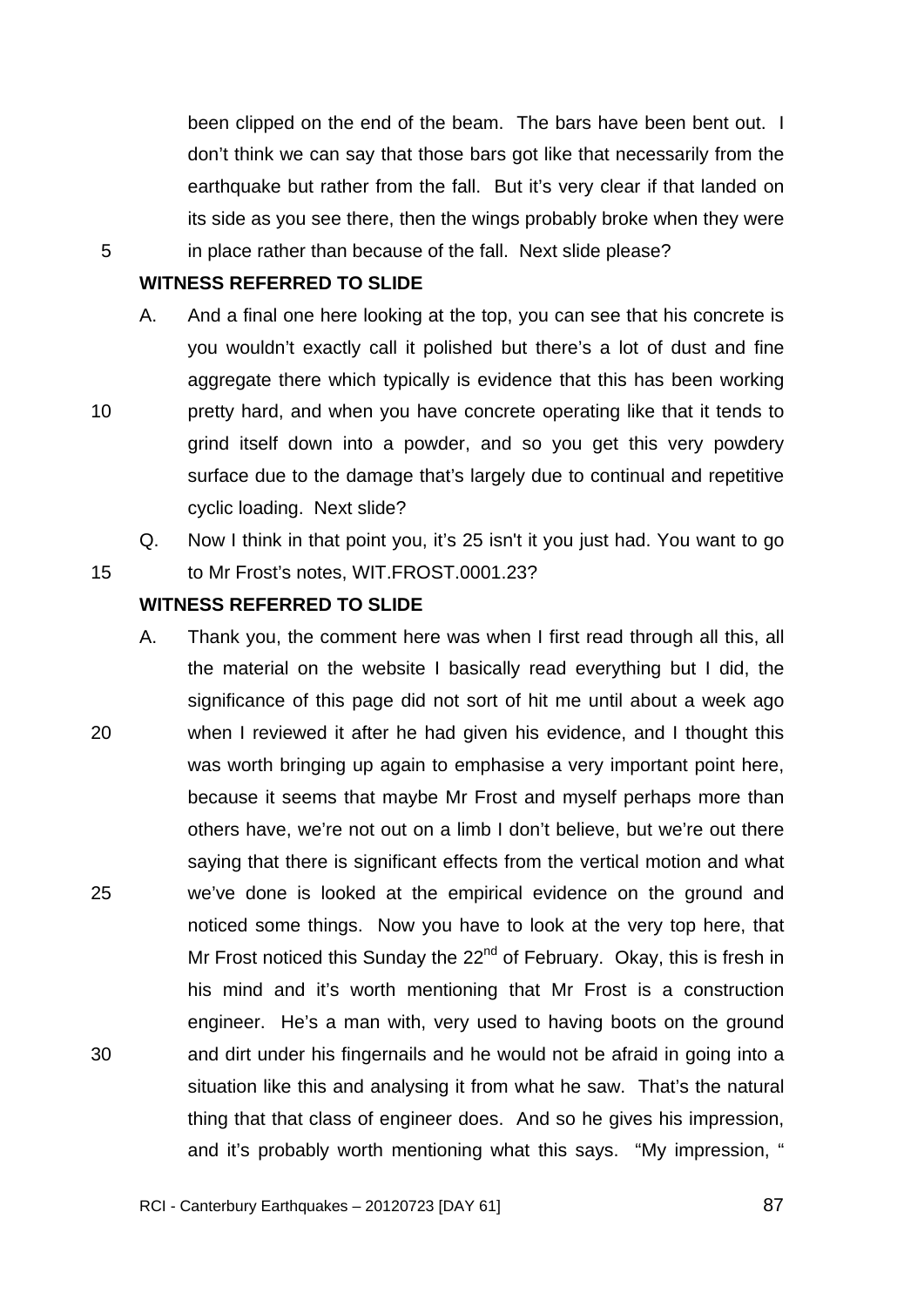right down the bottom of this page, "Collapse mechanism initiated by either one, slab failure non-ductile bond to tray deck or column or column beam joint failure, also non-ductile." Can we have the next page please? Then he goes on to say, "95% of beams are completely separated from column components. Slabs separated from all interior beams," and he emphasis "all". "Slab separated from most exterior edge beams. No tray deck, bond deck, metal found still bonded to slab. All interior columns 400 millimetres diameter. Exterior columns…," I can't read that, "…report to have been square or rectangular. I saw none on site since arriving on Wednesday night. Right along the southern side of the building slabs and edge beams have collapsed almost vertically, little or no north-south drift. At northwest corner of slabs and edge beams found several metres north of original edge of the building," and so he goes on. And then the final one is, "All strong evidence, slab collapse started near interior columns." And we'll come back to that later. So he's quite emphatic about that I think and I tend to agree for different reasons. I wasn't there on the site. I've analysed it and that's my conclusion.

5

10

15

20

25

30

Q. Thank you, so to the brief, slide 28, reading from the words, "Figure 3 represents the equivalent number…"?

A. Figure 3 represents the equivalent number of design amplitude cycles for the Canterbury earthquakes. Three curves are plotted on each graph. The lower blue curve represents the number of NZS4203 design demand cycles experienced as a result of the Darfield earthquake on  $4<sup>th</sup>$  of September 2010. The mid red curve represents the total damage done by the Darfield earthquake, plus aftershocks, plus the aftershocks prior to the  $22^{nd}$  of February. I might add that there is quite an increase there and much of that increase, but not all of it, would've come on the Boxing Day event. And the upper green curve includes all NZS4203 equivalent design demand cycles for a structure to survive the Christchurch earthquake of 22<sup>nd</sup> of February 2011.

Now just holding this slide and referring to specifically the one relating to reinforcing here at the right-hand of these two. If we look at the gold

RCI - Canterbury Earthquakes – 20120723 [DAY 61]

<u>**88 and 2012 and 2013 and 2014 and 2014 and 2014 and 2014 and 2014 and 2014 and 2014 and 2014 and 2014 and 201**</u>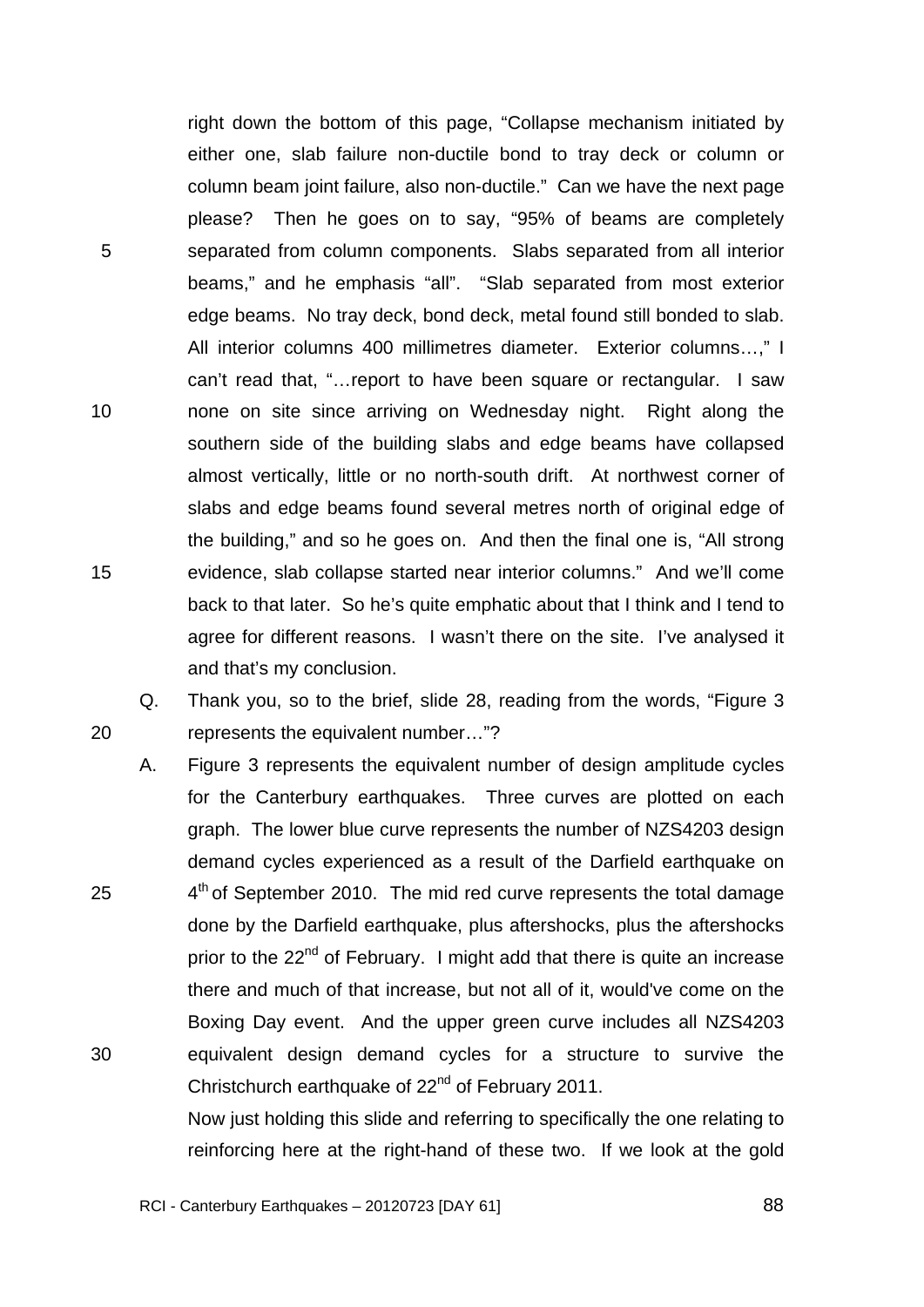standard of the day as given by NZS4203, the four, magic four cycles, what do we have? Well the blue which is September is about three and a half. Now in my book, Mr Holmes claims that this is not important, but in my book this is pretty similar. It is a very similar earthquake in terms of magnitude, as we mentioned this morning, and it's also a very similar earthquake in cyclic demand to the design earthquake. I don't believe that, I think we can, we can confirm and continue to say that this essentially is the same as the Darfield earthquake and the design code. Now if we add to that the damage, now remembering that subsequent cycles in terms of drift and sway are going to be smaller than the Darfield event, up until we reach February, it's still doing damage and it doesn't do a lot of damage for this small level of shaking, I mean this, this period. In this period it goes out to about four and a bit cycles. And then when February comes along there's a massive jump up until about 18 cycles per one second. Now remember I've also mentioned earlier that the number of cycles of loading are somewhat dependent on the period and it's fairly flat across here, so you might say that the amount of damage done was about four cycles prior to the February earthquake and then if the building was to survive the February earthquake it would be expected to have survived a total of around about 20 cycles of loading. So four into 20 goes five times. That's like saying five equivalent earthquakes, the structure would've had to experience five equivalent design earthquakes the structure would've had to experience to survive and remain standing at the end of February. And again I emphasise, it's not surprising many buildings in Christchurch have had to come down because of this. Like they were never conceived nor designed for this level of cyclic loading. Now if one was to look at the short period range where the structure is really being hammered by this high frequency vertical effects the number of cycles is markedly higher no matter how you do the counting this is up around about 30 for the steel effects. This probably wasn't affecting the steel too much. It's more affecting the concrete and if you were to norm it back this almost sounds outrageous but nevertheless it's consistently done with respect

5

10

15

20

25

30

<u>1980 - Paul Barbara, poeta e a 1990 - Paul Barbara, poeta e a 1990 - Paul Barbara, poeta e a 1990 - Paul Barb</u>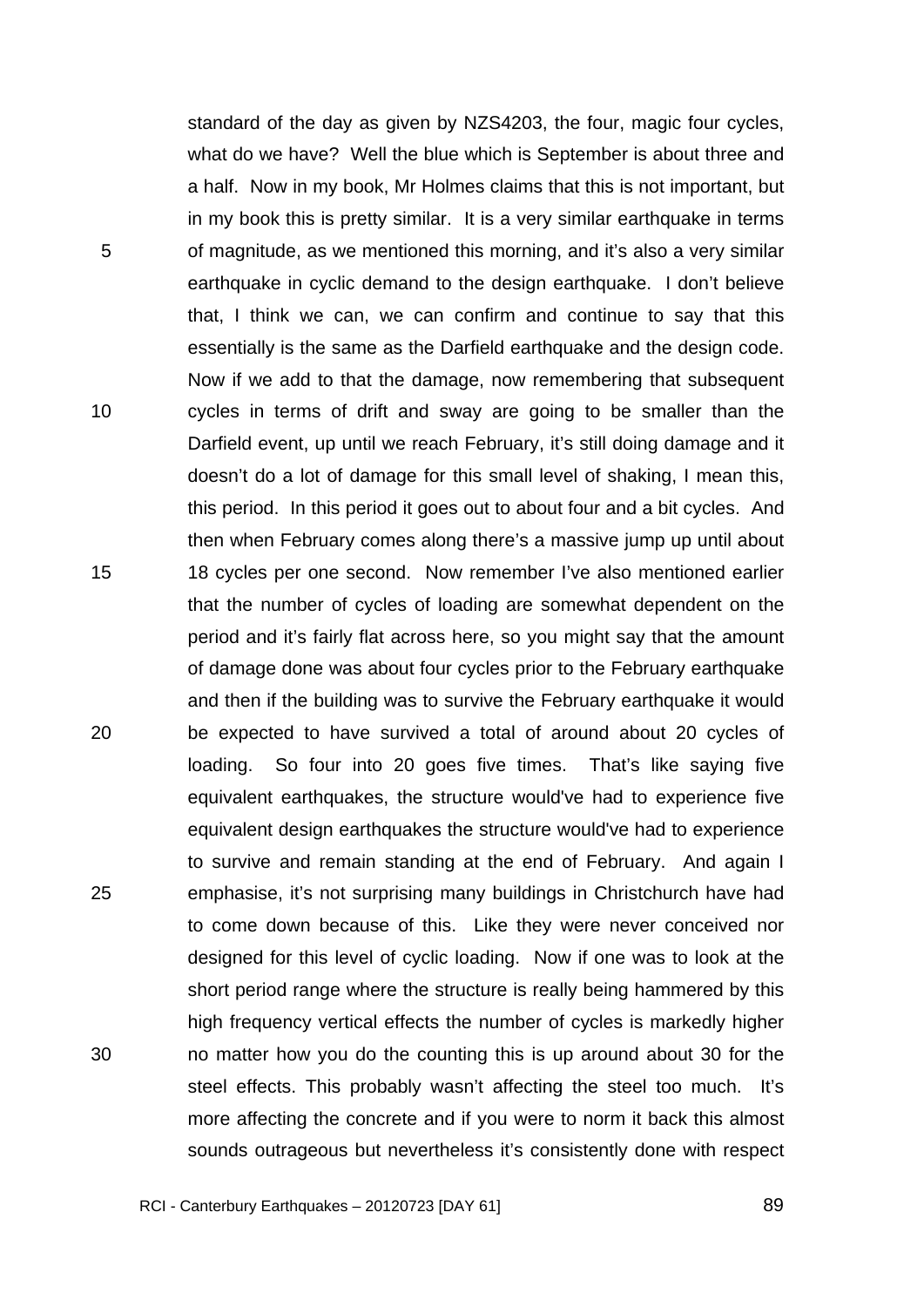to what one would have expected by design it's in the order of about 200 cycles. Now I need to emphasise these are design cycles as per the design code. So I think we're going to move on now talking about C  $= 1$  is that right.

#### 5 1515

25

30

- Q. That's correct.
- 10 15 20 A. For C=1 which is really the left-hand graph and I want to emphasise this this pertains principally to concrete critical fatigue where concrete wears down under repeated cyclic loading. In figure 3 the upper graph is for the value of C=1. This places the linear weighting on all amplitude cycles such that two cycles at half the design amplitude equal one design amplitude cycle. Thus the graph for  $C=1$  is used to determine the effective cyclic demands on components that possess a constant reserve of energy absorption capacity. This relates to damage to the components where the concrete is prone to failure as per Dutta and Mander 2001. In the context of the CTV building it is the connections that were prone to failure due to damage to the concrete. In particular the slab to precast beam connections and the beam to column joint connections are elements that are prone to concrete failure as pointed out by both Mr Frost and Dr Heyward.

For the slab systems in the CTV building the vibration period is thought to be in the order of about 0.3 seconds thus from figure 3 this implies that from all earthquakes prior to 22 February some 85 New Zealand NZS4203 code demand cycles would have been experienced by this structure. It is thus not surprising that the floor slabs felt quite lively by occupants clearly evident of repeated cyclic loading damage.

The beam column joint regions where the concrete was expected to be the sole mechanism to provide shear and bond resistance also experienced significant cyclic demand. Given the effective sway period would be in the range of one second it is evident that prior to the  $22<sup>nd</sup>$  of February Christchurch earthquake some 20 cycles of loading would have invariably caused damage to the beam column joints. Note that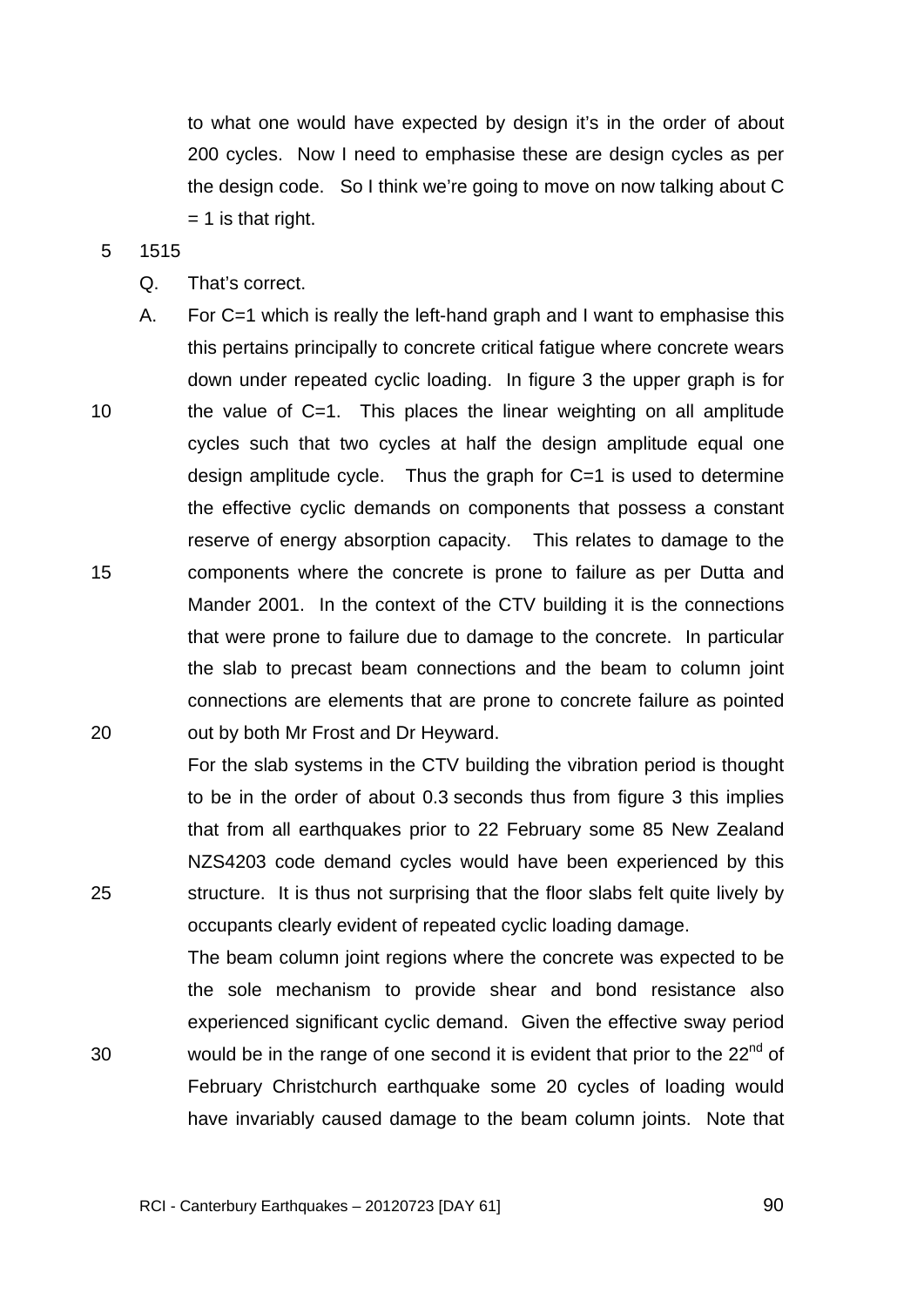this demand exceeds the design expectation of four cycles by a wide margin.

For the CTV building to survive the  $22<sup>nd</sup>$  of February Christchurch earthquake there was a considerable additional cyclic demand. Given the effective period during this event would have shifted to 1.5 to two seconds the total cyclic demand would be in the order of 30 cycles. With such demand it is not surprising the joint zone concrete showed complete destruction being pulverised to dust due to this repeated action.

5

20

25

10 15 Now Mr Frost I believe and Dr Heyward also mention that they were unable really to find any evidence of joints that remained anywhere and when I had a look around the landfill site out at Burwood this was basically the same. You go hunting and looking for crumbs of dust from joints and you just can't find anything but you do see quite a few connections to the bars separating the elements they connected but no evidence of joint concrete.

So that's the concrete and then we move onto C=2. I'd like to emphasise that that's the right-hand graph there on the screen. C=2 is the reinforcing steel fatigue. When C=2 a cycle with 50% of the design amplitude is assumed to provide fatigue demand equal to one quarter or 25% of a full design amplitude. This conforms to low cycle fatigue capacity of reinforcing steel as given in Mander el al and Dutta and Mander. Reinforcing steel in plastic hinge zones are prone to premature low cycle fatigue failure. In the context of the CTV building therefore plastic hinges were observed to initiate in the structural walls.

30 Moreover other buildings with more conventional ductile detailing are reinforcing steel fatigue prone. It is therefore not surprising that other well designed and well detailed buildings have been condemned because of their uncertain remaining fatigue life. The ARCL design IRD building would fall into this category where some 20 full design amplitude cycles of loading would have been experienced as a consequence of earthquakes up to and including the  $22<sup>nd</sup>$  of February Christchurch earthquake.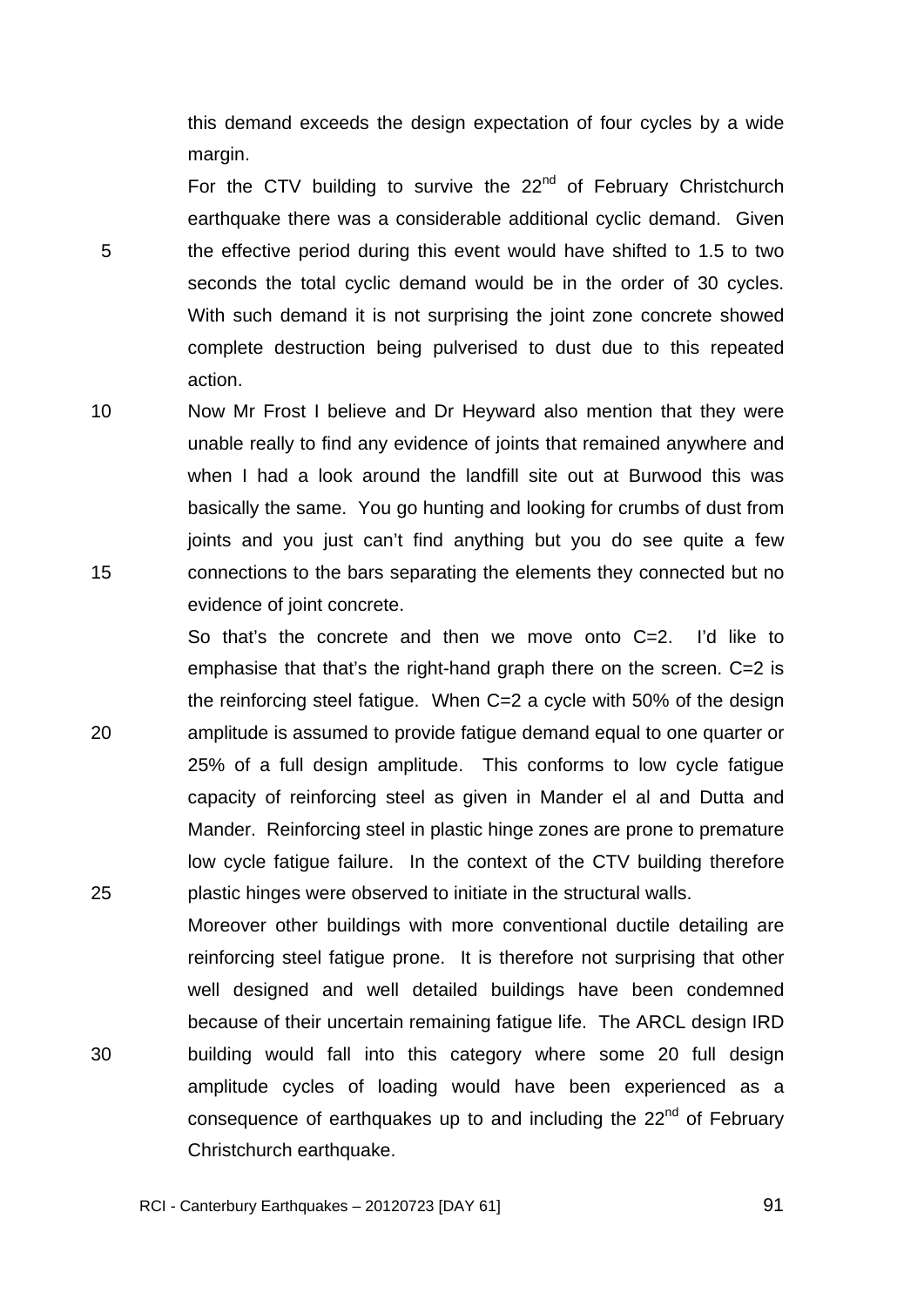In the case of the CTV building a critical region where the reinforcing was prone to low cycle fatigue was the beam column joints. This is because the concrete through the joints relative to the surrounding elements was relatively weaker leading to very high strain amplifications in the column joint steel. From figure 3 it is indicated that some 20 cycles of NZ4203 code demand would have been experienced by the critical reinforcing steel.

It should also be noted that one cannot easily observe evidence of fatigue damage. Although cracking may be an indicator of a fatigue prone location the crack size cannot be used to infer the extent of fatigue damage. One must conduct a rational analysis using the principles or mechanics to understand the extent of fatigue damage.

And then finally C=3

5

- 15 For the sake of completeness for C=3 a cycle with amplitude equal to 50% of the design cycle would be deemed to contribute about 12.5% of the design cycle damage. This category is applicable to the fatigue damage in the steel components.
- 20 Now some implications of these results. In accordance with NZ4203 if one assumes that there are to be four cycles in the design spectral displacement amplitude via the structure capacity then a capacity versus demand evaluation can be made.
- 25 The CTV building was exposed to cyclic demands considerably greater than what one would expect to observe back at the time structures were designed in the 1980s. Three implications arise: First older buildings could not be expected to survive the cyclic demand exposed prior to and during the  $22<sup>nd</sup>$  of February Christchurch earthquake.
- 30 Given the forces that the building experienced on the 4 September 2010 earthquake and followed in close proximity by a significant aftershocks, it would have been prudent for all concerned to have been suspicious about the ability of the CTV building designed as it was since 1986 to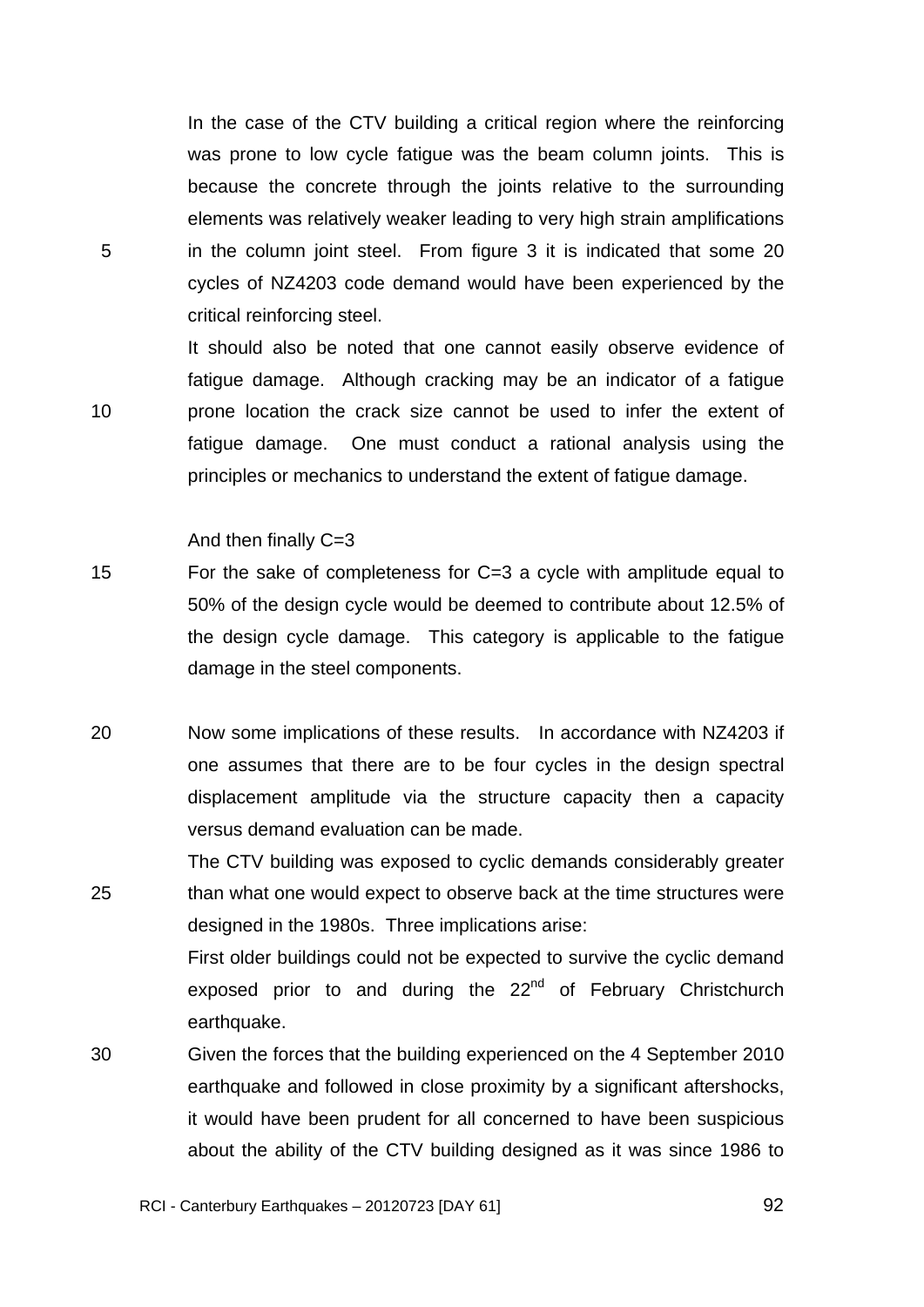have withstood the force of the 4 September earthquake and immediate aftershocks without a material loss of fatigue capacity in fatigue prone regions such as column bars and also its associated loss of strength in the concrete damage prone elements, in particular the beam column joints. Those suspicions could only be allayed by the performance of a structural analysis. Now this doesn't mean non-linear time history analysis because even for that you have to do post-processing. This is just a simple back of the envelope analyses that a structural engineer familiar with this area would be able to carry out.

5

10 Q. Would you reference for example plan specifications or prior calculations for that work?

15 20 25 30 A. Absolutely and one of the things that is most crucial particularly for the CTV would be to make a look, take a look at the plans. One could go zero in on the bases of the wall because really that was the part that was intended to be the primary energy dissipation component and then take a look at those locations, do some non destructive testing if necessary. If there's loose concrete in the plastic hinge zones you can dig out the cover, take it off, inspect the bars and then if necessary like if it's deemed to be okay you would just grout it all up a bit. In the case of the joints that's a little more difficult because the joints for the CTV building essentially were concealed. They were concealed by the fact that we have this circular hole in which the weaker concrete was poured. In the process of pouring that concrete it would have shrunk slightly and so you would get a very fine natural crack line around the end of the shiny beam ends that some have commented is not all that great, well it's possibly not all that fantastic but I think more of the problem is that the concrete on the inside shrinks a little bit and therefore any cracks that may have been in that very inner sanctum of the joint core are basically concealed from visual observation, but again an astute person who had the plans would have noticed this and inspected accordingly. Now, again I come back to what I said this morning. The human body is an absolutely fantastic motion sensor and this dates back to the good old days from when I was in the Railways. I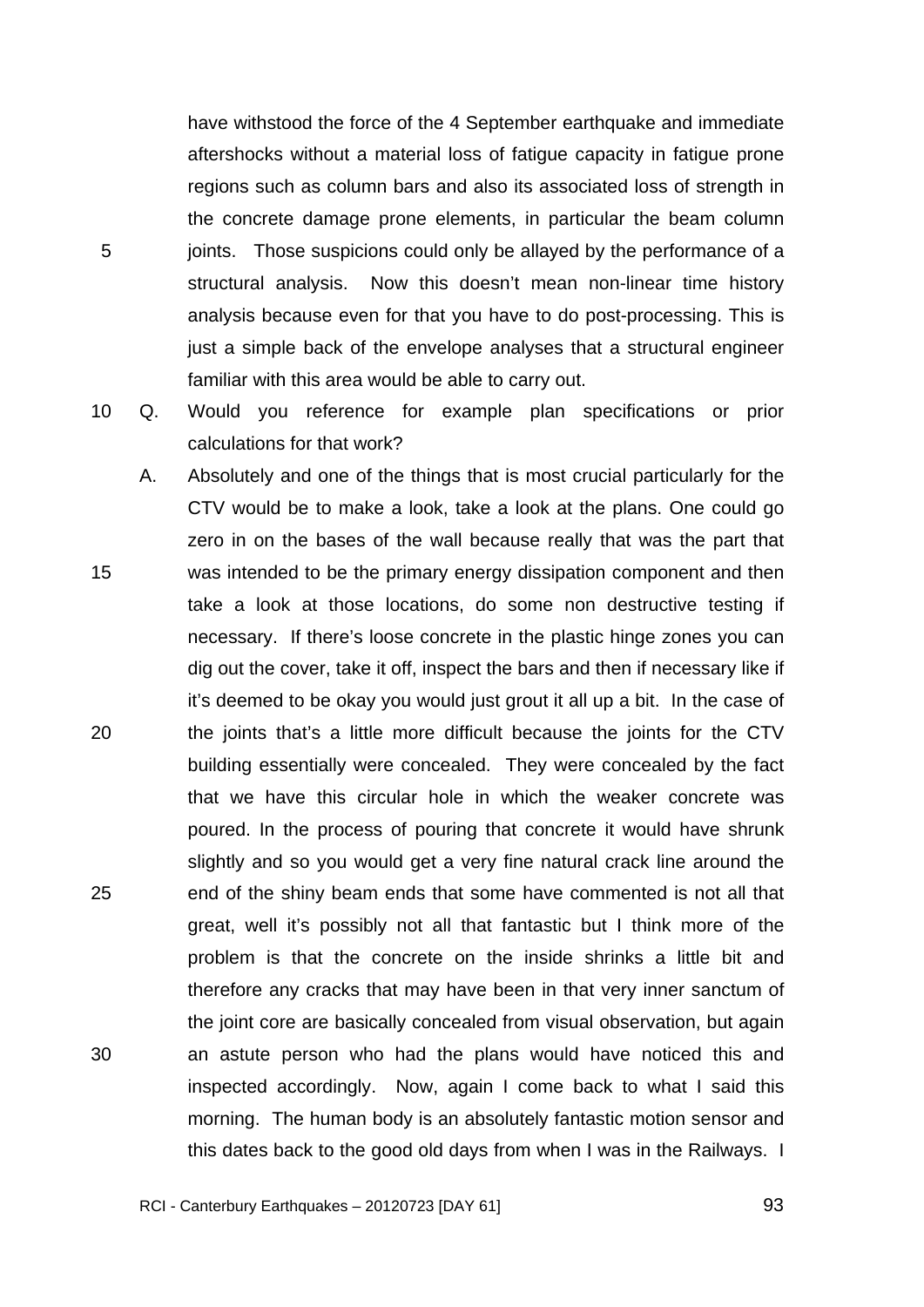would often hear wheel tappers going down with their hammer, pinging rail ties looking for cracks and these are fatigue cracks basically they are looking for. Now with concrete structures it's similar but you can use a classical engineer's type ball-pein hammer and then you can sound the concrete by hitting it and if you get a dull thud that typically means there's been some separation and worthy of a second look. There are ways of doing this just by simple observation and using it. We typically refer to these as ENH methods – eye and hammer, very simple, but remember that the human ear is again a fantastic motion synthesiser and you can understand ringing noises quite easily and it will have been possible to do that. I don't know if that was done by Mr Coatsworth. I suspect not.

Q. So to be clear the structural analysis that you are pointing to in the second point in your three implications – plans are, what, desirable, highly desirable, essential?

20 25 A. Absolutely essential to do this because one needs to know where to interrogate. You cannot do that necessarily by looking from the outside. Like, for example, I believe that Mr Coatsworth did his inspection in good faith, that the building probably was a normal sort of building and normal in his mind may well have been a well detailed ductile building but looks can be deceptive. It's a bit like being caught up by a cop for speeding down the road and you take a breathalyser test and it doesn't register as being bad and so the cop let's you go. The cop may have failed to do the blood test and so in this case, but this is not human, these are inanimate objects. They are structures and just let's assume that these things are guilty until proven innocent. The blood test was not done.

1525

5

10

- Q. The significance to this structural analysis of access to Council records?
- 30 A. The fact that the Council wasn't there, didn't have them available, probably deserved the time-out and some further exploration as to where one could procure those records. I would be very surprised if nobody would have had the records and normally you would go back to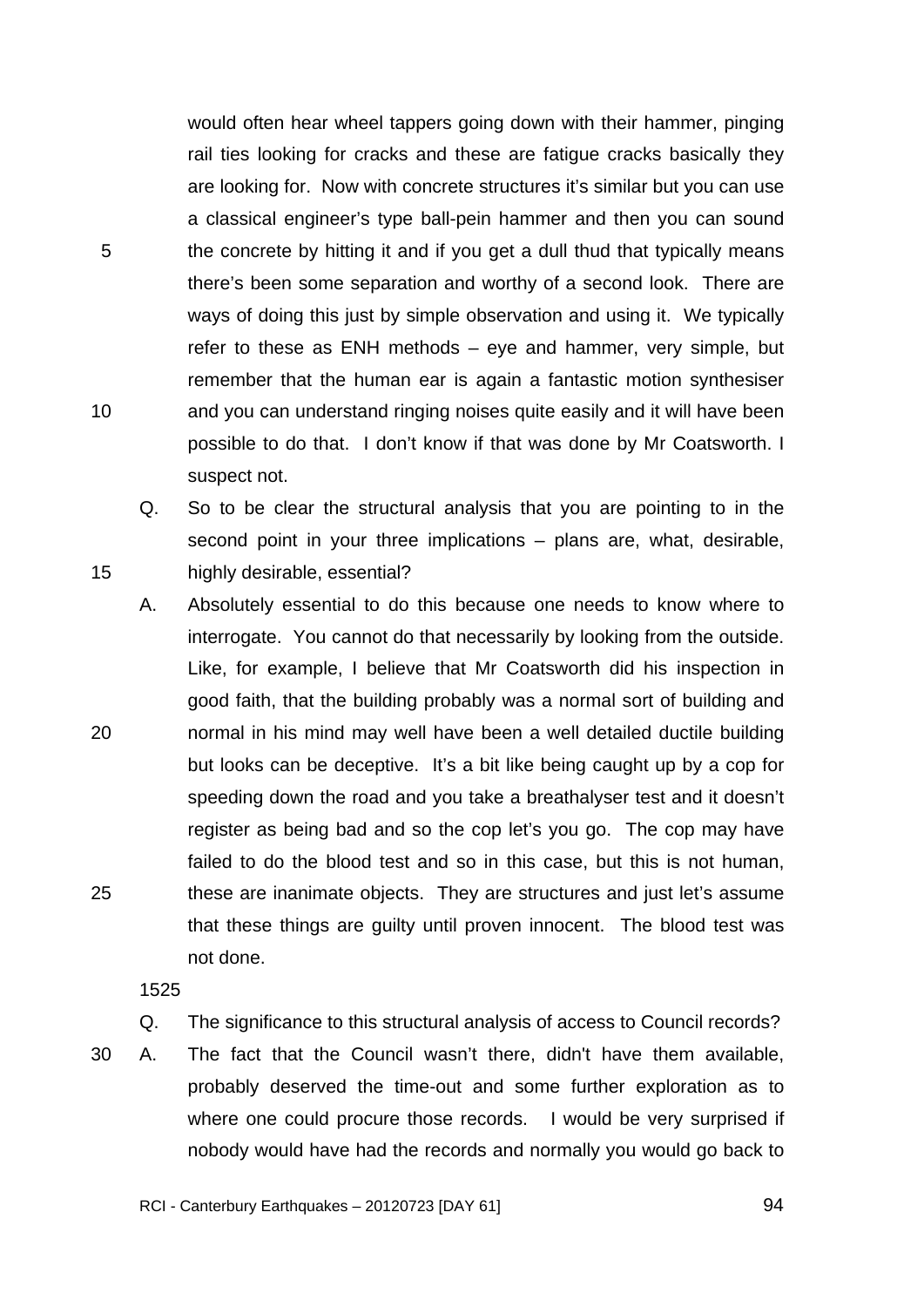the engineer of record who designed the structure who would have a repository of the plans and just used those. Anybody, any engineer in that situation is going to happily hand them over.

- Q. The significance for this structural analysis of access to prior calculations?
- A. They may not be helpful. In fact they might be a distraction. It is probably best to just take a fresh look. Again I point out these are not rocket science. I refer you to the three references I have there and in particular the ASCE one which is the first one there which gives a very simple energy based methodology. It's a relatively new theory but there are graphical explanations of what's going on. If an engineer doesn't understand that, they can read, and they can read what this is about and it's not going to take very long to do and they can look accordingly. If there's more than four cycles and they think this has gotten out into the danger zone, they should have been more cautious.
	- Q. And now to Slide 31 and your third implication.
- A. Yes, third and finally building survival to the excessive demands of the Canterbury earthquake sequence can only be attributed to a measure of overstrength that exists in structures where the in situ strength exceeds the specified capacities by design. Ductility is not a substitute for strength, as a design concept it is shown to be wanting.

#### **JUSTICE COOPER:**

5

10

15

20

25

30

- Q. Just in relation to this paragraph numbered 1 on the last page of the second brief – "Older buildings" – What are you referring to by the use of that term?
	- A. Well maybe I should modify that to newer buildings too. Like if IRD has now gone and I don't think I knew that at the time I wrote this and I was probably operating under the presumption that newer structures are going to be detailed a little more robustly but given the fact that this particular generation of building there were quite a few designers around Christchurch that took the liberty to use this kind of dual system where one half of the structure was seen to be earthquake resisting and

<u>95 and the contract of the contract of the contract of the contract of the contract of the contract of the con</u>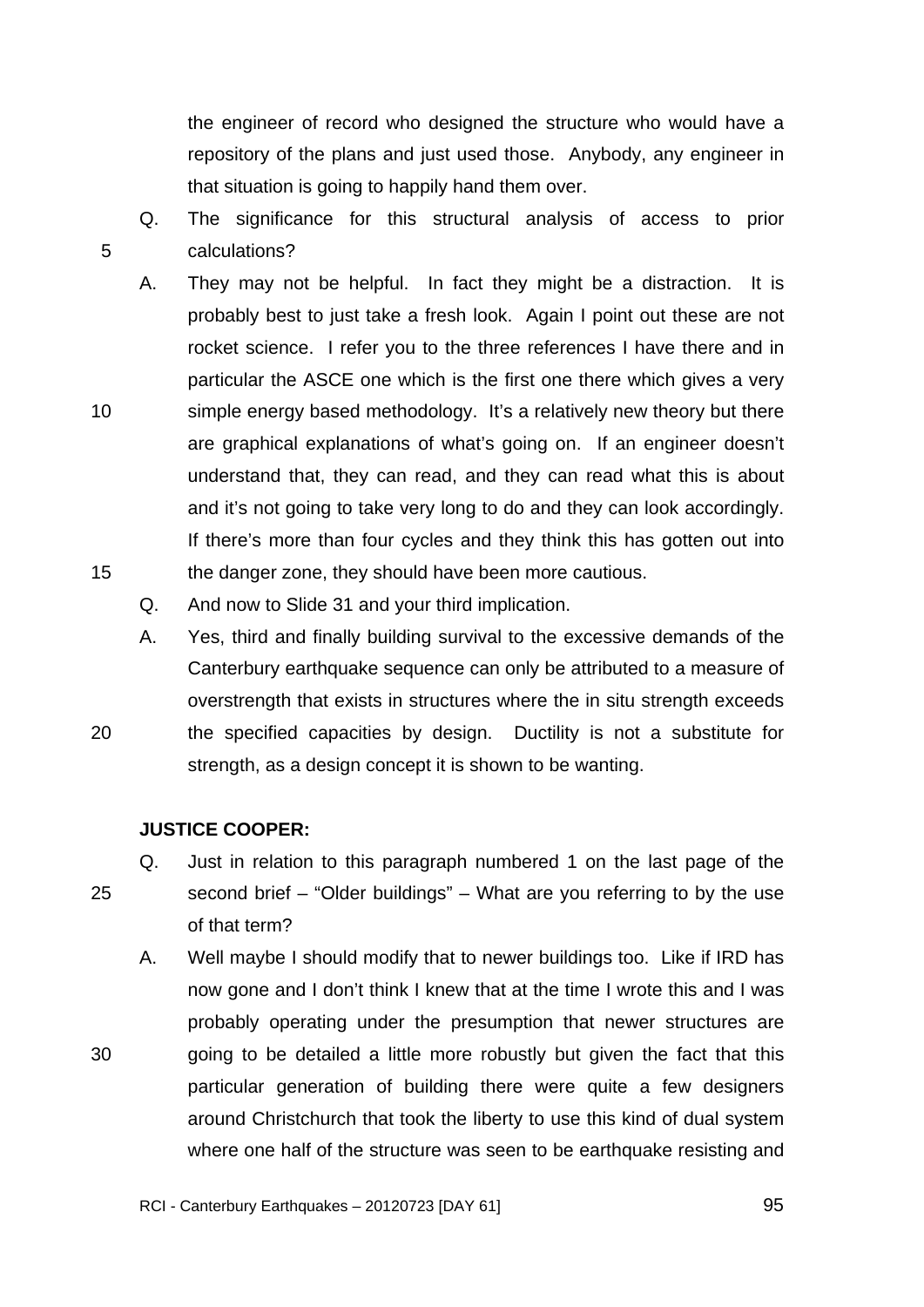the other half was seen to be going along for the ride, pulled along by drag-bars and remaining elastic, clearly in hindsight that's a lot to ask and so that should have been realised. My guess is that that should have been realised and knowing that there are those deficiencies and given the fact that they were able to survive, the design event which I maintain is Darfield, that doesn't mean to say that they will survive it again or a bigger earthquake.

- Q. So what is the category of building to which this approach should be applied?
- 10 A. Well I'm saying particularly older buildings
	- Q. Yes well I've asked you what you meant by that. Now could you tell me?
	- A. I would now say that that is probably anything older than the present codes.
- 15 Q. So anything designed under a code earlier than NZS1170.5?
- 20 25 30 A. Well actually no. I will change that. I will say including 1170 buildings. It just occurred to me one thing and that is in the first reference I come up with a quite scathing comment, that got published in the ASCE because the reviewers obviously saw it as being correct, criticising the old NZS3101 which was the second edition I believe, 1995, where the code requirements for the amount of transverse reinforcement was relaxed from the original one that was in the original NZS3101 1984. The second edition the column confinement requirements were relaxed for transverse reinforcement for elements with low axial load. That remains, Commissioner Fenwick would be very aware of this because that remains in the current code, and he and I were both on that Code Committee, and it remains a concern to me that as fatigue resistance even of modern buildings is not sufficient because this has not been taken adequately into consideration. So maybe I should just say all buildings as evidenced by what has had to come down.
	- Q. So all buildings in Christchurch should have been subject to the process that you refer to in paragraph 2 – all commercial buildings in central city?

5

<u>96 میں اس کا 1968ء کی اس کا 1968ء کی اس</u>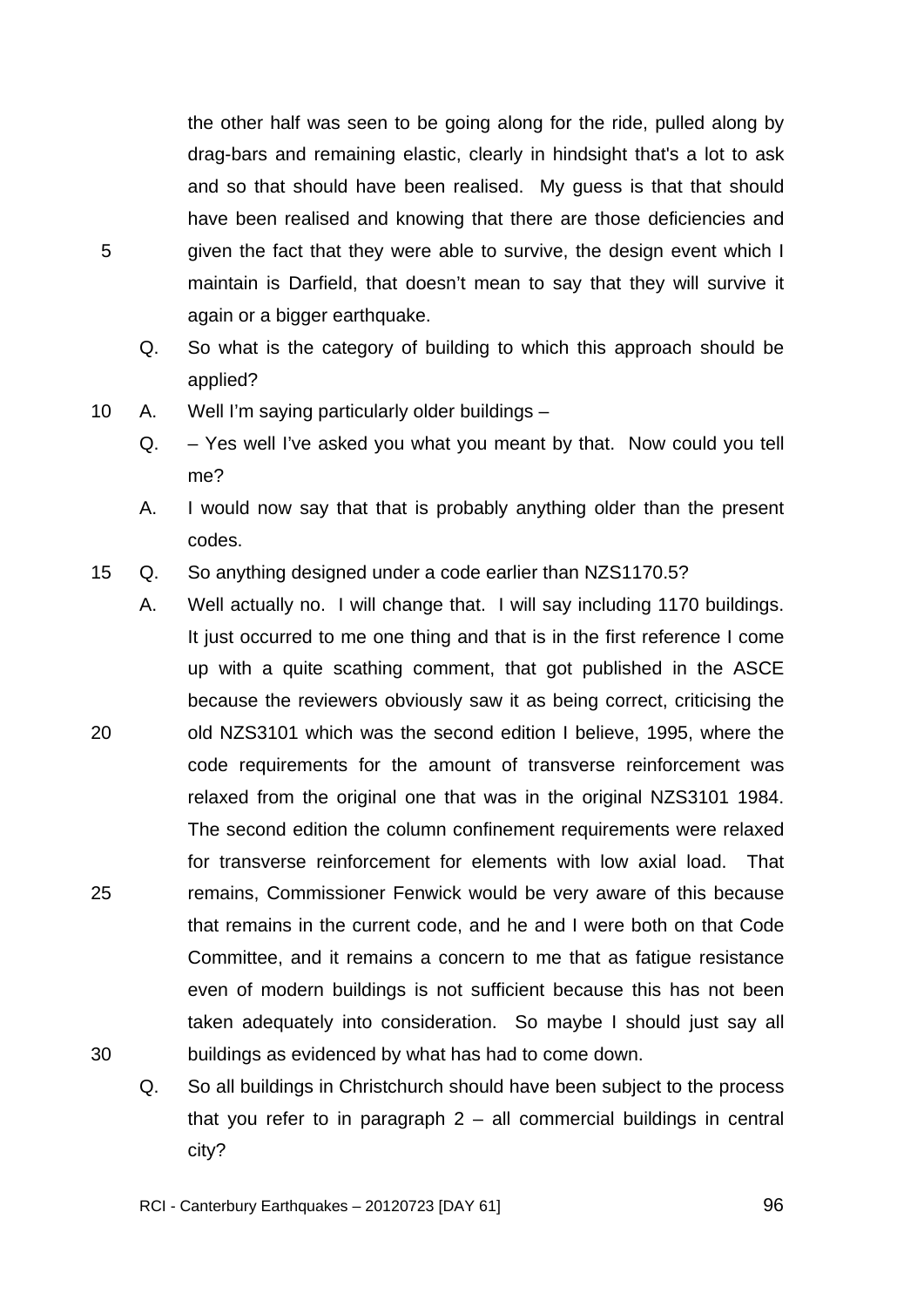- A. It's a relative thing and it's a guilty until proven innocent. I think one could –
- $Q. -$  Well what's the answer to my question?
- A. I think it would be wise to take a look at all but some will need more scrutiny than others in particular –
- Q. Which are they?

A. The ones such as the CTV building that have these dual systems where you have some of the structure designed for ductility and were detailed for ductility and some of them not so part of it not. And again, as I

- 10 mentioned this morning, people like Brian Bluck probably have known those sort of structures off the top of his head based on his experience.
	- Q. Well he's dead isn't he so I'm trying to...
	- A. I understand, I understand. This is often about corporate memory and the continual memory of what's out there. It's very very important in my view.
- 15

5

# **HEARING ADJOURNS: 3.34 PM**

#### **HEARING RESUMES: 3.51 PM**

# **EXAMINATION CONTINUES: MR RENNIE**

- 20 Q. Now Professor Mander, before the break His Honour was asking you about the first of your three implications and the expression 'older buildings.' Do you recall that?
	- A. Yes.

30

25 Q. Just to try and amplify what you were saying there a little bit, in terms of buildings are you talking about all buildings, are you including residences, commercial, industrial, what do you mean by a building?

A. Well more specifically engineered structures such as concrete and steel buildings, and to amplify on that question I really like what eventually was done in Christchurch, I thought it was really a smart move to not necessarily address every single building but to have several so-called indicator buildings scattered around the city and in that way one can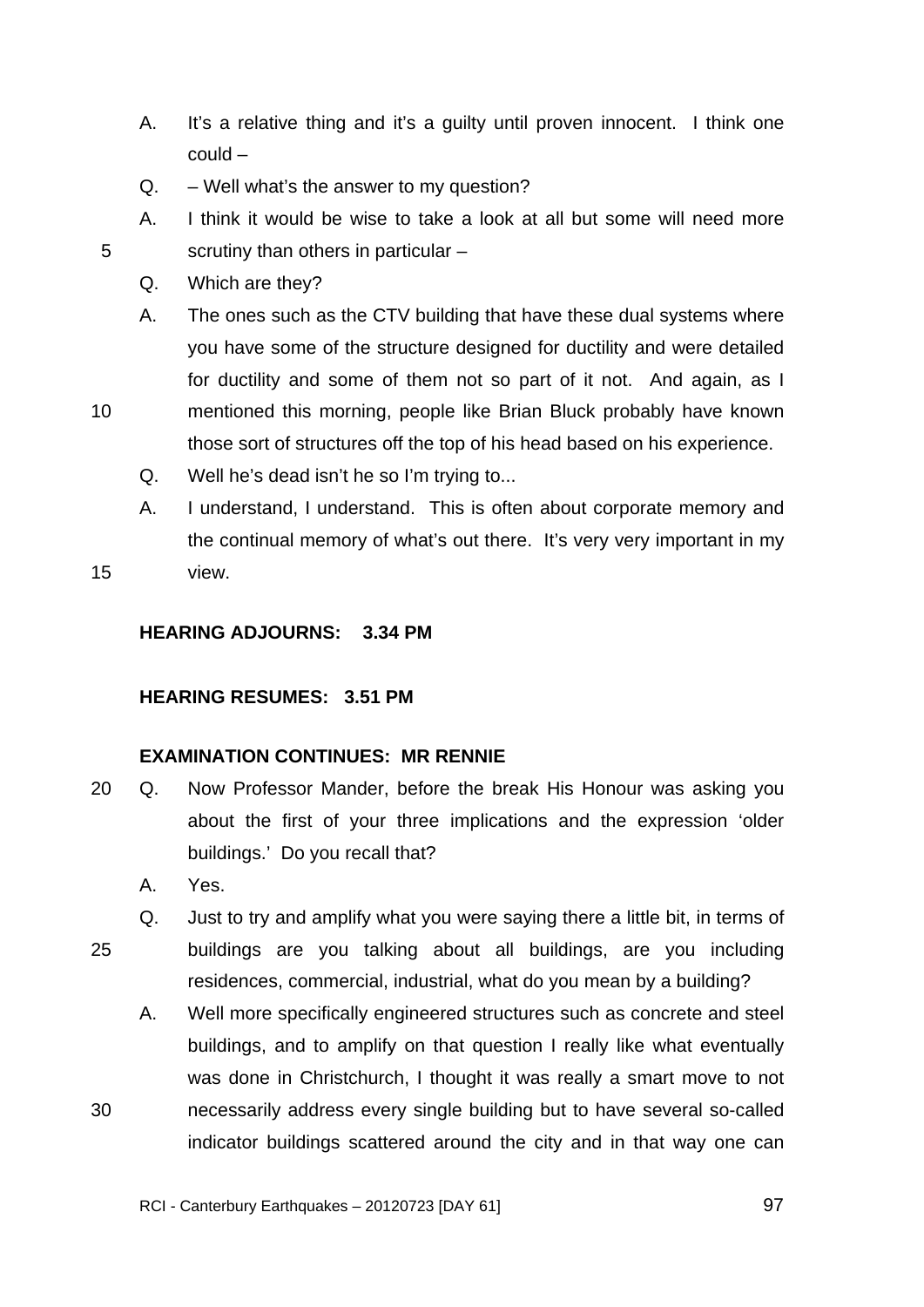5 10 15 20 examine specifically the progression of damage in those indicator structures and if they tend to show a lot of damage then you can say all other structures that kind of fall under this class of structure should be looked at more closely. If they came through unscathed then you – I'm sure that there's good reason to still be cautious but you would put less priority on re-examining those. Now if those class of indicator buildings are not available, then another alternative would be to essentially again consider all buildings guilty until proven innocent and then what you then need to do is to go ahead and triage perhaps all structures and you could bin them by putting them into an expectation of mild, medium or severe damage based on what the knowledge, current knowledge is of the class of detailing that one would see in that class of structure, and of course the ramifications of any particular class of failure that might lead to sudden collapse. Those are the ones that you would really need to look at very carefully very quickly, and there is though one class of you might say non-engineered structure that of course is always problematic and that is those are masonry buildings where you can have falling bricks and façades that are often a danger to human life. They have to be taken a particular care and regarded with a measure of caution, because walls can fall down with fairly modest level of shaking, quite inexplicably.

- $Q.$  To be clear by bin you mean to categorise or  $-$
- A. Yes.
- Q. classify, not to discard.
- 25 A. Yes.

30

- Q. And when you spoke of concrete and steel buildings, am I right that you mean concrete buildings and separately steel buildings?
- A. Yes, yes, like there's a common perception that steel buildings are immune from damage, but this is found to not be the case. There's quite a lot of evidence of damage to steel structures in Christchurch. After the Northridge earthquake many engineers thought that steel buildings were superior to concrete structures but only to be haunted some two months later when damage was discovered and then it was found to be quite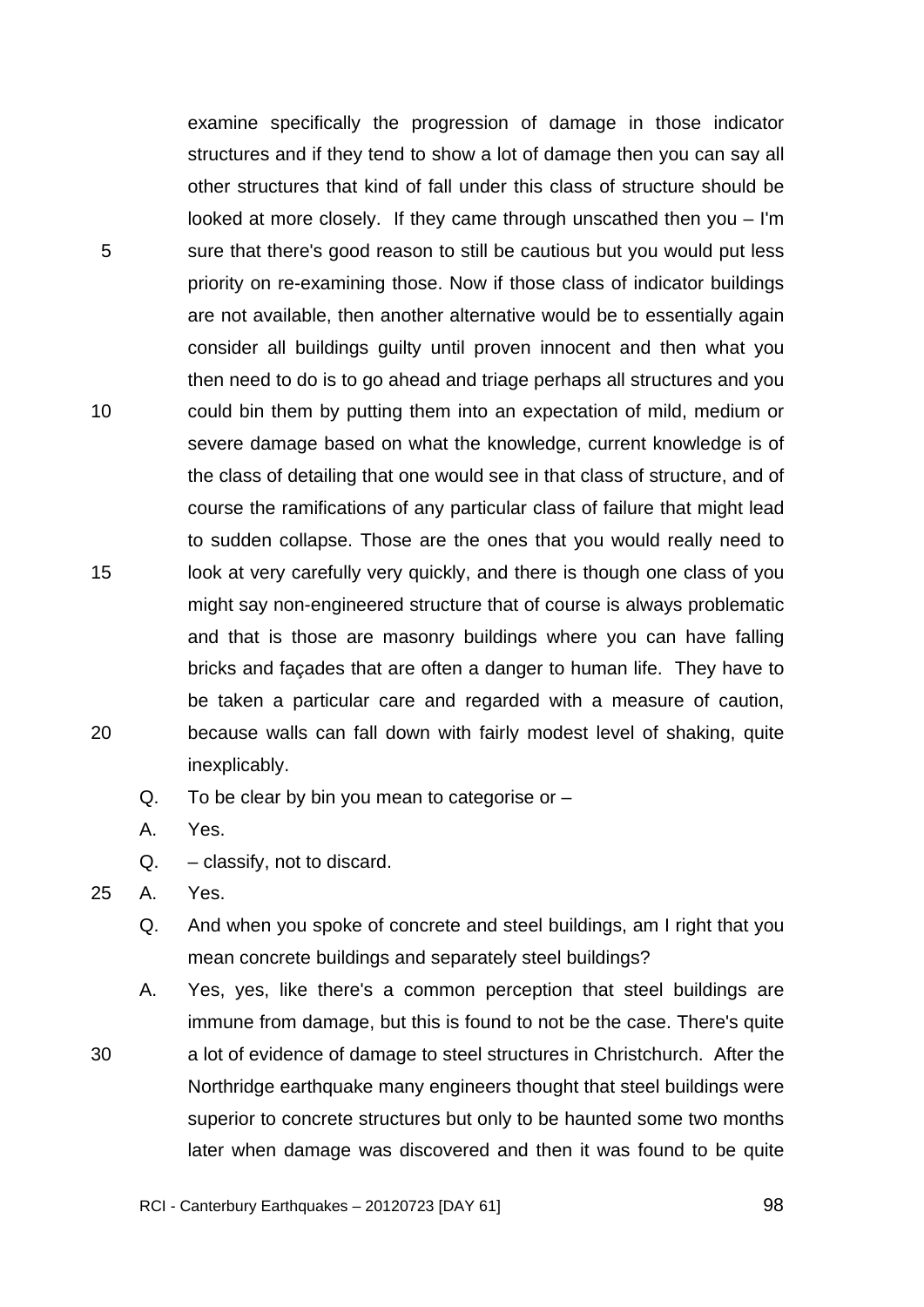widespread but hidden in the beam column joint connections, often behind fireproofing or often behind concealed ceilings and they hadn't been inspected but then on closer inspection the problem was found to be quite severe so – and it was kind of interesting to me that Mr Kehoe said, "Well you don't have to take a second look at these, the damage is not going to get any worse." Well if, they were lucky, because they did not get a second large or larger series of aftershocks. Had they received that in that area of Los Angeles then the longer term outcome may well have been quite different.

10 Q. I wasn't proposing to take it further than that sir. We now go to section 3 of your first brief at page 38, "An alternative gravity dominated collapse scenario," do you have that and this is the third powerpoint, slide 1.

5

15 20 25 30 A. Well I would just like to start by saying that I chose this to be gravity load dominated, simply meaning that the structure is more or less going to be coming straight down as opposed to side sway where the implication from the DBH report was that it was a lateral side sway and I felt that the analysts were somewhat remiss in not considering this. Of course having lived many years in the United States and having lived there in the same state as the World Trade Centre when it was first attacked in the early 90s one can only be too aware of what happened in that particular structure and in the case of that particular structure we all know that planes flew into the building, the building eventually collapsed downwards but it was a stability type failure and many people have tried to attribute different things to it, but perhaps the most famous analysis was made literally three days after by a notable professor from North Western University, called Professor Bazant, where he wrote about a three or page note to the Journal of Engineering Mechanics, of the American Society of Civil Engineers and pointed out what he thought the collapse hypothesis was for that building. Now when you go back and look at that, it's strikingly similar to CTV and I was aware of this of course because I think engineers need to be from an educational point of view when they educate students, need to be aware of all the different types of classic failures that one might see out there, and this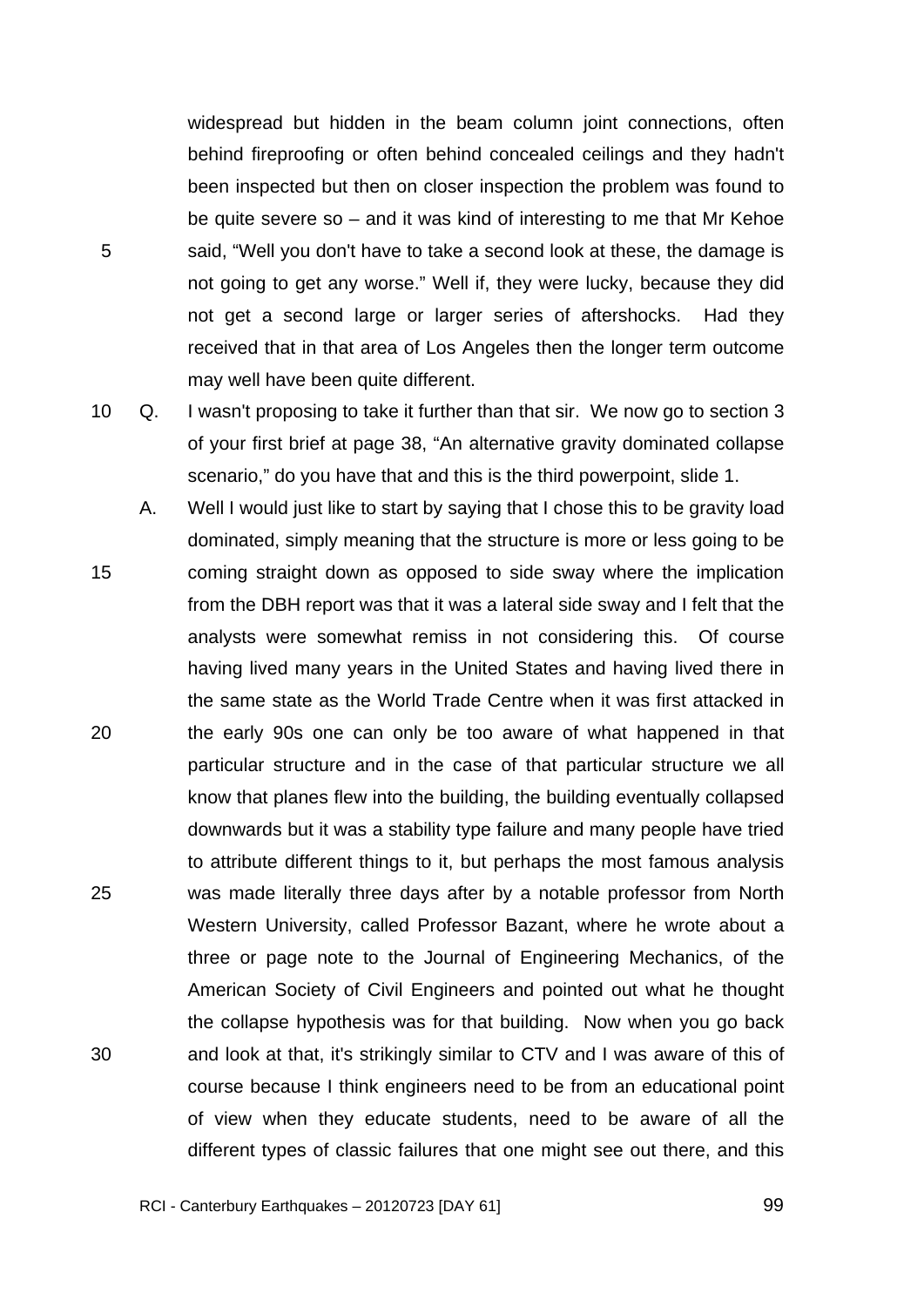was indeed a classic failure, and it's also very similar to how one would implode a building. You typically take out the fittings and then you go into the vulnerable elements and put explosives on them such as the columns and near the connections, and then you blow the building up and it typically comes down in a ratcheting type fashion from top to bottom, there's very little spill out to the side and that's clearly a gravity collapse and when one looks at the photographic evidence of CTV and then also when one reads something like both Dr Heywood and Mr Frost wrote, it's very clear that this is not a side sway type of failure, and I think this is also in agreement with what Mr Holmes and Professor Priestly are saying, although they haven't quite come out and overtly said it such as I have, that this is a vertical thing which one can ascribe to classic stability and I might add that the computer programmes that one would use to do this such as sap2000 is currently being used, really, really struggled to do this sort of analysis where you actually use what's called geometric non-linearity where the deflections become quite large and then that drives the collapse. One would really need to resort to an alternative type of computer programme to capture this more effectively. It's known as the discrete element method, and there are researches in Japan that have developed programmes exactly for this sort of thing. So with those introductory remarks I would just recap that I'm not using this to dismiss other possibilities that may include elements of side sway, that could have been present, but I really feel that this is a possibility that should not have been dismissed, and it seems that it may not have even been considered and so that's where my starting point is.

- Q. Thank you professor and if you'd now read from, 'During the Canterbury earthquake.'
- 30

5

10

15

20

25

A. During the Canterbury earthquake sequence commencing with the Darfield earthquake and leading up to the Christchurch earthquake, substantial damage had already been inflicted upon structures throughout Canterbury. The CTV building in particular had already met or exceeded the seismic design limits of its structural system. In the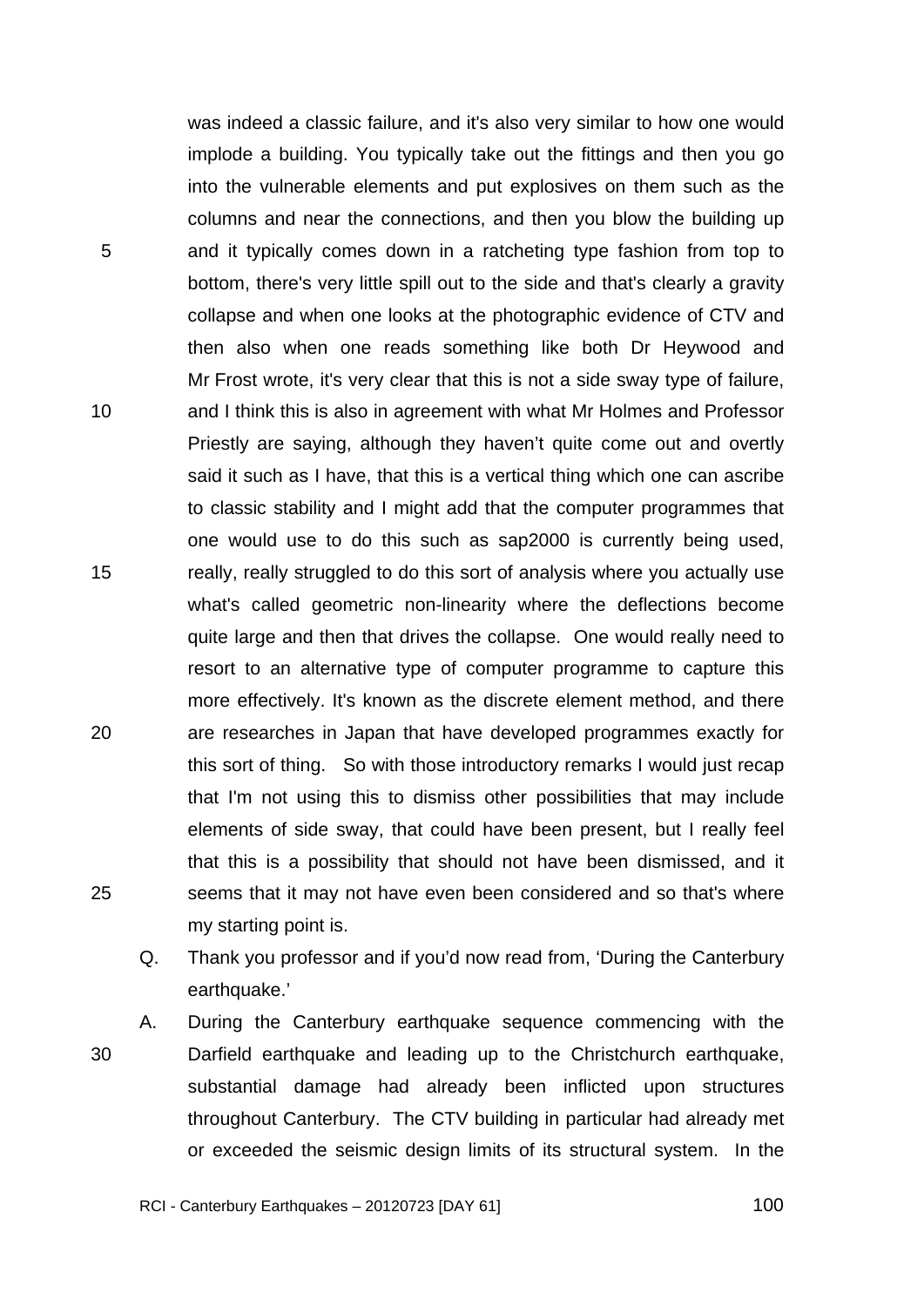design of the CTV building the design engineer chose to transmit all seismic inertia forces accumulated by the mass distributed throughout the structure, back through the floor diaphragms to the shear walls and then in turn to the foundations. The remainder of the structure was detailed principally for gravity loads, and a check was made that the principal gravity load bearing components, the columns, were not put under excessive side sway displacements for the designed seismic loads.

5

10 15 It is evident however that the first earthquake in the sequence, the Darfield earthquake, exerted inertial loads that were either met or exceeded the design expectation. The Darfield earthquake, similar to the Christchurch earthquake, also had very high vertical motion acceleration components. Historically by design vertical accelerations have been expected to be about two thirds of the horizontal components. This was roughly the case for the Darfield earthquake but only over a relatively narrow frequency band. For high vibration frequencies greater than about three hertz the vertical acceleration components were exceptionally high, considerably more than the normally expected two thirds of the horizontal components.

20 25 30 These exceptionally high vertical accelerations tend to vibrate the vertical load bearing elements such as the columns and the floor slabs. While the exceptionally high vertical motions were not the sole cause of failure they certainly added considerably to the resulting damage. It is for this reason that people did not want to work in the CTV building. They were uncomfortable with their work environment. The slabs in particular were evidently not behaving as they should have by design, and it was for this reason that the CTV building should have been red stickered. The liveliness of the CTV building was the primary evidence that the structure had damaged connections, and that the CTV building was ill-prepared to survive further shaking, in particular an earthquake that was greater than another design level event.

> As eyewitnesses from both inside and outside the building reported, when the Christchurch earthquake struck initially the CTV building

RCI - Canterbury Earthquakes – 20120723 [DAY 61]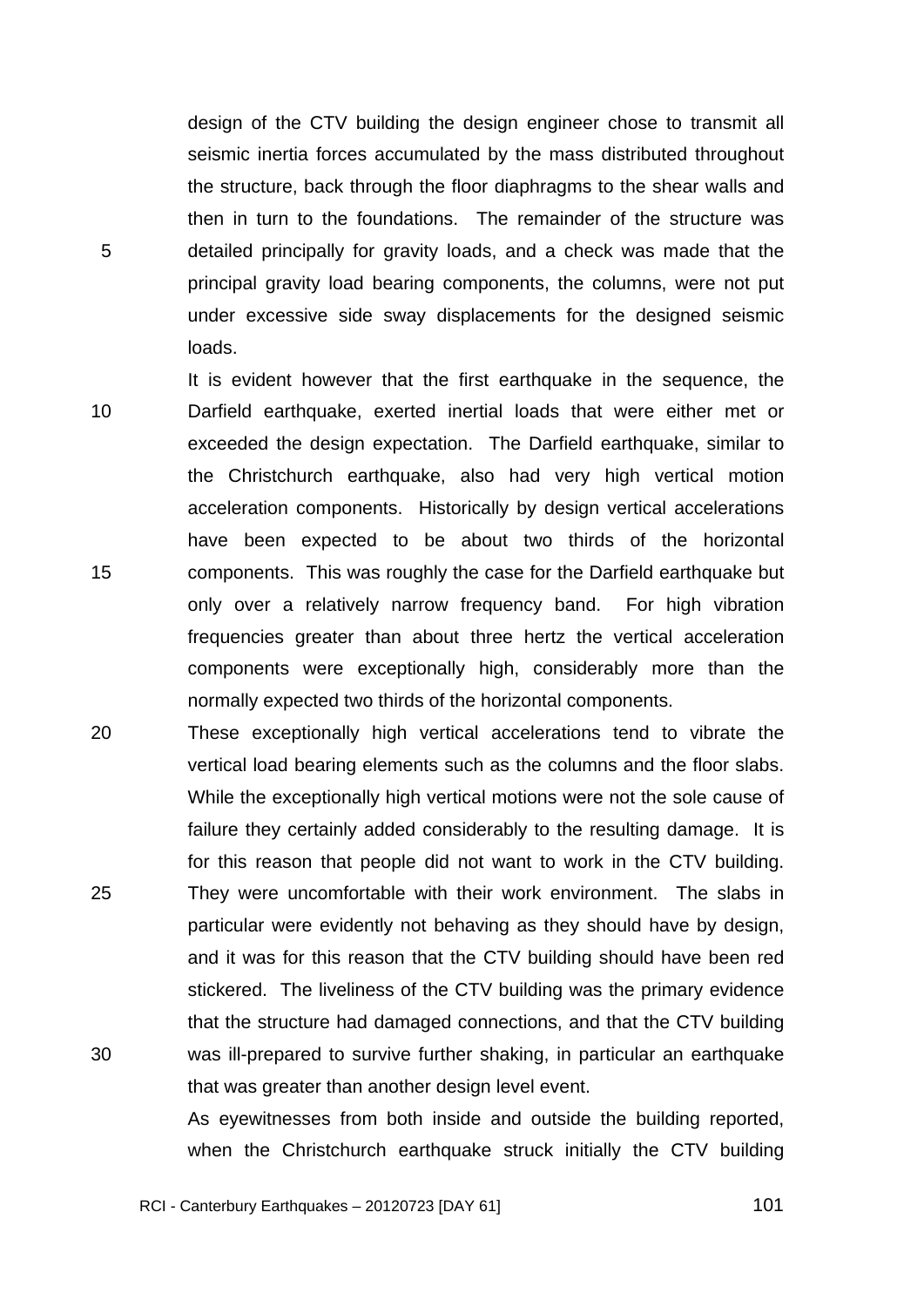swayed violently in all directions. After several seconds of violent shaking it seemed as though the structure had come to rest and then collapsed, and there's some eyewitness, I mean some eyewitnesses sightings. Although the H-S report is rather vague in its conclusions, it does allude to a collapse of the CTV building initiated primarily from side sway motions. The supporting Compusoft analysis was strictly unable to arrive at any other result because the dynamic hysteretic momentaxial load interaction effects were not properly modelled in the Compusoft analysis. For example the computational model simulations were unable to capture the possibility of a classic Euler type buckling of column failure due to the column compression overload induced by the exceptionally high vertical vibrations. Furthermore, the connections between structural elements were modelled as rigid blocks. This is a customary approximation made in design-based simulations for a forensic analysis when demonstrable damage of the beam column joints was clearly discernible, the assumed simplification was not sufficient.

20 25 In the remainder of this section 3, alternative collapse hypotheses will be presented. Where appropriate the hypotheses draw from the reported data in the H-S report along with eyewitness evidence to arrive at different conclusion. The analysis does not rely on the faulty assumptions inherent in the original H-S report. The specific erroneous assumptions were that the concrete as built was substandard and that the beam column joint zones were rigid. In contrast the alternative collapse hypotheses used rational mechanics supported by eyewitness statements to deduce a type of behaviour that conceivably occurred which led to the collapse of the CTV building.

> It should be noted that this collapse mode is not a radically new idea. Mr Holmes points out in his peer review of the H-S report, could we bring this up sir?

30 1601

5

10

15

Q. We could do that, BUI.MAD249.372.9

# **WITNESS REFERRED TO SLIDE**

RCI - Canterbury Earthquakes – 20120723 [DAY 61]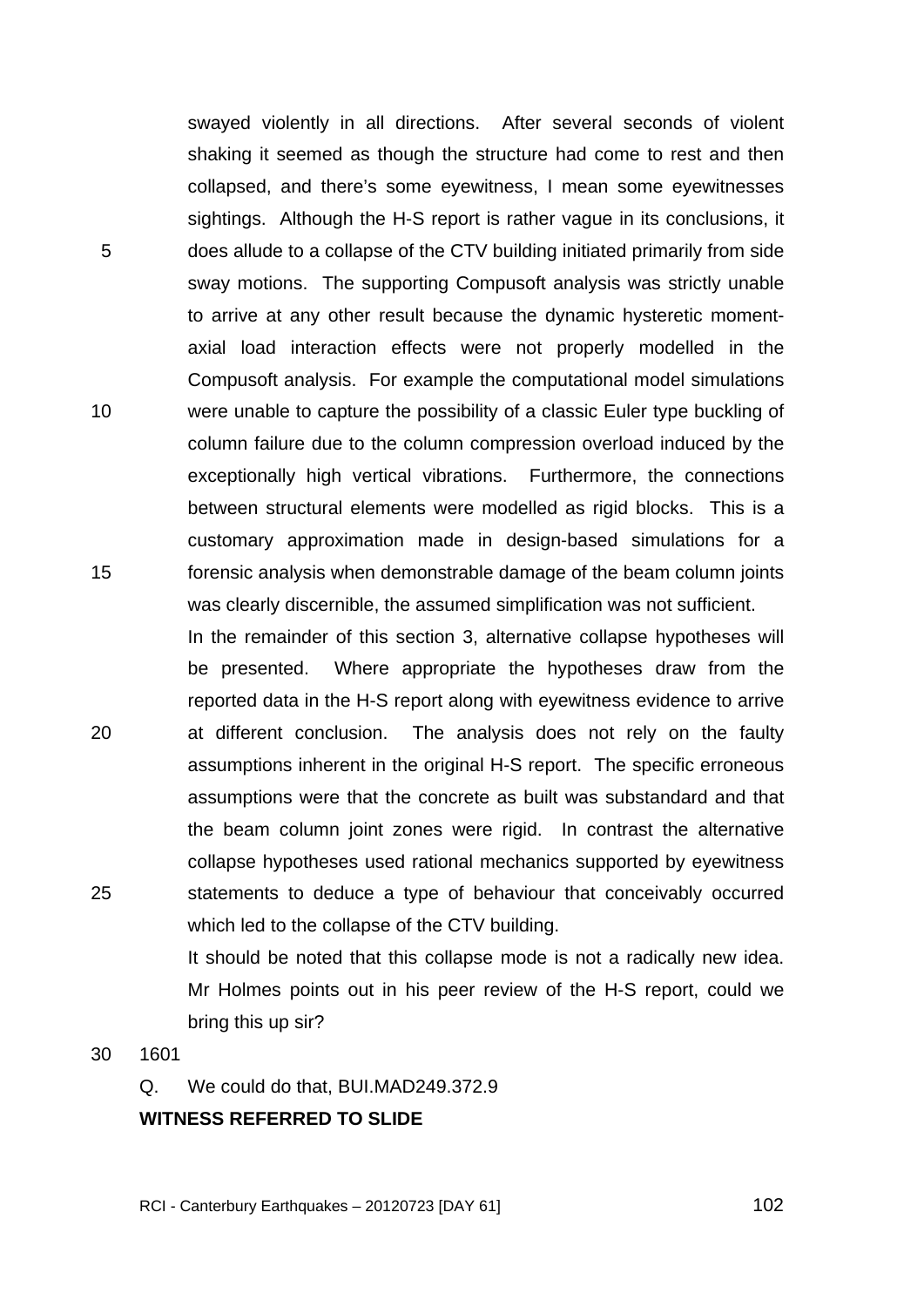- Q. Is that the reference you wanted or was it the one, there's a later reference on 14?
- A. Page 14 is it?

- Q. It's 0.14 at the top if we just go to that perhaps and just see if that was the one you wanted?
- A. While that page is there I notice the second paragraph from the bottom it says, "The proposed change in emphasis represented by the proposed collapse scenario is important because column hinge failure, thank you, would logically lead to a side sway collapse and all evidence
- 10 points more towards a more vertical collapse mode. The classic vertical collapse mode of columns including squashing or shear failure are not evident, nor indicated as probable by quick calculations, however the three possible results of joint failure listed above could certainly result in sudden and mostly vertical collapse."
- 15 Now I read this of course after I'd done a lot of my own work, so naturally it immediately resonated for me.
	- Q. We might just by page 14 also while you're on this point? Or 13, yeah it is page 14.
	- A. I think it's the top paragraph is that right?
- 20 Q. Yes it's the top paragraph.
- 25 30 A. Maybe we could have that enlarged so I can see it? Thank you, "However the leaning configuration of the lower slabs could be explained by a disconnection at level 3 that caused the sudden increase in drift ratios in level 2 and or level 3 to 4 frames." Now I postulate something that's in the same vein as this but perhaps for slightly different reasons, but it's not at variance with what Mr Holmes proposes. He believes that this would have initiated a collapse, presumably the disconnection at level 3 would also cause a gravity collapse at the face of the tower, but that collapse could've been arrested by level 2 slab. "After the complete collapse occurred at line 3 the slabs could have taken the configuration shown in figure 165. Alternatively the disconnection at level 3 could have allowed for large north-south lateral movements without a complete gravity collapse along the face of the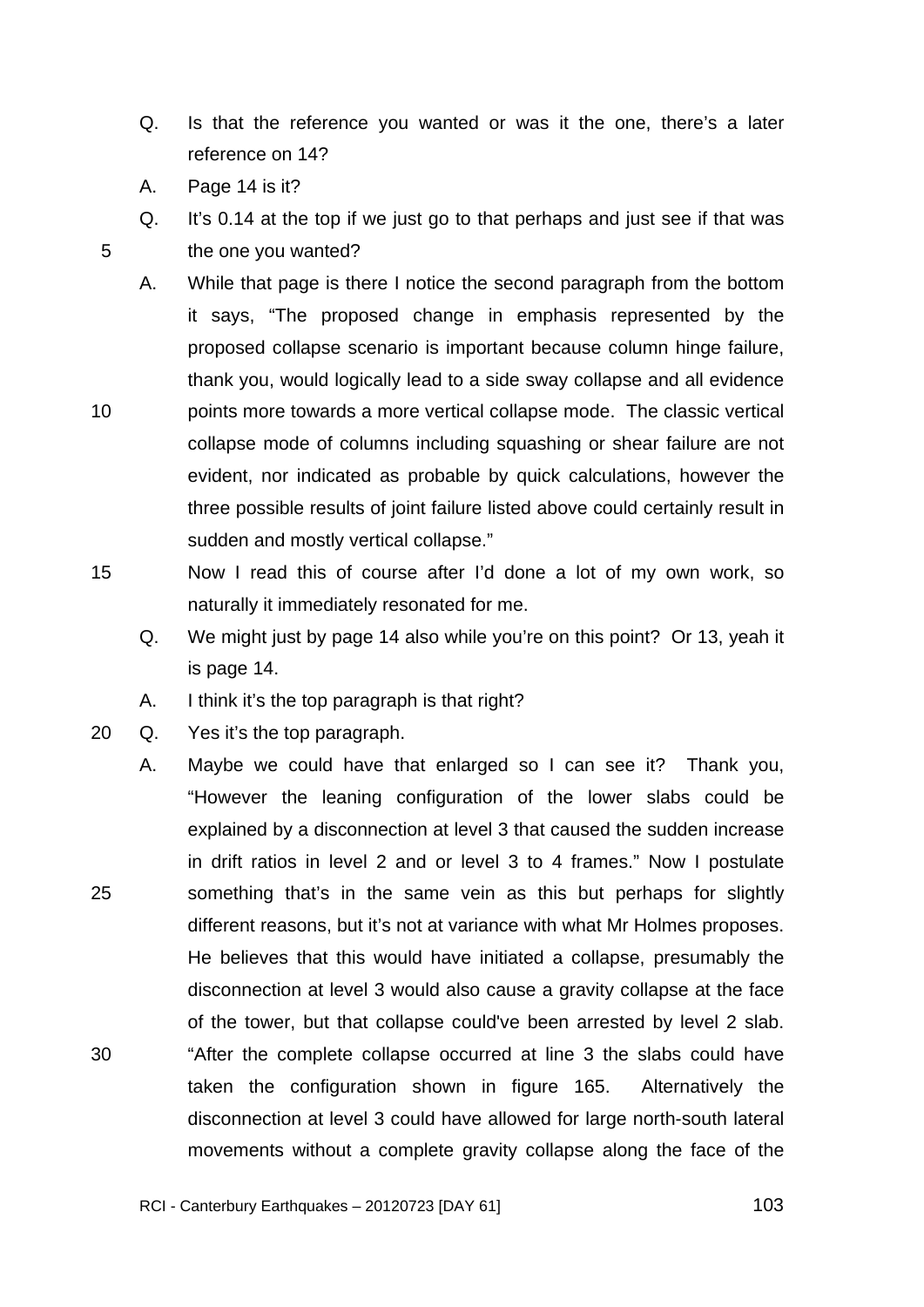tower also creating the configuration shown in figure 165." So I guess basically why this reminder was put in here is that this is not, my thinking is a parallel universe you might say, it's not at variance with what Mr Holmes says. It's a very subtly, slightly different point of view that more has to do with the nature of what happens after the trigger takes place.

- Q. Now coming back to page 39 of your evidence, just after the reference reading, "Holmes also rightly points out…"?
- 10 A. Holmes also rightly points out the deficiency in the modelling of the joint strength and the dependence on side sway as an explanation of the failure mode. He then goes on to propose that a collapse mode over more than one storey – now he contended that he didn't say that but that was my reading of it and I kind of still think that that's the case, but even though he didn't, I respect the fact that he didn't mean that. I don't think it alters the outcome too much and we'll see why later. Holmes stopped somewhat short of completing the solution but it is considered that he was certainly heading in the correct direction.
- 20 25 Early in the Christchurch earthquake there was a substantial velocity pulse in the north-east south-west direction. The velocity pulse was about 0.7 metres per second, and due to its diagonal orientation with respect to the north-south facing building this pulse would excite the structure of the CTV building in both the east-west and north-south directions. The collapse mechanisms are considered by decomposing the overall ground motion effect into each of the two orthogonal directions, east-west and north-south.

An alternative collapse hypothesis is first examined by considering the motions in the east-west direction from which it is shown that previous damage along the west wall, as well as inadequate lock in details of the east-west beams into their seats, led to the unseating of those beams along line A. This eventually led to a subsequent overload of the neighbouring columns. Those neighbouring columns would've been overloaded in axial compression, especially when considering

5

15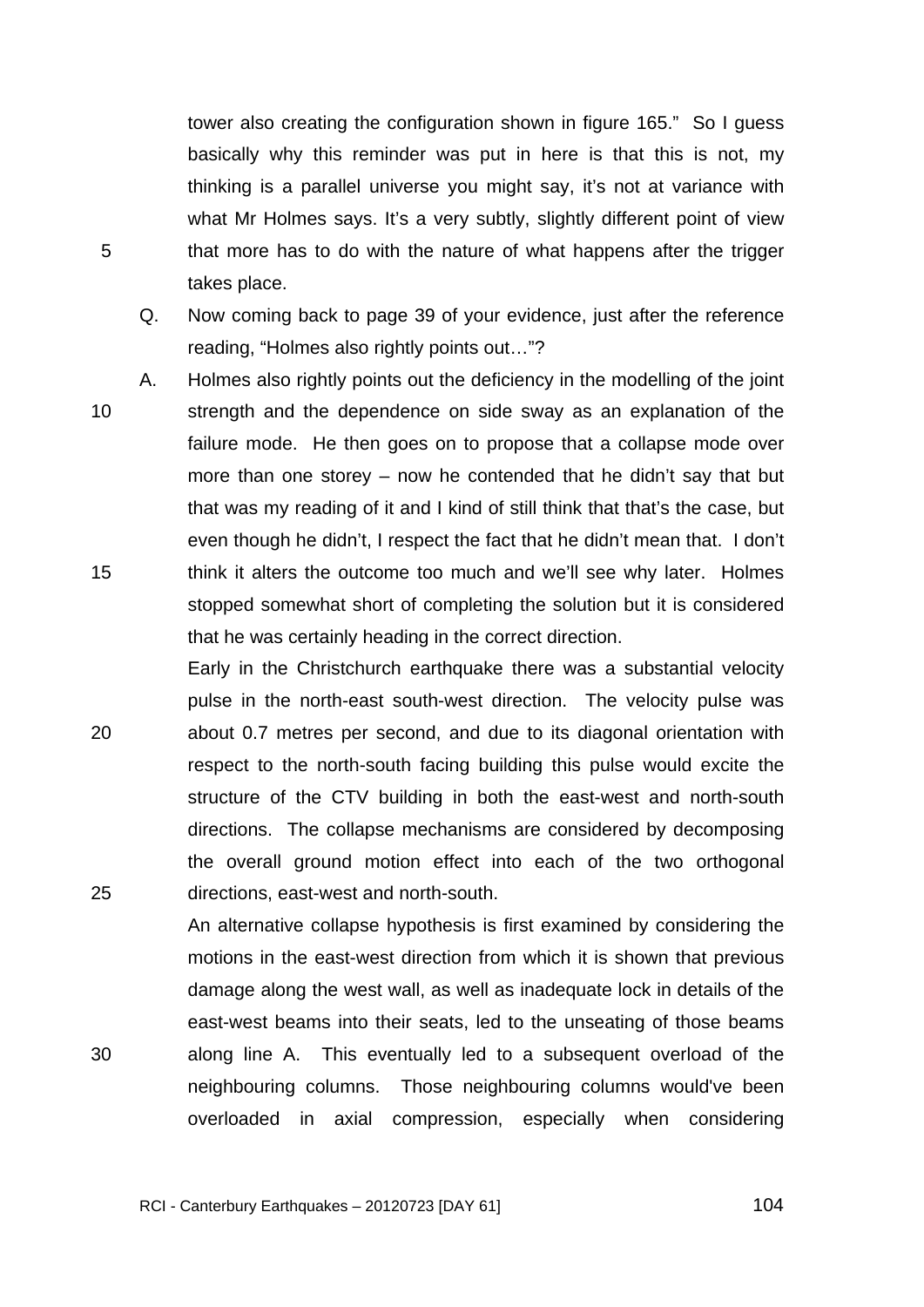concurrent vertical vibrations arising from the exceptionally high vertical accelerations.

The second part of the collapse hypothesis considers motions in the north-south direction. The north-south direction has gathered much discussion by others which all refers back to the perceived inadequacy of the drag-bars. The lack of, or failed drag bars would be affected by a northward pulse, where the inertial forces are directed south causing the floor diaphragm to pull away from the North core. It will be hypothesised however, that the opposite action is also likely -– that under northward inertial forces the floors may "crumple up" in technical terms, buckle downwards. This leaves sufficient movement room so floor slabs from one floor to the next can move such that the columns to take up a buckled shape over four-floor levels; when coupled with excessive vertical overload, buckling of the columns ensues, along with a global collapse mechanism.

There is a corollary of the abovementioned northward motion induced collapse. A similar collapse mechanism occurs due to southward movement of the floors. Because of the absence of drag bars in the lower storeys, the floors are somewhat free to move away from the north core permitting a buckled shape to form.

It should be noted that in both cases the formation of the collapse mechanism is in three parts, and that's essentially on the slide here. First there must be an action that leads to a trigger, this leads to incipient failure or the first part of the failure, and finally there must be a statically admissible mechanism that can form that lead to the collapse mechanism proper.

So getting into the collapse mechanisms, 3.2.

Q. (overtalking 16:12:49) which is slide 3.

A. Collapse Mechanism in under East-West Shaking.

30 The trigger  $-3.1$  and that's the, it's really the top part up here, 3.1 presents the sequence of events that led to the trigger action. According to the Compusoft results, the effects of the large velocity pulse as recorded at the CCCC station would be felt from about 4.5 to 6

25

20

5

10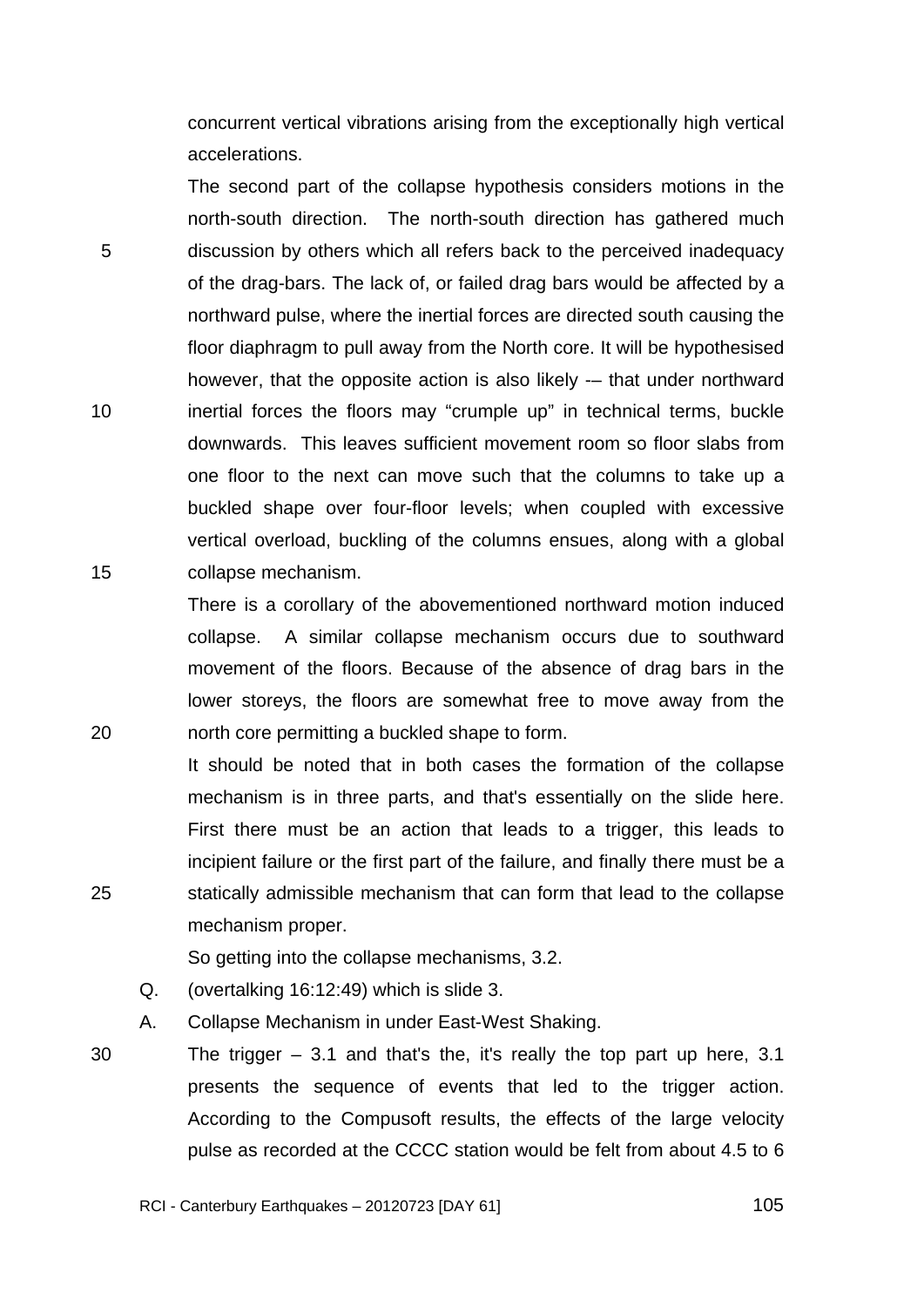seconds. Although the veracity of the Compusoft results are questionable for various reasons already stated, it serves as an interim indicator of the displacement demands experienced. Here inter-storey drifts of about 3 percent are indicated for all floors, that's bigger G5 in Compusoft, or in other words a differential movement from one floor to the next, either above or below, of some 100 millimetres.

1611

Q. Just pause there for a moment professor.

10

20

5

#### **MR RENNIE ADDRESSES JUSTICE COOPER**

For the record Compusoft figure G5 is ENG.CRM0001.122, I'm not going to go through it but that's the reference.

### **EXAMINATION CONTINUES: MR RENNIE**

15 Q. Thank you, now if you keep reading please professor.

A. I'm going to read directly from the figure because I think the comments relate directly to the little cartoon directly to the right.

So stage 1, the building sways to the west with a large velocity pulse. The east/west beams on column lines 2 and 3 at the west wall are required to form large negative moments that cause the joint core concrete and the beam soffit cover concrete to crush. So that's down in here in the purple colour, this crushing.

25 30 Stage 2, during the next half pulse the building lurches eastward. The beams along line 2 and 3 pull away from the west wall and their line A column seats to form the alternating positive moment. The crushing cover concrete from the previous reversal spalls off and the beam slumps down a little, with a partial or full loss of seating. Due to a loss of seating at the support line A there is a transfer of the previous gravity load from the tributary area of the beam onto the neighbouring columns on line B. This action an axial force increase of up to 40 percent on the columns on line B results. I will point out that this type of failure that we 30 years ago when I was at the University of Canterbury we tested a lot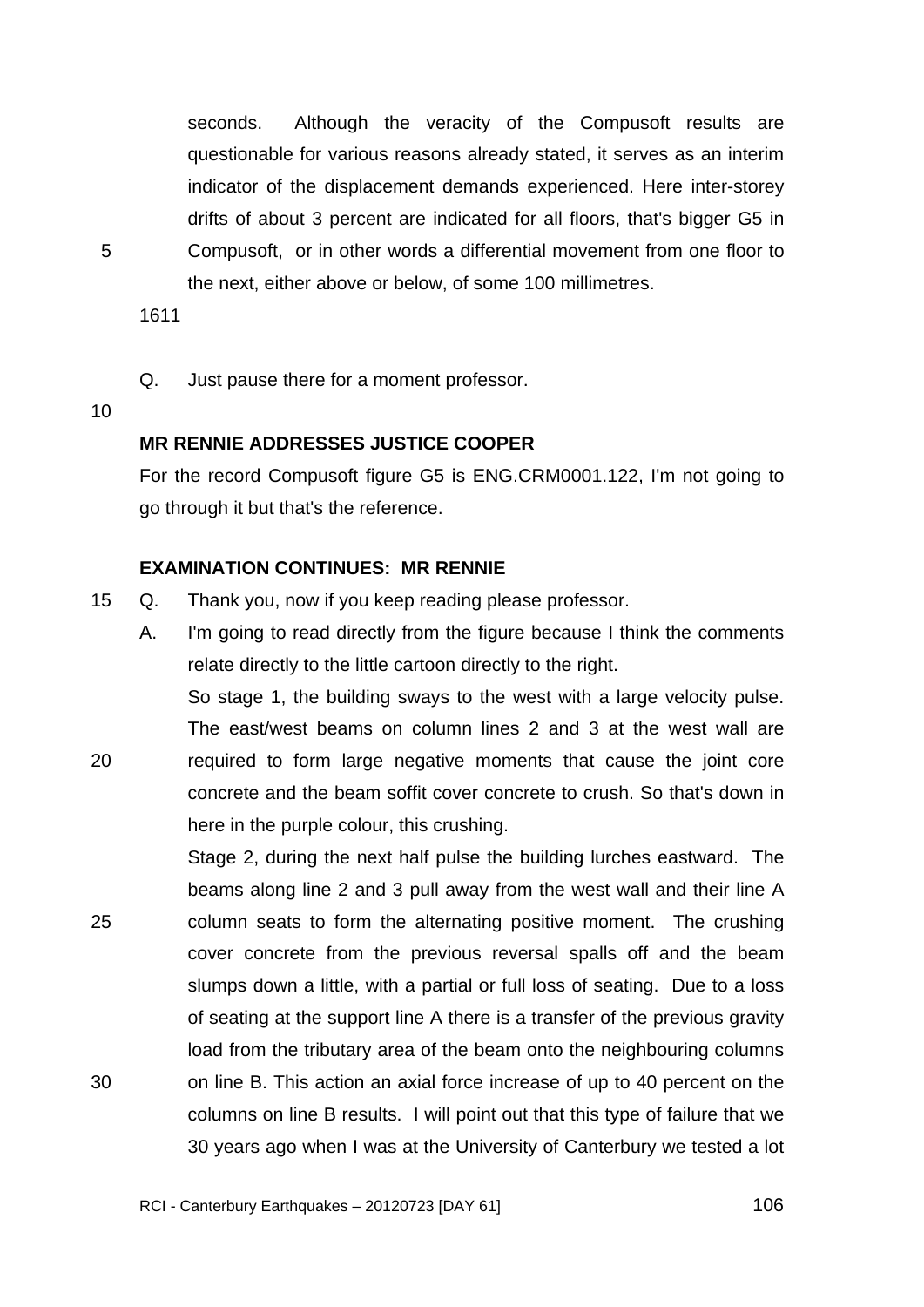of hollow core floor slab systems and this is the class of failure we saw. The pre-cast concrete elements were seated on relatively narrow sills and here they're only about 20 or so millimetres and what they do, because that concrete can be quite strong, is they more or less act like a bottle opener under opening up and you get this break out of concrete and you lose the seat and you'll notice the red piece of the bar here of the middle diagram, is not anchored in very deeply and this is because the wall itself is 100 millimetres narrower than all other locations and so the seat here is quite poor in terms of these large displacements that one might expect to see.

5

10

15

20

So that leaves, once this reaction force R vanishes towards 0 and eventually will become zero and as the building attempts to return to an upright condition by moving west, the unseated beams are inhibited from fully returning due to the presence of the west wall so they bump into something and then, essentially makes everything unstable in that vicinity.

Then if we move to stage 4. What we have discussed is the first two parts, the trigger and then the incipient failure. This is the incipient failure at the end of stage 3 and then stage 4 this sets up the way for a mechanism to perform. Permanent differential deformations remain, that inhibit the columns along line be from remaining straight. This sets the columns up for a classic Euler buckling type failure, especially under further axial load derived from vertical accelerations and their consequent vibrations.

25 30 Now you'll notice that there's kind of a dark red in the figure and then there's also a lighter red, it actually comes across as pink. The dark red is where you get buckling between essentially the two joints and the other point that I need to emphasise here is that the joint up in the floor above, at the fourth floor, can be quite intact, we can get a moment in here, because this becomes a pin essentially through here, simply because the concrete has deteriorated in the joint. Through here although the concrete may have deteriorated the chances are that it still can take some moment because the shear in this vicinity is zero, the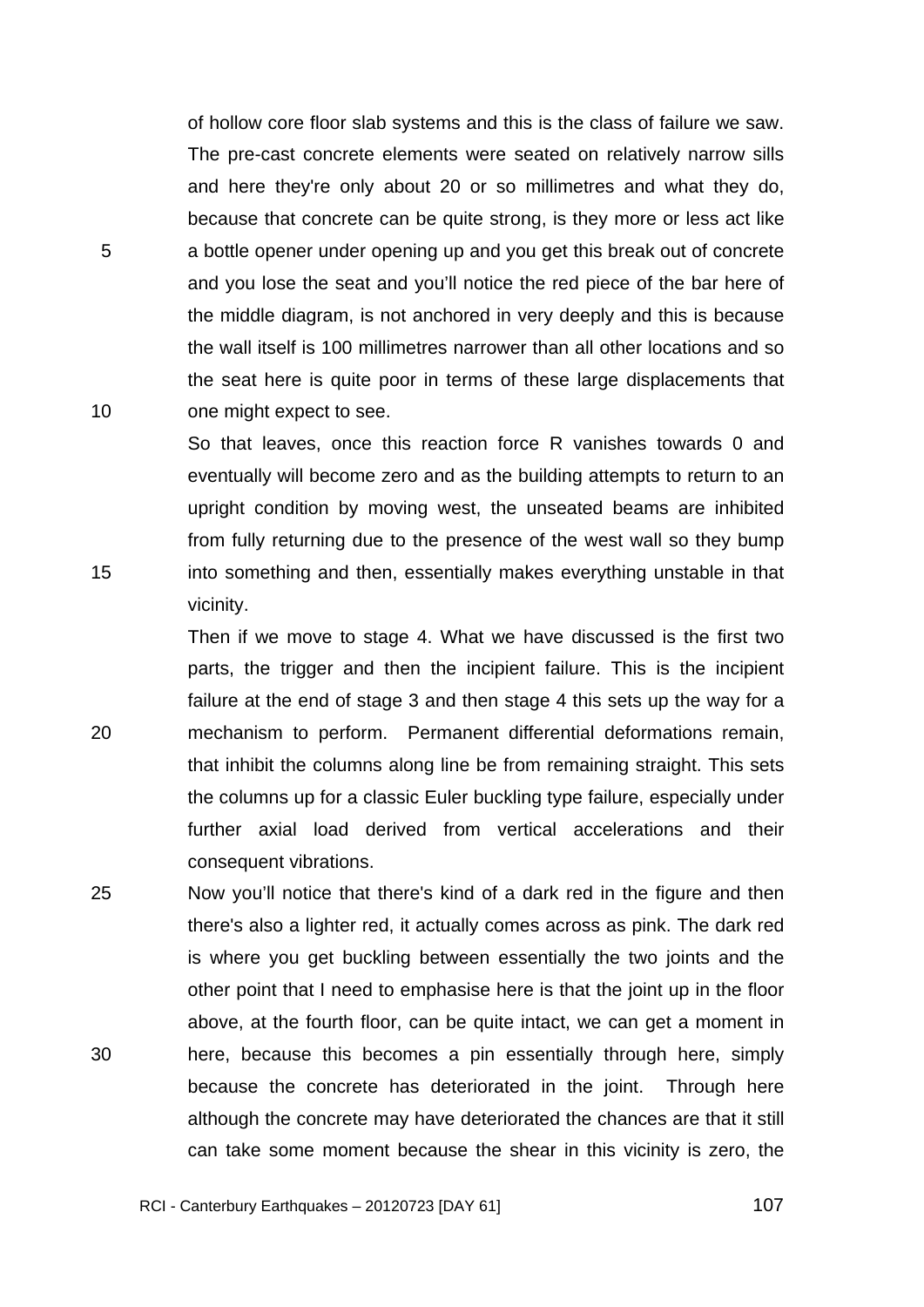shear demand is zero, so it doesn't matter if the capacity has more or less vanished to zero, but the moment capacity by virtue of the bars remaining intention plus some concrete on the compression side will permit this to perform or provide some positive moment and then, but this is the weak zone in here, this whole thing will bulge out and then collapse downwards.

Now it could happen here at the second storey but it doesn't have to, it's not a requirement. This could happen only at the second storey where the second storey bulges out and becomes dislodged in against the end on line A and so you can get a buckling where the length that you would use in your buckling formula is down in this phantom node, down below the ground level so this is another possibility. So these are two complementary mechanisms. My guess is that the higher one may happen but the bottom one is also a high possibility and it's interesting in looking at the latest second round of non-linear time history analysis the results tend to point to a lot of the bad things happening actually on the ground storey down here. So maybe this one here is more likely to occur, but I think again this is debatable because of how the inputs have been put into the programme. It predisposes this column crushing or shortening to take place and it doesn't really permit this geometric nonlinearity to take place so easily.

Now when you get this type of failure, you can see this strung out here from left to right, the left is the trigger, beam seat fails, you get this incipient buckling set up and then between the second and the fourth storeys and centred around this floor level here. Basically everything collapses down and in many respects this is quite consistent with the eye witness reports where the bottom storeys pancaked and then the upper two is where most of the survivors came from and that's because these two here, or these four here probably crushed first.

30 1621

5

10

15

20

25

# **JUSTICE COOPER:**

Q. Just record shall we if this BUI.MAD249.05B1C.5?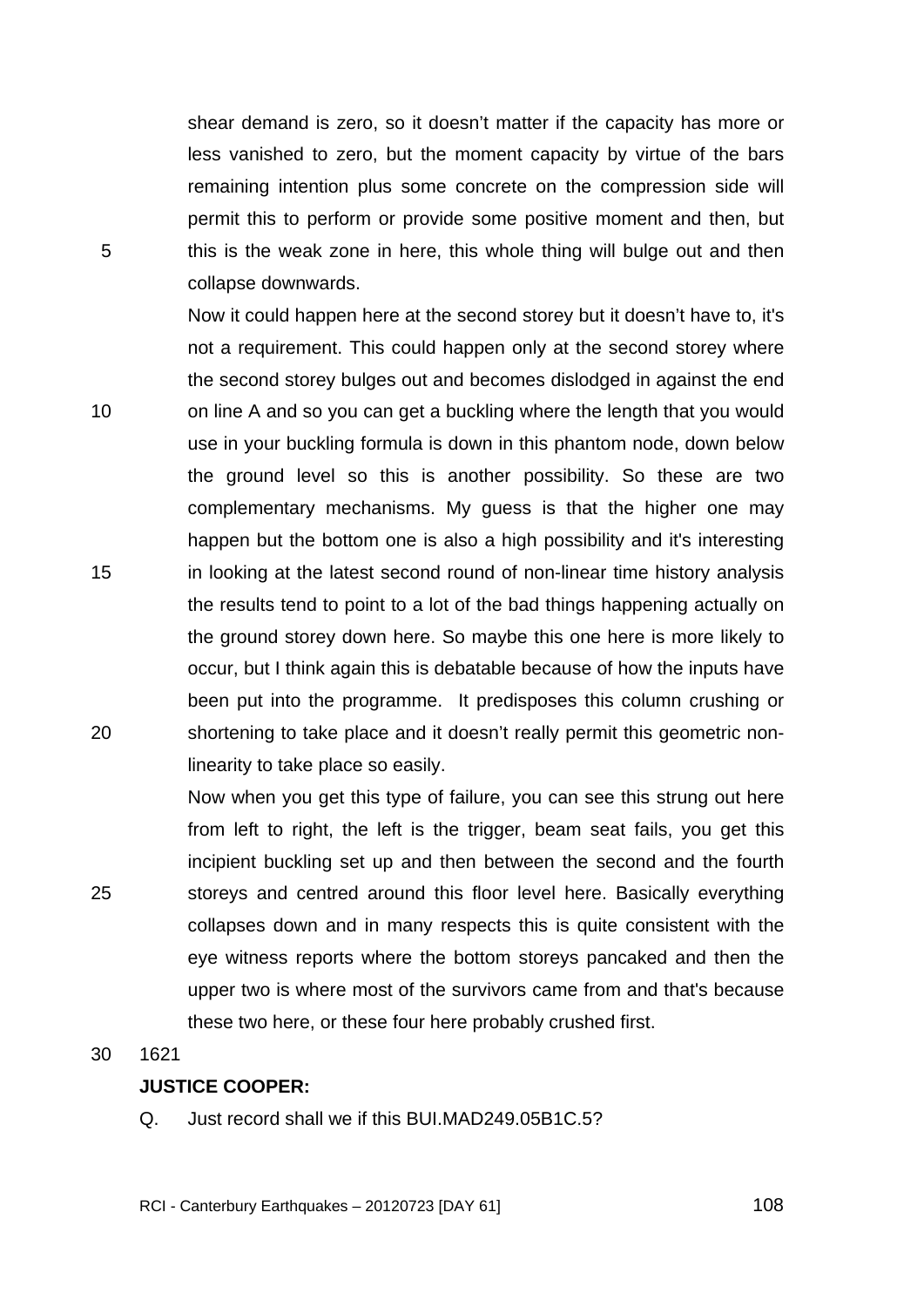- A. The effect of such movement, we're on the top of page 43. The effect of such movement are led to the initiating trigger action are shown on stage one of figure 3.1 where the east west beams move eastward causing a large negative moment (which means tension in the top steel compression at the beam soffit) to form. The concrete at the beam soffit would be expected to crush, as well as the weaker concrete in the joints. On motion reversal towards the east, any crushed/spalled concrete is expected to break away as shown in stage two of figure 3.1. The reaction on the soffit in turn vanishes.
- 10 In stage three of the sequence, the reaction is instantly transmitted to the neighbouring column on line B. It is estimated that when including vertical motion effects there is a 400 kiloNewton increase in the axial load on the second storey level of columns. This effect leads to the formation of the incipient collapse mechanism as shown in figure 3.2.

15

20

25

5

The incipient failure as shown in figure 3.2 presents the formation of the incipient failure mechanism. For this to occur this needs to be a relatively small perturbation or inherent fault. In this case a small differential displacement over the floor height suffices. The mechanism consists of a column under double bending over all the four floors. This concurs with eyewitness statements and there are some examples.

It should be noted that for this mechanism to form, the demands on the beam column joints are relatively modest. For example, there is no moment within the joints at level two and four, while level three has high moments through the joint has essentially no shear. Calculations show that incipient collapse will occur once a differential storey movement of 37 and 42 millimetres equivalent to a single bending drift in this case of 1.15% to 1.3% for the cases of columns with concrete strength as used by in phase one and phase two of the NTHA records for analyses.

30

The collapse mechanism if the collapse is initiated at the west wall then it follows there is an eastward failure moving from columns line B to F. This explains why more debris fell near the Madras Street corner of the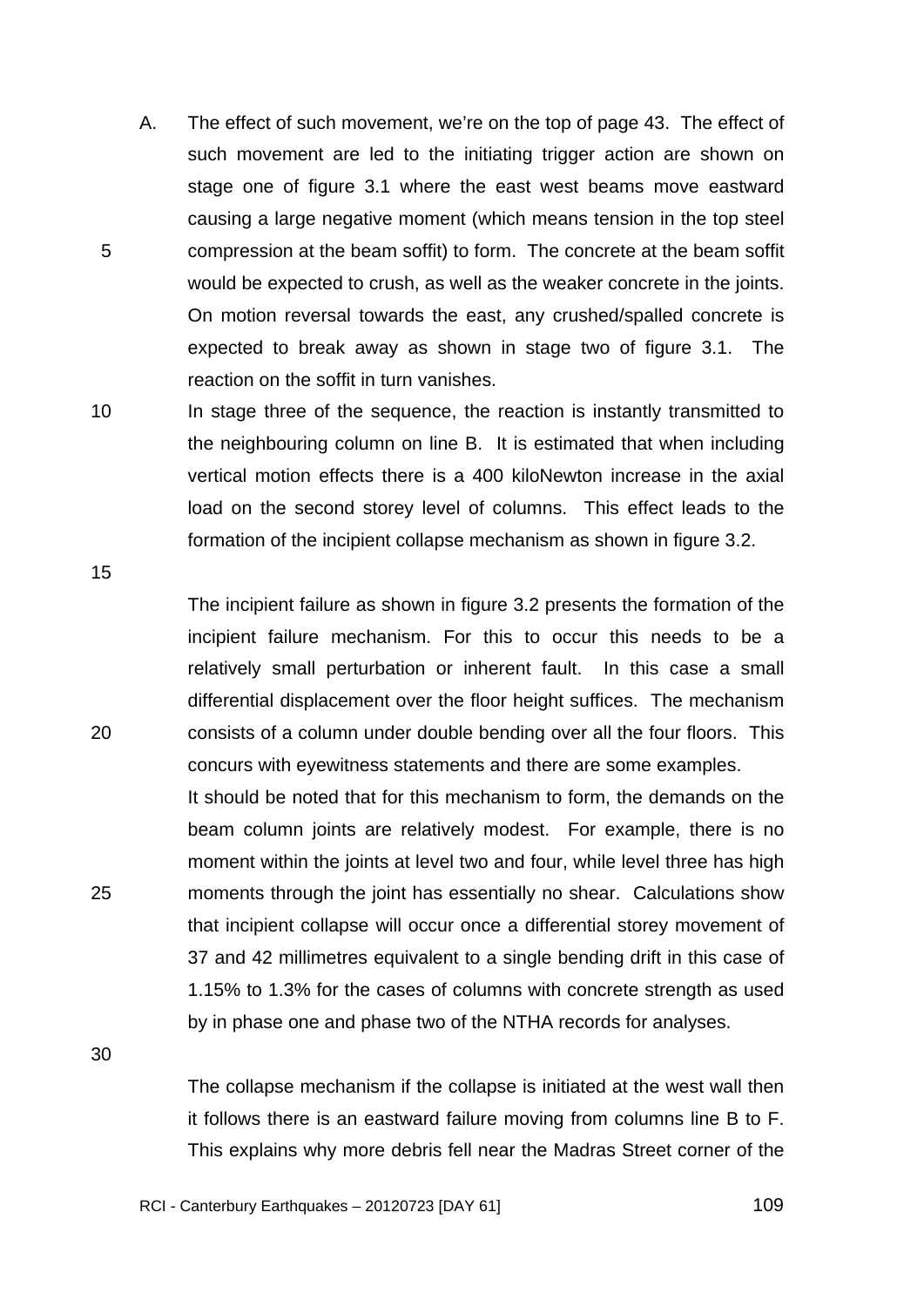building. The collapse mechanism is presented in figures 3.3 and should be noted that the mechanism once fully formed will push the walls out first at level three at the east end along line F then secondly at level two the lower column will blow out due to the now very large displacements in the columns. This is consistent with eyewitness observations.

If we go to slide six this is talking about the, there are two complimentary collapse mechanisms here. We're calling these north south shaking. One is really a northward mechanism and one is the southward mechanism. The northward mechanism is first in the upper part of the diagram and the southward mechanism is in the lower part of the diagram. Now it's a bit hard to read on the screen so if we go to slide seven we'll see the northward mechanism.

15 20 25 Here the trigger figure 3.4 presents the sequence of events that led to the trigger action. From figure G3 of the Compusoft results the effects of the large velocity pulse as recorded at CCCC station would be felt from about 4.5 to six seconds with the interstorey drifts range from 2.3 to 2.5%. Coupled with this are substantial vertical vibrations in the slab arising from the vertical ground motion. Given the pre-existing damage that was evidently observed by eyewitnesses due to the liveliness of the CTV Building, it is possible that much of the metal tray-deck had debonded, with the floor slab going into catenary action. The vertical vibrations in the Christchurch earthquake would have caused further damage. And along with inertia forces in the northerly direction the combined effect led to the downward shape buckle (or folded plate), as depicted by the red curves in Figure 3.4.

> Now some commentators have said that this is not a particularly likely scenario and I will concede that. It's not farfetched. It's definitely possible in my view but –

30

5

10

# **JUSTICE COOPER:**

Q. Who are the commentators that you –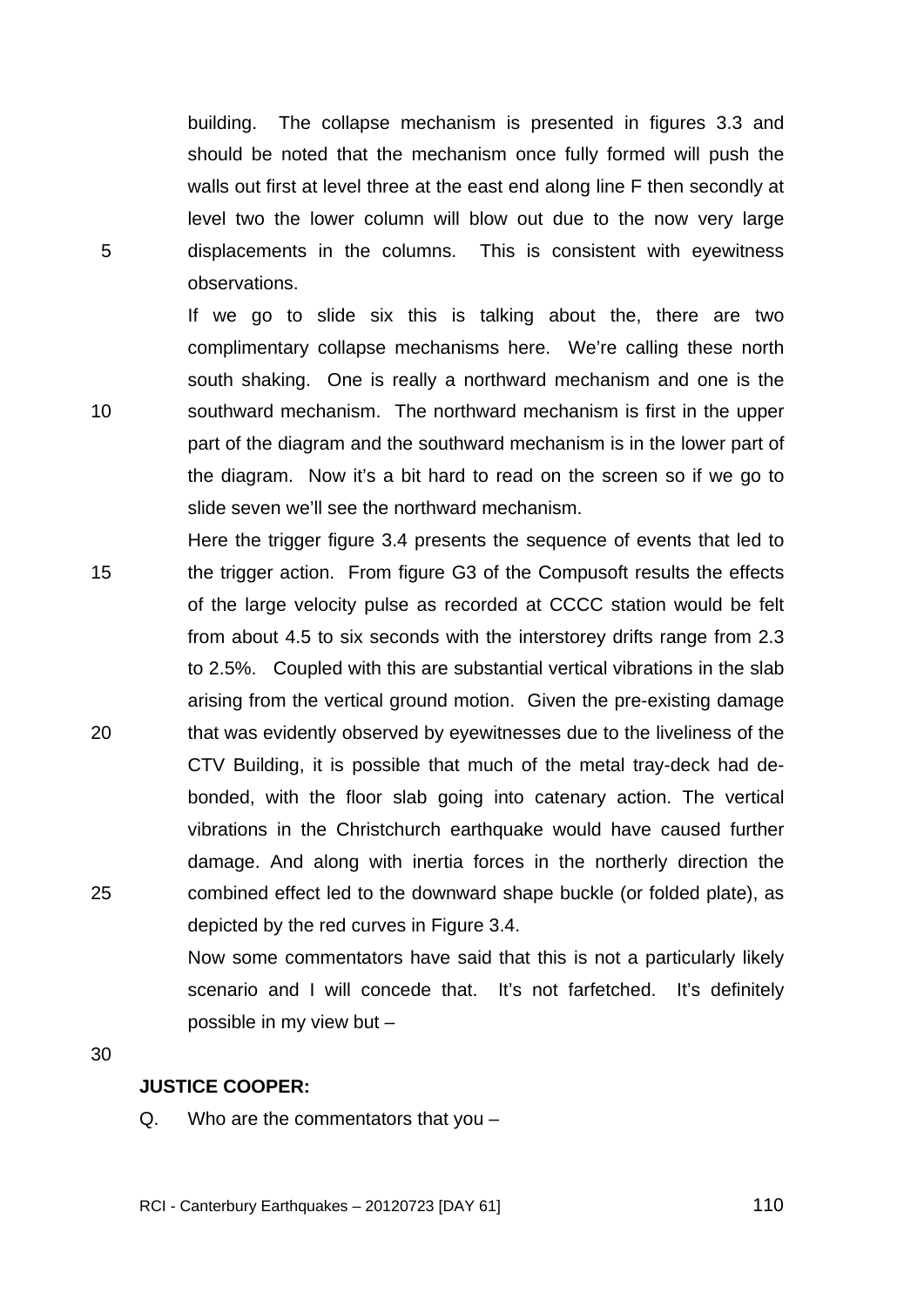A. Well I think Dr Priestley made some points and remarks and probably in his words and I'm paraphrasing here that they were probably naively simplistic but I would maintain that with this violent shaking the bond between the tray deck and the concrete was essentially severed, most likely even in the Darfield earthquake and because that was not there and also –

### **EXAMINATION CONTINUES: JUSTICE COOPER**

Q. Sorry what was not there?

5

10 15 20 25 A. It would have either literally fallen down onto the floor or maybe even into some ceiling space it's possible, but I believe that it's conceivable that it would have at least disengaged and then given the fact and we've talked about this at quite length, Frost and Heyward point to the evidence that the connections were broken at the supports of the slabs in the east-west direction then this is very easy to sort of flap up and down quite freely so the problem then becomes that this is got to take gravity. This is not ordinary gravity. It's gravity up to 2G downwards so it's doubling the downward load on a very thin slab where you've only got this mesh that's holding things up and we know that the connection at supports has been weakened anyway from this repeated loading so to me it's beyond the pale to suggest that this is going to flap up and down like this and then crush. It doesn't have to go very far. It's really a matter of making sufficient clearance so that the columns relative from one side to the other can move closer as shown in the green line here and of course the green line on the figure is highly, highly exaggerated but in reality that only has to be in the order of 25 to 50 millimetres, one or two inches is sufficient for this to happen. This is the small firm (inaudible 16:29:07) I talked about that all is necessary for some sort of buckling failure to occur.

### **WITNESS CONTINUES READING BRIEF OF EVIDENCE**

30 Q. "The Incipient Failure.

The folded plate action would provide sufficient movement for the columns at levels 2, 3 and 4 to also translate northward, permitting a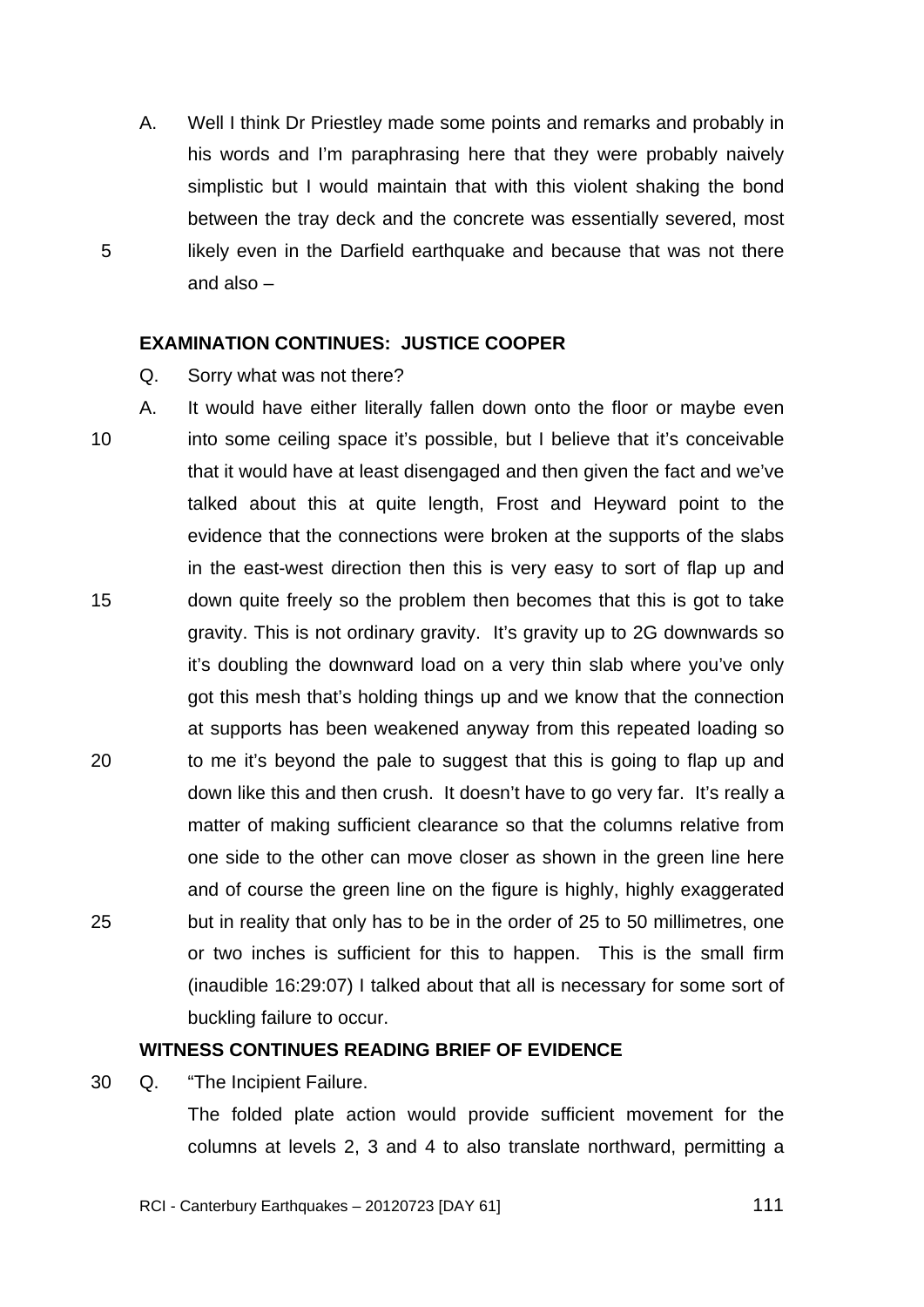TRANS.20120723.112

double bending buckled shape to be set up over the lower four storeys" That's the green line. "This is shown by the green curve in Figure 3.4. The calculations are similar to those in the E-W mechanism described above, except the extra beam weight is not added. Calculations show that incipient collapse would occur once the differential story movement of about 1.2% interstorey drift occurs.

The Northward Collapse Mechanism and it Southward Corollary.

10 15 20 25 If the collapse mechanism is initiated, it would be most likely along column lines three at possibly rows C or D." And I single out rows C or D simply because the northward bound diaphragm forces have to concentrate and get into the walls so because the in-plane forces are going to be higher in that location it's more likely that this will be the precipitator of the failure. It won't be general so like some have claimed that you have to have a whole row of columns go together. I dispute that. I think one or two is sufficient to get things moving. If the collapse mechanism has initiated it would most likely along column lines three at possibly rows C or D, so that's also in the vicinity of the stairwell. "Once these columns collapse downwards they release load which in turn must be carried by their neighbours. Consequently, the surrounding columns are also overloaded, bringing the entire structure down. It should be emphasized that the main reason this mechanism can occur is because the building possessed only one-way slabs that were beamless in the north-south direction. The in-plane diaphragm stiffness was consequently low, thus the slabs had a high propensity to out-of-plane buckling due to in-plane seismic loads. Again this downward out-ofplane slab buckling was exacerbated by the exceptionally high vertical accelerations.

1631

Q. Slide 8 please.

5

30 A. So section 3.3.2 - "The southward mechanism.

Firstly the trigger.

There is a corollary to the above-described northward motion-induced buckled plate/column collapse mechanism. Suppose a large pulse acts

RCI - Canterbury Earthquakes – 20120723 [DAY 61]

 $\sim$  112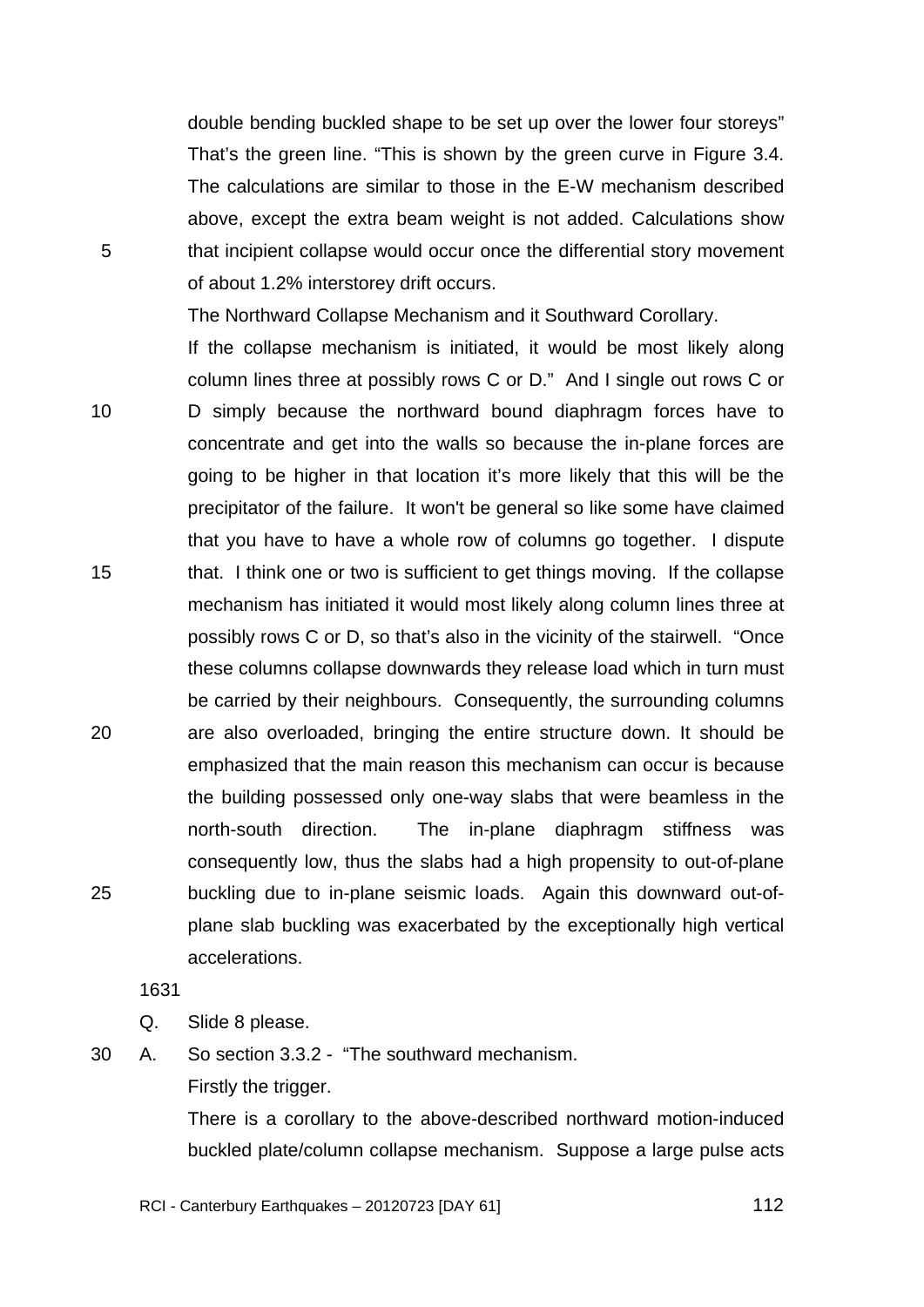in a northerly direction, inertia forces act southward and the floor slabs are dragged away from the wall. Irrespective of the merits of whether the drag bars had sufficient capacity to restrain these inertia forces, the fact remains that there were no drag bars in the lower storeys. Such a lack of restrain permits the lower level floors to move relatively freely southward, especially at the eastern side of the building where there was a frame but no wall (as on the west side) that would otherwise provide some additional restraint.

#### 10 The Incipient Failure

5

As the columns on lines 2 and 3 are free to move, they will form a buckled shape, as shown in the green line in the lower diagram of Figure 3.4.

#### 15 The Southward Collapse Mechanism

20 25 The structural columns were the most heavily loaded along lines 2 and 3. Once one or more of these columns become overloaded and tend to collapse downward, the loads they previously carried needed to be transmitted to the neighbouring columns which in turn become overloaded. Once several columns are overloaded, a general buckling of all columns along a line develops, bringing the down the entire structure. The relative lateral movement, initiated by the pullout of the wall anchorage led to the general buckling mode of failure." So I just want to specifically talk about the diagram here. So you'll notice that in here the red line doesn't connect back to the wall. There's some sort of small gap in here. Again I want to emphasise this is highly exaggerated for illustrated purposes. This could be quite small and –

# **JUSTICE COOPER:**

- 30 Q. Is that the level 3 floor?
	- A. Yes.
	- Q. Just try and use some words to explain.
	- A. Yes it could be on level 3, level 2 or level 3 it's most likely to be there.

RCI - Canterbury Earthquakes – 20120723 [DAY 61]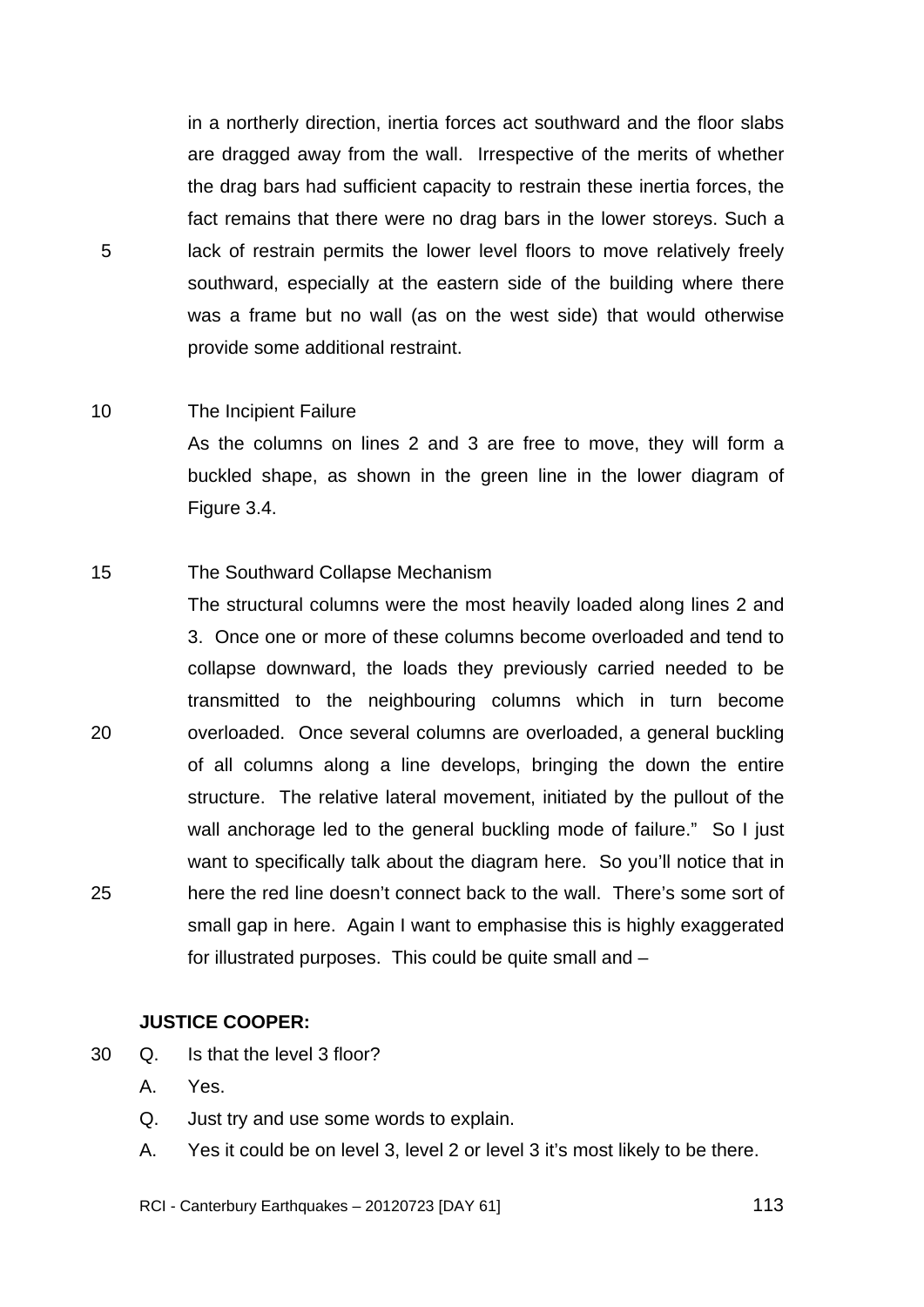Q. What I was going to say was please use words to describe where you're pointing the mouse for the record.

### **EXAMINATION CONTINUES: MR RENNIE**

- 10 15 5 A. So this is level 2 on the top here so there could be a gap formed here. There were no drag-bars which are strong elements to help restrain and as Commissioner Fenwick has pointed out with his cross-examination on the shear effects, the slab steel in particular is going to be in peril due to east-west action. So, and as has also been pointed out by Professor Priestley, when one gets a crack perhaps as small as 2mm again that slab steel is going to be imperilled and that's really the only thing that's tying the floor slab on level 2 and level 3 back to the frame and with this gone it sets up this particular failure shape. Now again I want to emphasise that ideally you would want to have these to break free here but –
	- Q. The break through being –
	- A. At two and three but at level 2 alone it can still work because if this single floor comes across then you'll get this buckled shape down in the first storey and it could be sufficient to permit the bottom and that's the one of course with the highest axial load in the ground floor.
- 25 Okay, so the columns were most heavily loaded along column lines 2 and 3. "Once one or more of these columns become overload and tend to collapse downwards. The loads they previously carried needed to be transmitted to the neighbouring columns in which they become overloaded. Once several columns are overloaded, a general buckling of all columns along a line develops, bringing down the entire structure. The relative movement initiated by the pullout of the wall anchorage led to a general buckling mode of failure, this would be exacerbated by the very high horizontal accelerations.

30

20

So a summary of the failure modes. There have been three general failure modes postulated – a four-storey double bending buckling failure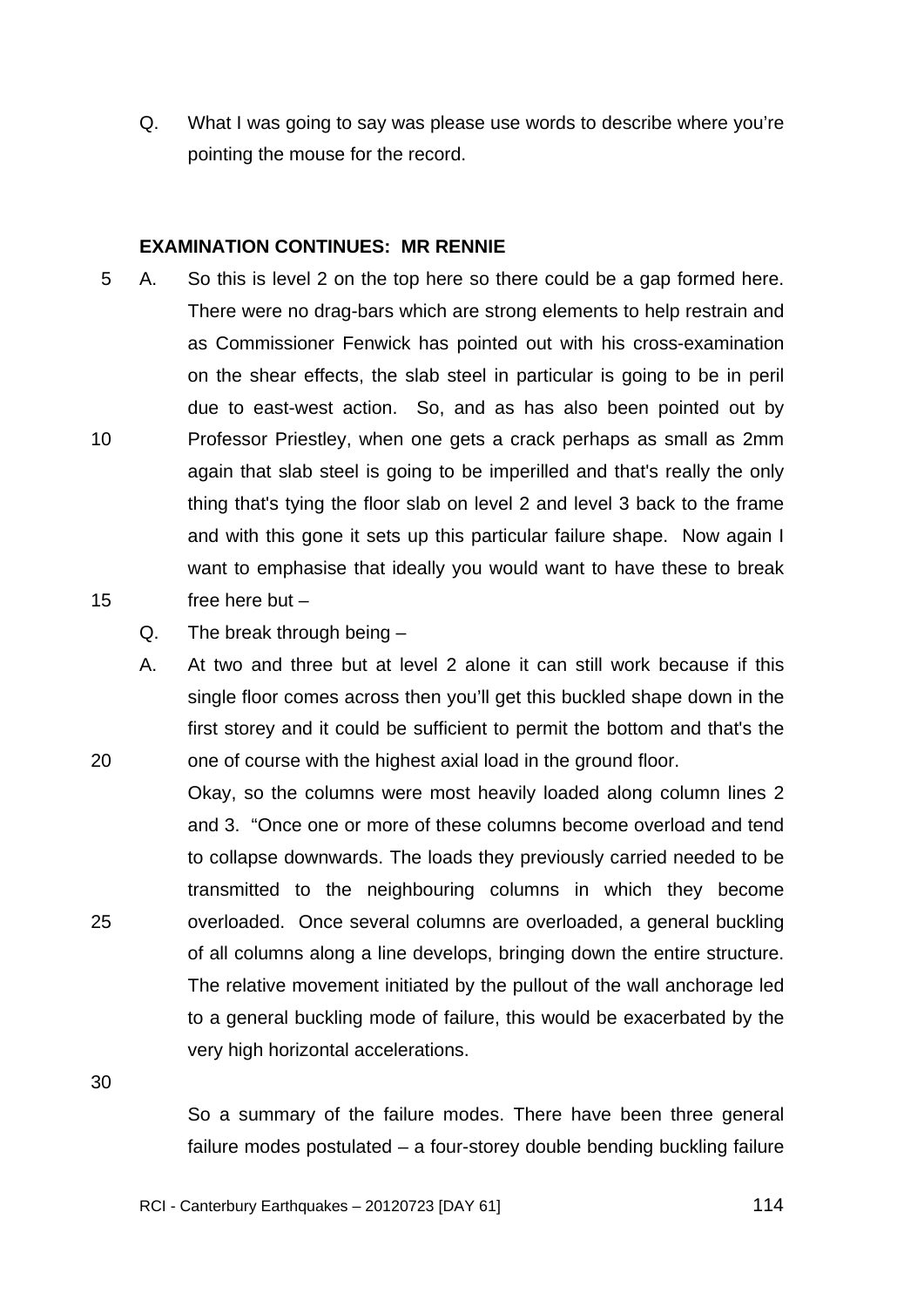staring at the column Line B leading to the east-west collapse failure mode; a northerly motion induces collapse failure mode; and a southerly motion induced collapse failure mode.

- 5 10 15 Now what is common amongst all these three failure modes is that they require the same class of buckled columns over the lower four storeys and in fact it is conceivable that a combination of these modes could coexist under torsional motion. So what I've talked about, and it's quite hard to draw this, but if you have sort of two floors twisting and kind of dancing the twist then it's quite possible for any one column to be out of line with its neighbour below and then, as a consequence, that will lead to instability at a given storey so the failure modes that lead to the general collapse of the structure are consistent with eye witness statements and because it was the lower four storeys that collapsed, and I will say here that it could have been the bottom storey alone but it seems like it may have been over four storeys, the people that generally survived the collapse were those in the upper two storeys on level 5 and 6 of the CTV building.
	- Q. That now takes you Professor to Section 4 Conclusions.
- 20 A. "Conclusions

25

30

Based on the points raised and the analysis presented in this evidence, the following conclusions are drawn:

4.1 The CTV building was designed and constructed in an innovative fashion. This structure was one of the first in a new generation of multistorey buildings in the 1980s that used precast components. Instead of using a ductile moment frame as had been the custom for cast-in-place structures of the day, the CTV building was designed with a "strong" wall system coupled with an "elastic" frame of columns and beams to support a proprietary type of floor system composed of a lightly reinforced slab cast on galvanised steel metal-rib decking.

- Q. Can you just pause there please Professor. This is Slide 9.
- A. Most of these conclusions are coming up on the slides. "The building was designed to the NZS 4203 Loadings Code and a deflection check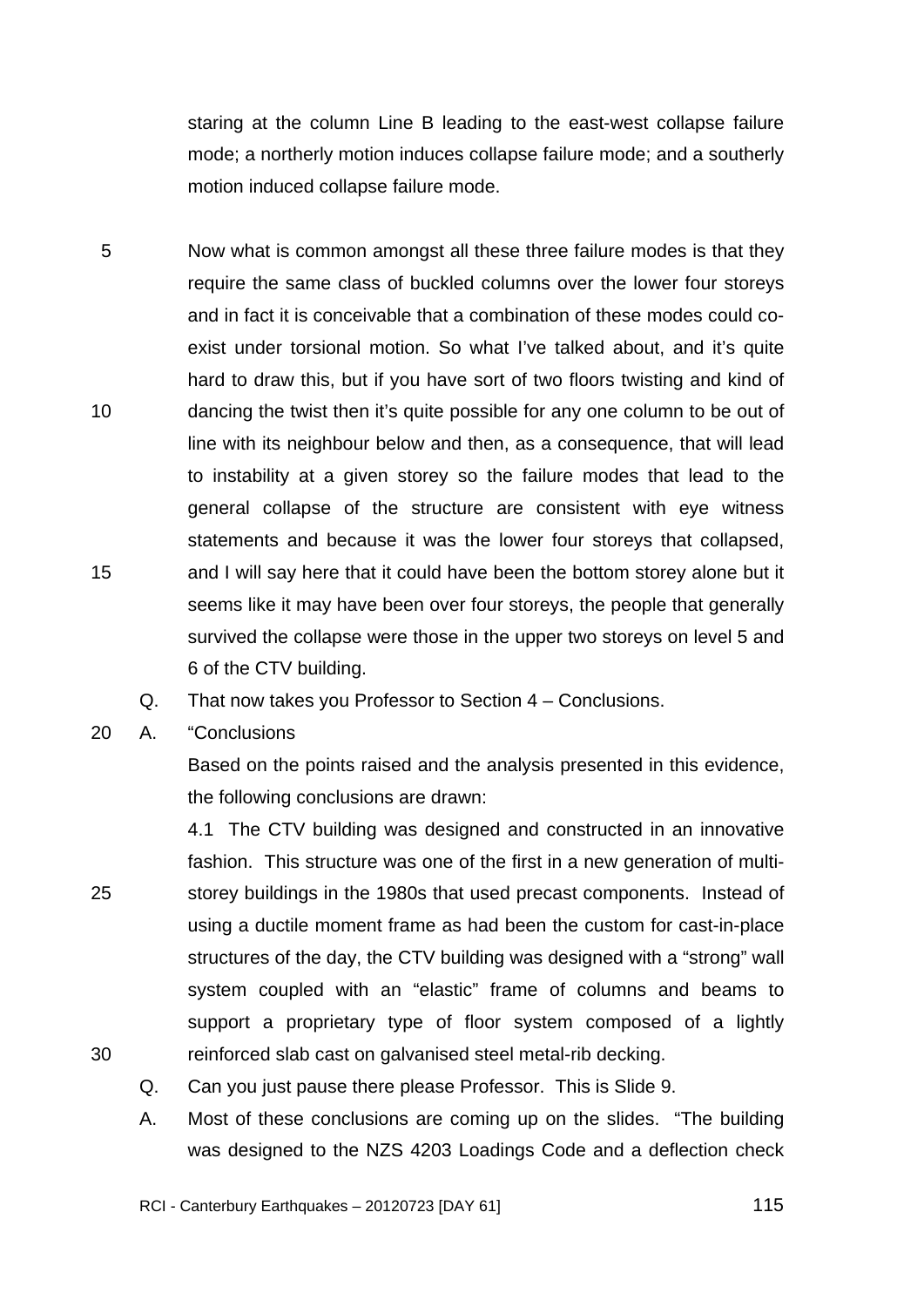was made to ensure the displacements under the code-specified seismic loading were not excessive and that the columns remained within the elastic range."

- Q. Slide 10.
- 10 5 A. "4.2 When the Darfield earthquake struck, it imposed ground acceleration that were essentially similar to the design limits for which the structure of the CTV building had been designed. As a consequence, the structure was damaged; such damage would be expected, by design. The structure did not collapse and met its design objective of ensuring life-safety."
	- Q. Slide 11.
- 15 20 A. "4.3 In light of the possibility of a large aftershock, and given the fact that he engineers knew many structures around Christchurch had either met or exceeded their design expectations, they strictly should have been immediately Red Stickered by fiat; a site inspection was not even necessary to make this decision. Following this period, such buildings should have been both inspected and analyzed for collapse potential in subsequent earthquakes. If necessary, gravity critical structures (such as the CTV building) should have been shored up to ensure collapse prevention while valuables could have been retrieved and repairs or retrofits implemented."
	- Q. Now Professor we discussed this section earlier in your evidence.
	- A. Yes we did.
	- Q. Is there anything you want to add to what you've said there?
- 25 A. I don't think so. I'm bound to get lots of questions on this I'm sure.
	- Q. We'll go to Slide 12.
	- A. Okay, so 4.4. "The CTV building was inspected after the Darfield earthquake and damage noted and the building deemed safe to reoccupy. However, the owners/engineers evidently did not pay heed to the many reports from the CTV building occupants that the building felt uncomfortably lively. Further questions should have been raised regarding the soundness of the structure by the owners and thoroughly investigated by the assigned inspecting engineers.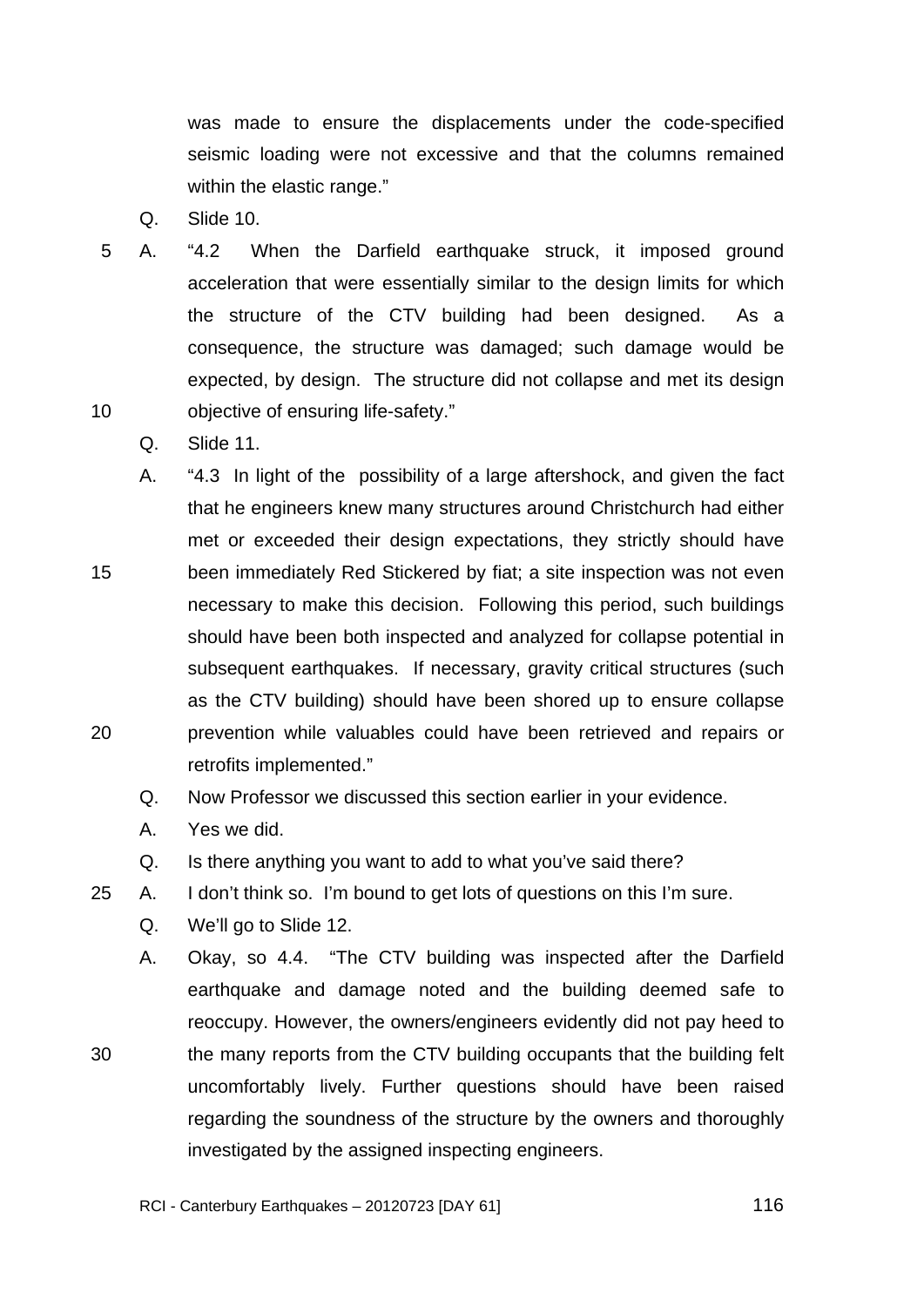TRANS.20120723.117

1641

Q. Slide 13.

- 5 10 A. 4.5 The CTV building tragically collapsed in the Christchurch earthquake with a significant loss of life. An investigation into the collapse by the DBH led to the H-S Report. This report has been discussed and critiqued in this evidence and there are several assumptions and various aspects of the H-S Report that bring into question the veracity of the claims and conclusions. In fact the peer reviewer Holmes, as well as the DBH expert advisor Priestley, are not in agreement with key aspects of the report. It is for this reason further work is essential.
	- Q. Slide 14.

- A. 4.6 One of the key areas leading to faulty conclusions in the H-S Report concerns the concrete strength. Testing and analysis commissioned by ACRL, and undertaken by, this should be ARCL sorry, undertaken by independent experts, demonstrated that the concrete was not deficient as claimed in the H-S Report. In fact the concrete strength is likely to be in the range of 1.5 times the specified design strength.
- 20 4.7 Another key area of deficiency in the analysis is the correct modelling of the columns coupled with the degrading strength of the beam-column joints. Axial load-moment interaction was not currently considered –
	- Q. Not correctly considered?
- 25 A. not correctly considered in the non-linear time history analysis. Also, the beam-column joints that had no transverse reinforcement were modelled as rigid end blocks. As such the strength deterioration that occurs when the joint core concrete cracks was not modelled.
	- Q. Slide 15.
- 30 A. I would just like to note here that this comment was based on the initial NTHA that was done by the DBH and for the second current NTHA the simplifications still exist with respect to the joints but I think a lot of the issues related to the columns have indeed been corrected.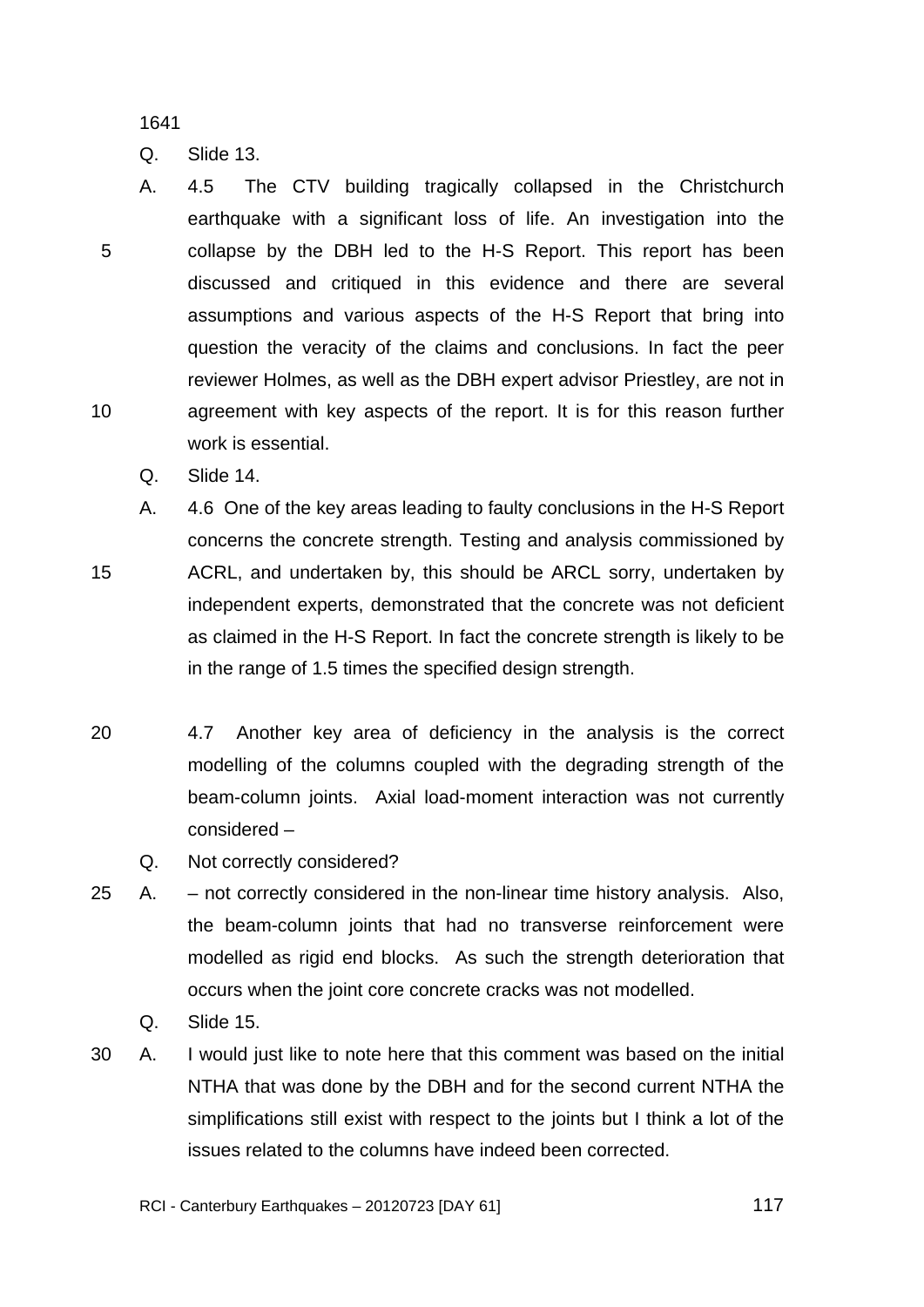- Q. Or would you prefer to pass on from that to slide 16?
- A. Well I think we can read slide, number 4.8.
- Q. Yes.

5 10 15 A. 4.8 Further non-linear time history analysis is needed and in fact it has been done, to fully understand the nature and causes of the collapse of the CTV building. In those analyses it will be essential that all four Geonet motions recorded during the Christchurch earthquake are included in order to correctly gauge the spread of results that might have conceivably happened at the CTV building site on February 22, 2011. Moreover, it is essential that the effect of the weakened structure following the Darfield earthquake be captured. This is most easily done via an end-on-end analysis, where the damage done in the Darfield earthquake is captured. In previous analyses detailed in the H-S Report on the work performed by Compusoft, the program was stopped at the completion of the Darfield earthquake and then restarted as if the structure was undamaged at the commencement of the Christchurch earthquake.

Q. Slide 16.

20

A. And again a supplementary comment is that the revised analysis does partly consider this but it's only for two earthquakes. That's the end on end analysis, it has redressed that comment.

25 30 4.9 Analyses as part of this evidence show that a sway failure is unlikely, and that a classic elastic Euler buckling failure over the lower four storeys is possible in either the east/west or the north/south directions. Such a failure does not rely on significant, if any, post-elastic performance. The lower four storeys were able to buckle due to the relative movement of the floors with respect to the shear wall system, and the relative movement necessary to achieve this need only be small, in the order of 30 millimetres. The collapse is primarily caused by the substantial increase in axial loads in the columns due to the exceptionally high vertical accelerations.

Q. Slide 17.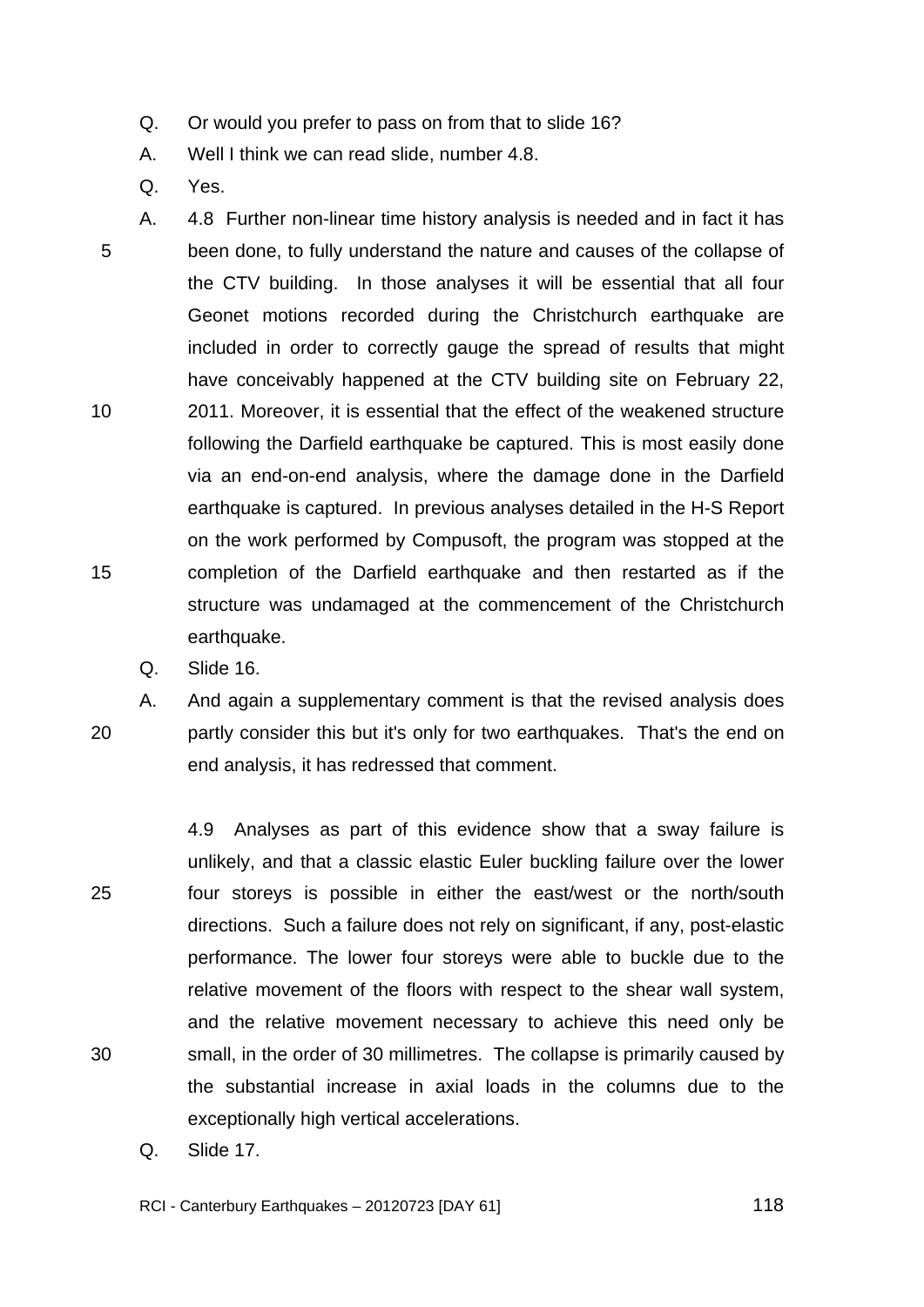5 10 15 20 25 30 A. Now this, these are some supplementary thoughts that I had that go beyond the conclusions and I'm sure a lot of people are wondering why the CTV building collapsed or could it have been avoided, so first question here is, how could have the CTV building collapse be avoided? Well if by design larger columns had simply been used, that would have made quite a bit of difference, I've already said that if one had, the designers had chosen to use 500 millimetre columns instead of 400 millimetre columns, then the stresses in the columns would be considerably less and the columns themselves would be more capable of sustaining the high vertical accelerations and axial loads. They would also be markedly more buckling resistant. In addition to providing larger columns of course if the next thing that one should do after that would be to provide some more transverse reinforcement. Now we know that from the hearing so far this is contentious because some would claim that it had to be there, others would claim that it should at least be there based on best practice so that's why I've put that comment that from a best practice point of view certainly, and I would recommend that it should be there, but evidently according to some people's view, it is not essential back in 1986 as is evidenced by the fact that quite a few buildings were built with that style of construction where essentially the main frames, gravity load bearing frames were considered as remaining elastic, not needing all the extra transverse reinforcement. Another feature I think that would have made quite a bit of difference in the performance is if bottom slab steel through the beam supports, now you wouldn't need this by design, the design calculations would show that the moments would be negative at the supports which means that you don't need bottom reinforcement, but the problem arises that because you have this tray deck, it's discontinuous as it seats on the beam on one side to the other and if you had some steel that passed through the joint like a second layer of mesh on the bottom, that would certainly help tie things together. Again though the only difficulty is that from a construction point of view you would actually physically need to feed some bars in under the beam steel but in essence this would lock the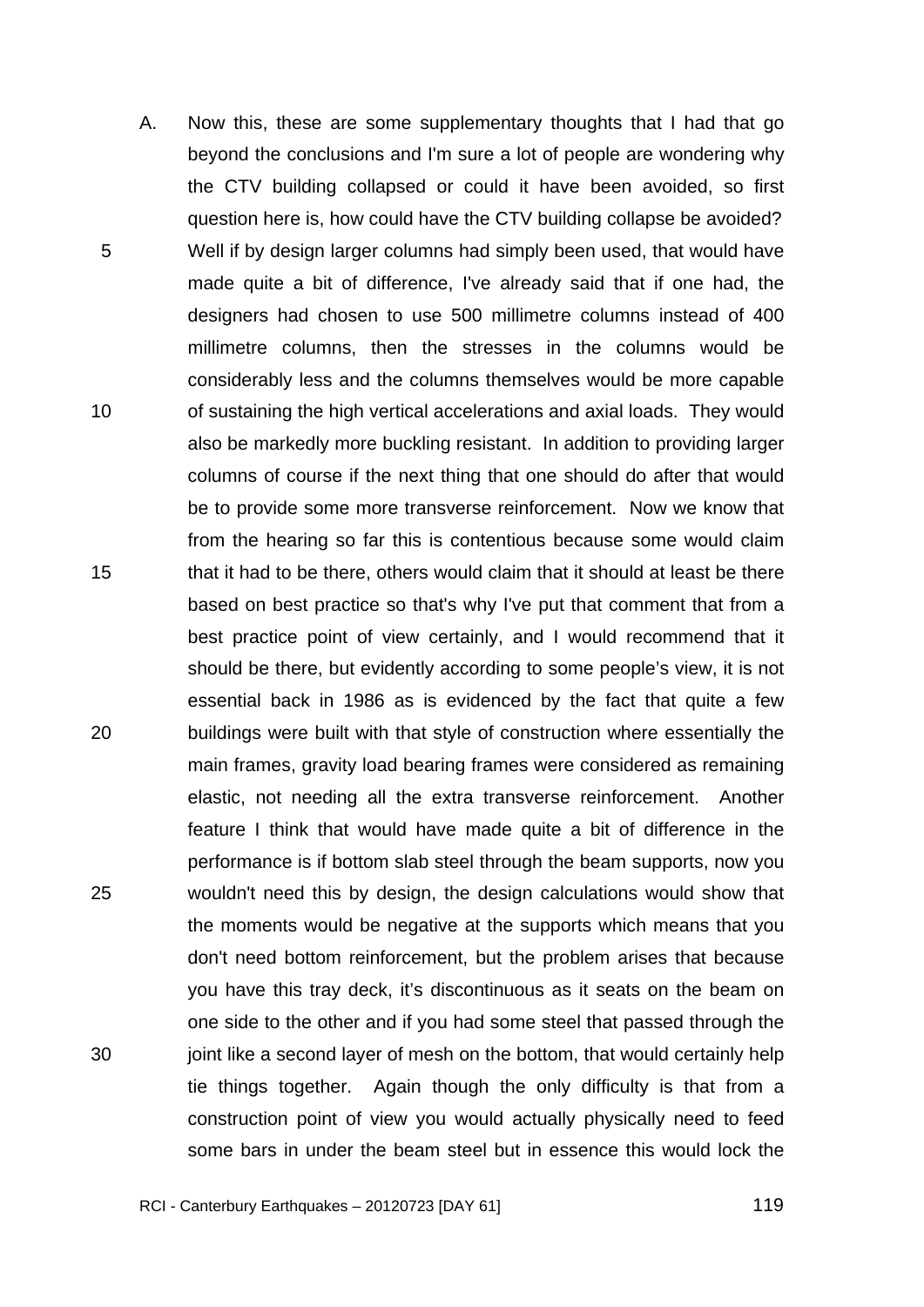slab into the beam and make that connection more integral at least for a lot longer than it would have been in the case of the CTV building. So those are just some supplementary comments that relate to what we've discussed.

- 5 Q. Now professor finally there's the matter of the questions that the Commission have put to expert witnesses such as yourself. You're familiar with those?
	- A. I am.

- Q. Do you have them to hand?
- 10 A.  $I it's all in my head. We were told to answer them orally so I'm.$ prepared to have a crack at that.
	- Q. The first set of questions relates to the south wall, line 1, the opening observation is this wall appears to have been designed as a coupled shear wall. The first question is, would this wall have behaved as a coupled shear wall in the Canterbury earthquakes? In particular would the coupling beams have yielded with plastic hinges forming in each of the walls?
		- A. So maybe we could have that picture up please.
	- Q. Yes, the reference to the picture is BUI.MAD249.0493.2.
- 25 30 20 A. Okay, so a couple of comments here, one of the major issues with coupled shear walls like this is that they are seated on pad footings and they are not seated on pile foundations and this is a major problem for the left-hand wall. The left-hand wall is prone to go under tension and in order for the moments that you would see in the wall it has to be well anchored down. Now if that column is not well anchored down and particularly given the fact that we have high vertical accelerations in the order of, right, these are response accelerations in the order of 2G then that left-hand wall, my supposition without doing the calculations it is highly likely to go into tension and so instead of working as a coupled wall the coupling beams themselves are going to more or less hold the wall together and it's going to be more like a rocking bridge pair, such like as the south Rangatikei rail bridge which I am quite familiar with. It used to be on my patch on for the railways. That particular structure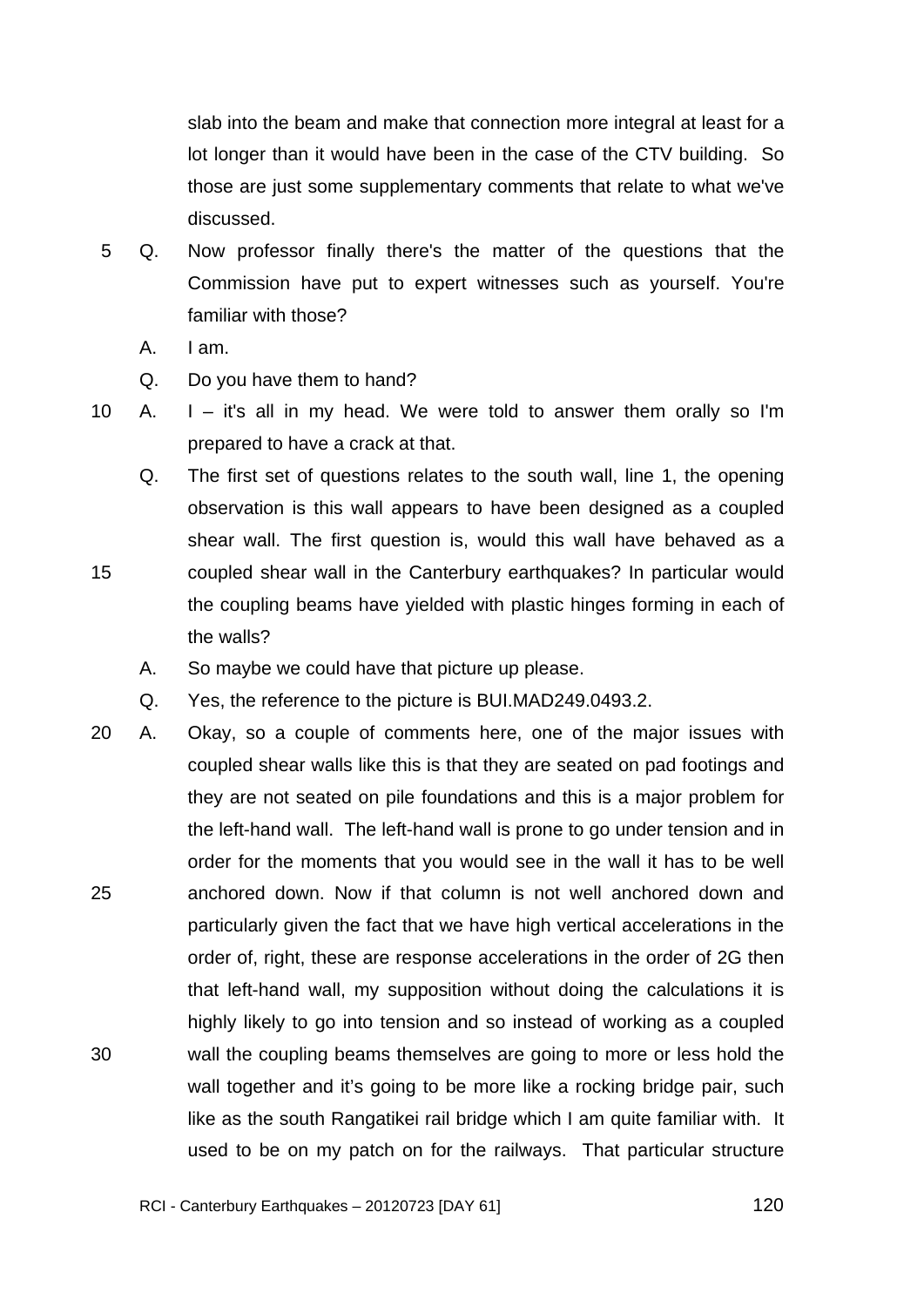TRANS.20120723.121

has two massive columns and it kind of steps from side to side under earthquakes okay and then you have this coupling beams that go across and they are deliberately by design designed to be quite rigid. Now it may well that this has been like this by accident but based on the questions that Professor Fenwick has put to others it is true that there is a problem here with it being slab steel being present because if you look at the diagram and I'm pointing now to the slab there's going to be some additional steel going through here so if you take a cut down this joint here and you take moments about this point here then the bending moment that one can squeeze out of this particular piece of coupling beam is perhaps quite markedly enhanced by virtue of the presence of the slab steel. Of course this is on the proviso that the slab steel itself hasn't fractured. But at least in the early parts of the earthquake it's highly likely that this would have been, would have remained together and the slab steel of course extends out into the beam quite a lot. So that's not going to be your classical x type of bending moment diagram that almost looks like the steel going through here. This is going to be an additional triangle on the one side and you'll get a markedly higher moment on this side than you will on that but that could be sufficient over strength and you typically call these sources of additional strength that is not included by design over strength, and if the over strength is maybe in the order of a factor of 1.5 which is not uncommon for this class of structure then it's highly likely that the mechanism as drawn there would not actually happen as expected.

20

5

10

15

25 1651

- Q. Do you want to comment on the question whether the coupling beam had yielded the plastic hinges for me?
- 30 A. Well we talked about that before. I think it's clearly evident and again this just goes back to my supposition that one side becomes in tension and the other side rocks in compression then on the compression side at the toe of the wall you have very high compression, and I believe that at least in compression it has yielded at the toe of the wall. Now the

 $\sim$  121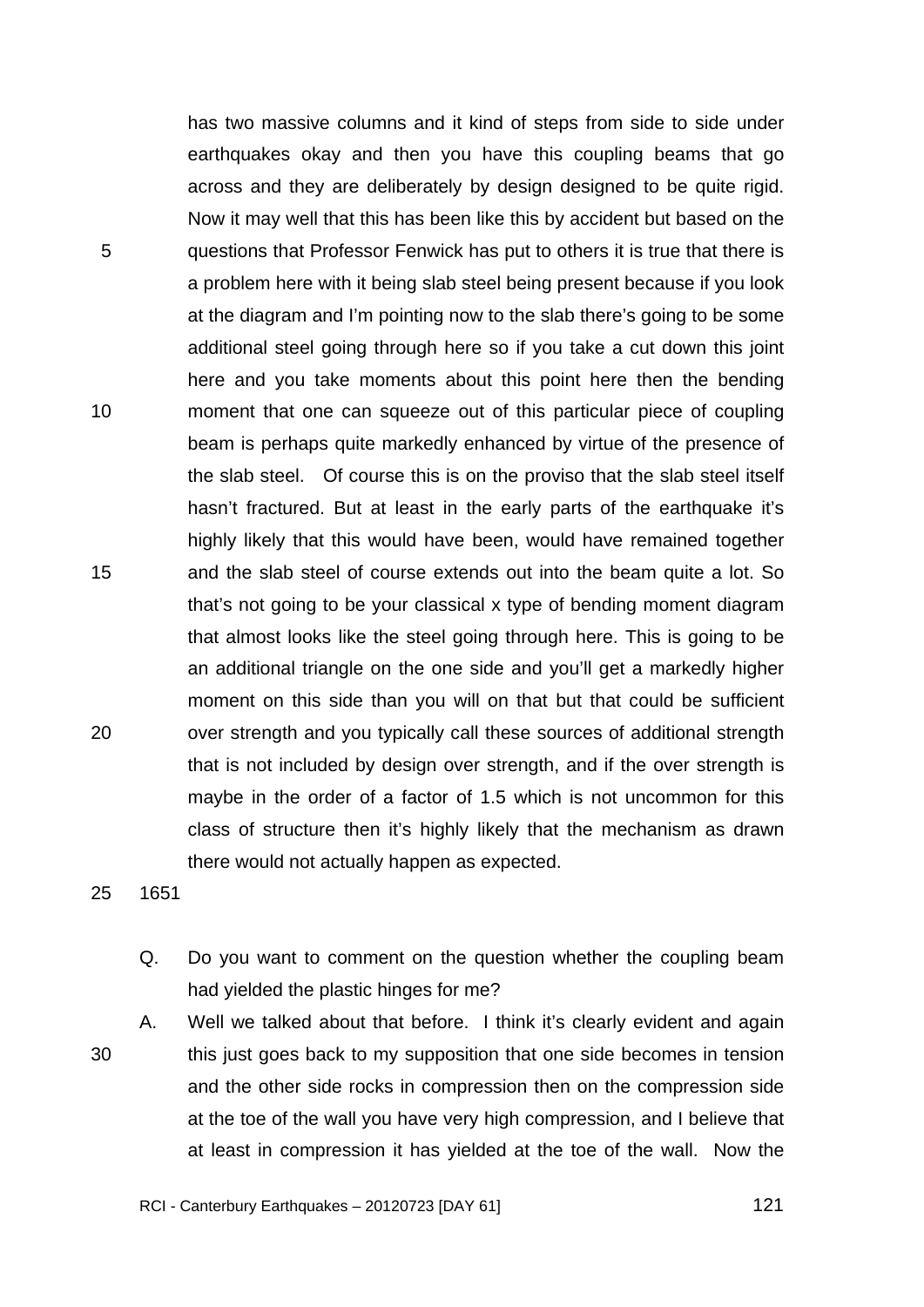associated question with that was well where's the tie down coming from and to provide a substantial amount of resistance it perhaps doesn't need a big tie down because it's basically compression that's providing the overturning moment resistance of the wall just on the compression toe and the other wall, the tension wall on the left here essentially can be, have no load in it at all and most of the action is taking place on the right-hand wall.

Q. Second question on the south wall: what influence would the floors in the building have had on the behaviour of the south wall?

- 15 10 A. Well I think I may have answered but however I'm quite sure that by design it was – I don't remember scrutinising the calculations for that particular aspect but it's customary to neglect the slab and pretend that it's not there whereas in reality it is and so the design is typically just considered the big purple line which is the tension tie provided across the right diagonal that would provide tension into both sides of the wall. Now having the, an additional tension into the through the slab is only going to make things worse.
	- Q. The purple line you refer to is the purple line shown on the upper diagram on 493.2?
- 20 Third question: was there an adequate load path to transmit the inertial forces from the floors into the south wall?
- 25 30 A. Well I think it's very precarious relying on HRC mesh. This has become more well known based on the more recent work that we did at Canterbury back in the 2000s where we did a large scale, a full scale test of hollow core floor slab systems which is not that different from this class of system here where you have a relatively thin topping and then you rely more or less entirely on mesh. It inevitably fails and so once that has failed it's very difficult to get loads into the wall via classical shear. Now that's not to say that you can't get loads into the walls because what the diaphragm will do is it will seek an alternative load path and that alternative load path will go via the columns and then the beams themselves can drag, provide drag forces onto the walls. And so what you would then need to rely upon are those large D28 bars in the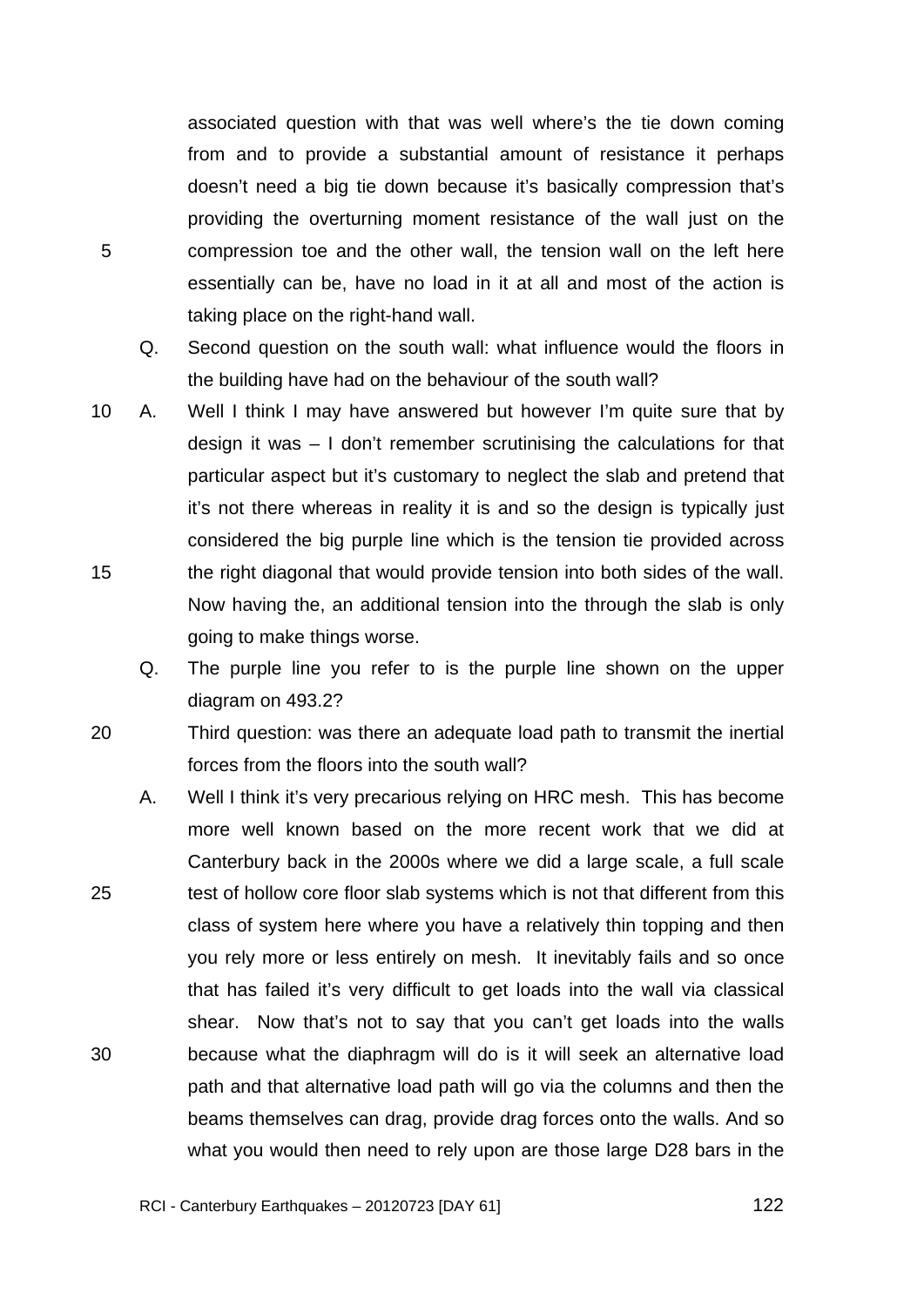top of the beams to literally drag the walls backwards and forwards while the wall is oscillating back and forth so instead of relying shear coming in from the outside which is possibly what was conceived of it's going to rely on these drag forces so that puts a lot of distress on the beam column joints facing the framing into the wall and they themselves will end up eventually becoming distressed as well.

# **COMMISSIONER FENWICK:**

- Q. Was that (inaudible 16:57:46)?
- 10 A. I don't believe so Sir no.

5

15

20

- Q. In what way would it fail?
- A. Well again the bottom bar problem is problematic as you know. The fact that those bars wrap up and they don't anchor in very deeply is a significant problem. I think of course under repeated cyclic loading if this was really truly working as intended by design with the Christchurch earthquake there are so many cycles of loading one can expect that this
	- class of steel would have possibly fractured from fatigue.
	- Q. You're talking about the bars in the columns.
- A. I'm talking about the what's framing into the walls from the beams nearby.
	- Q. 24 millimetre bars.
	- A. 24 sorry.

# **EXAMINATION CONTINUES: MR RENNIE**

- Q. And the fourth question on the south wall: how did the design inertial
- 25 forces between the wall and the floors compare with the corresponding design actions calculated from NZS4203 and NZS117O.5?
	- A. I'm sorry I haven't done that calculation here.
	- Q. Moving to the north wall complex between –
- 30 1700

# **DISCUSSION**

RCI - Canterbury Earthquakes – 20120723 [DAY 61]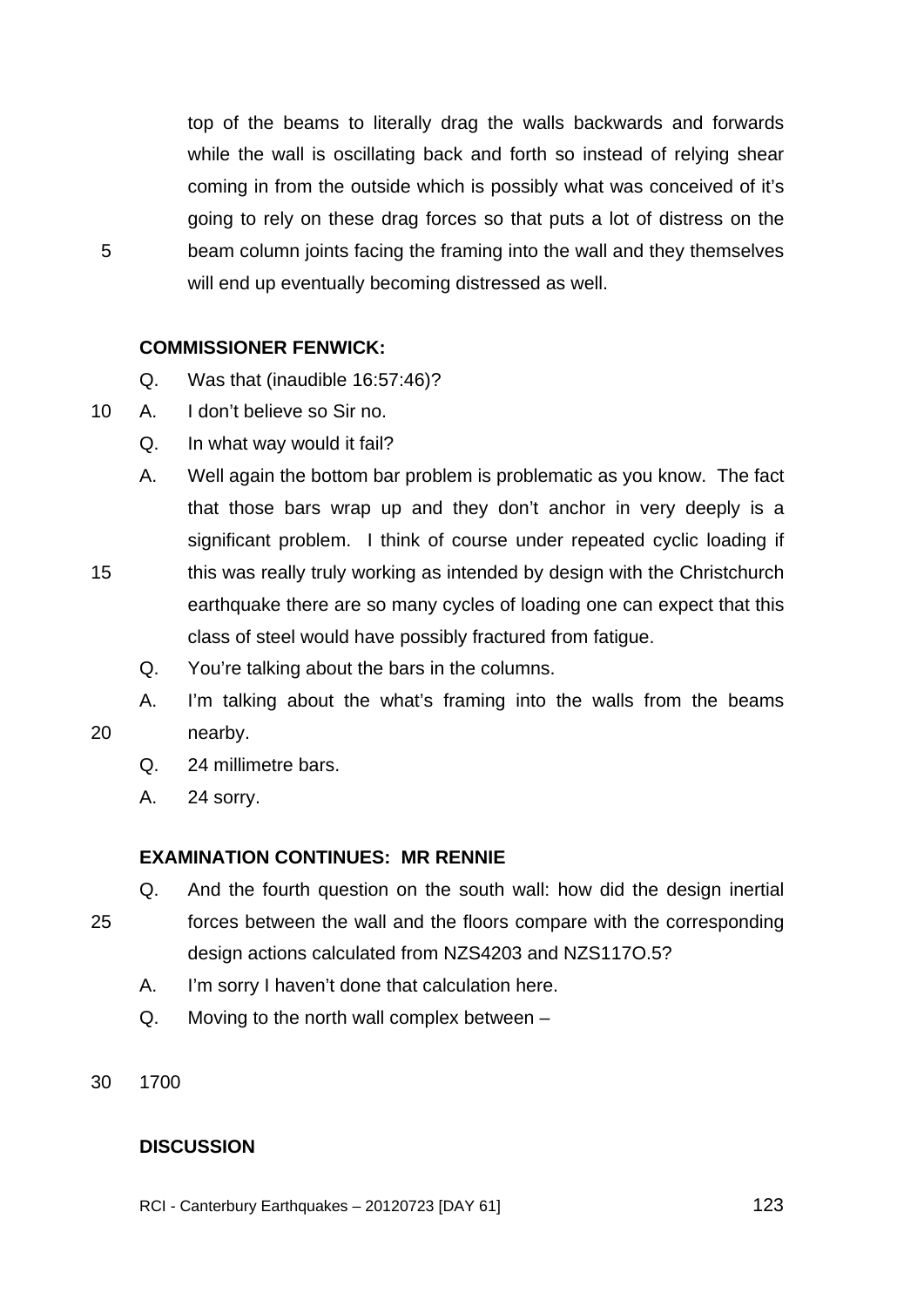# **HEARING ADJOURNS: 5.05 PM**